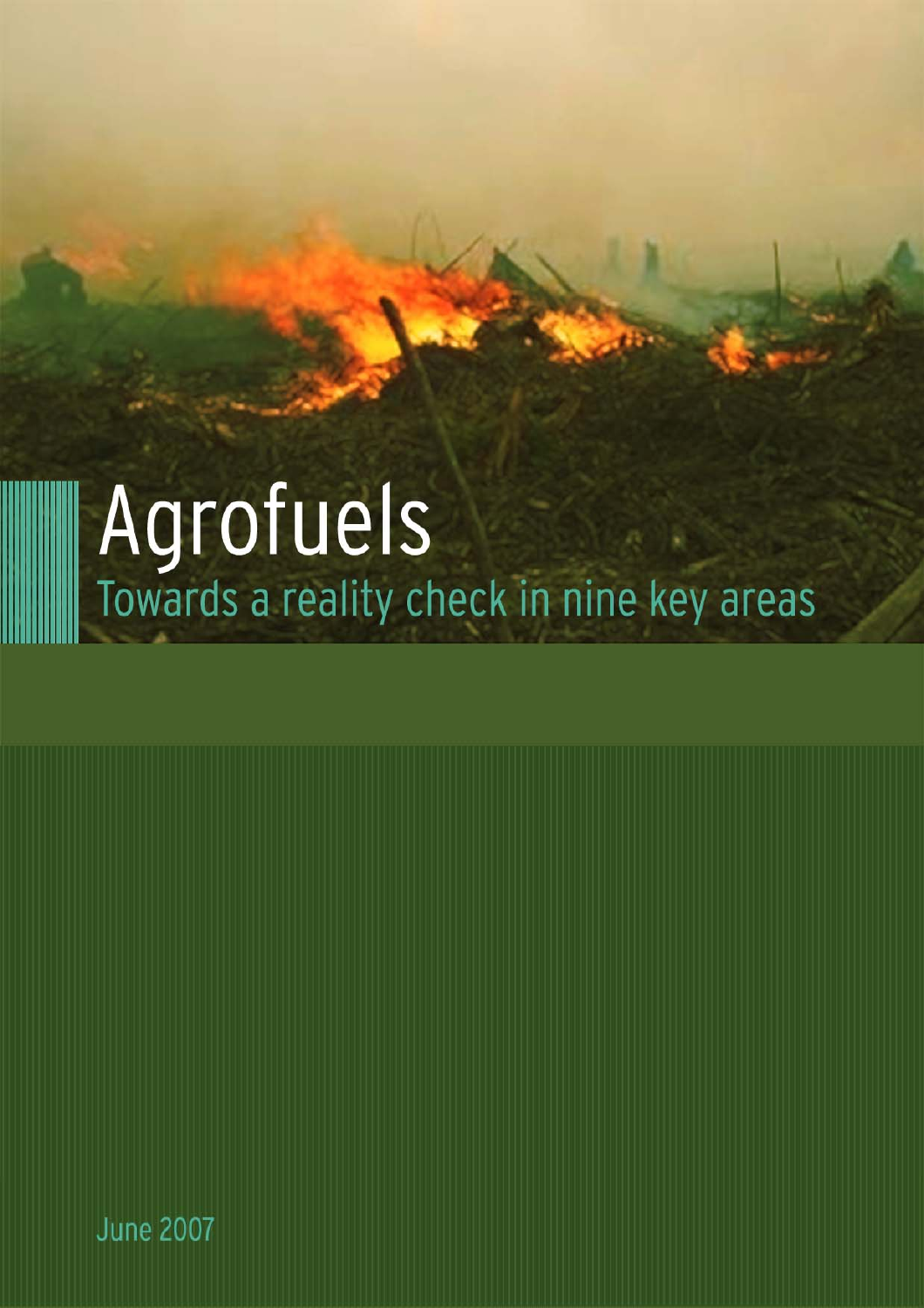# Towards a reality check in nine key areas Agrofuels

June 2007

#### **Published by:**

Biofuelwatch **Biofuelwatch** www.biofuelwatch.org.uk Carbon Trade Watch/TNI **WATCH CONTROLLER WATCH WATCH WATCH WATCH CONTROLLER** Corporate Europe Observatory **WALCOREGO ENGINEEY CORPORATION** www.corporateeurope.org Econexus **Econexus Econexus.info** Ecoropa Grupo de Reflexión Rural **antica en el contrato de Serverse** www.grr.org.ar Munlochy Vigil **Munlochy** Vigil **www.munlochygmvigil.org.uk** NOAH (Friends of the Earth Denmark) www.noah.dk Rettet Den Regenwald and a metal www.regenwald.org Watch Indonesia **WATCH Indonesia** www.home.snafu.de/watchin/

#### **The information in this publication can be freely used, as long as properly referenced.**

Cover Design: Ricardo Santos Printed on 100% Recycled Paper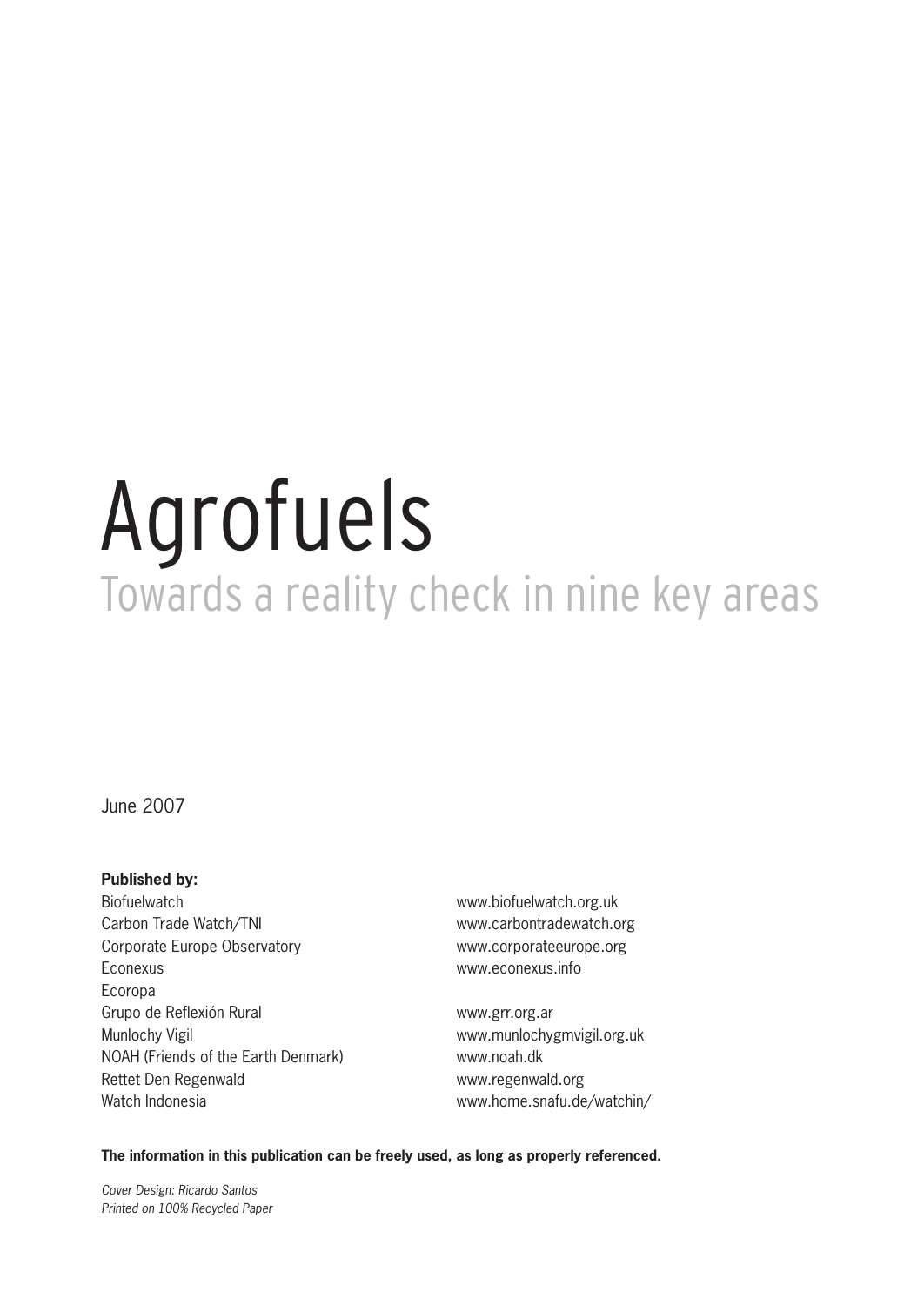#### **Foreword**

*This paper has been published on the occasion of the twelfth meeting of the Subsidiary Body on Scientific, Technical and Technological Advice (SBSTTA) of the Convention on Biological Diversity, Paris, 2-6 July 2007. This review of data and publications and policy analyses on many, often*  interconnected issues could only be achieved thanks to the contributions of many concerned *citizens and experts from many countries.*

*This paper sets out critical concerns regarding the current push to develop agrofuels in transport, especially in industrialised countries. We call 'biofuels' here 'agrofuels', in line with the opinion of the Via Campesina, for example, who declared that:* 

*"We can't call this a 'bio-fuels program'. We certainly can't call it a 'bio-diesel program'. Such phrases use the prefix 'bio' to subtly imply that the energy in question comes from 'life' in general. This is illegitimate and manipulative. We need to find a term in every language that describes the situation more accurately, a term like agro-fuel. This term refers specifically to energy created from plant products grown through agriculture."*

*This paper does not pretend to cover all the possible impacts of large-scale agrofuel production, but to highlight some key areas in which impacts are to be expected.*

#### **For more information, please contact:**

| Biofuelwatch:<br>Almuth Ernsting / Andrew Boswell                 | info@biofuelwatch.org.uk |
|-------------------------------------------------------------------|--------------------------|
| <b>Corporate Europe Observatory:</b><br>Nina Holland              | nina@corporateeurope.org |
| FcoNexus:<br>Helena Paul                                          | h.paul@econexus.info     |
| Ecoropa:<br>Christine von Weizsaecker                             | cvw@ecoropa.de           |
| Grupo de Reflexión Rural:<br>Stella Semino                        | stella.semino@mail.dk    |
| Transnational Institute / Carbon Trade Watch:<br>Tamra Gilbertson | tamra@tni.org            |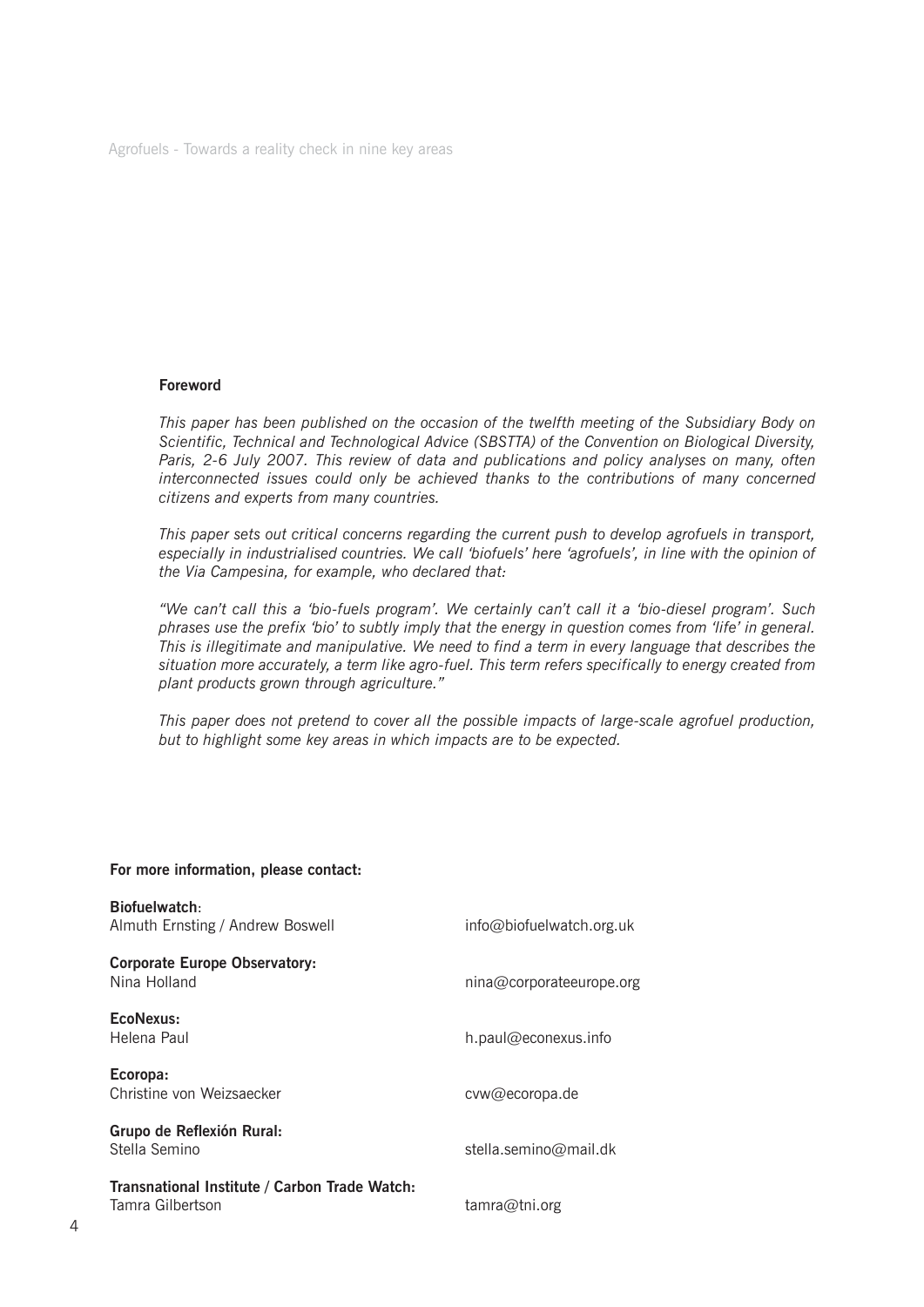Agrofuels - Towards a reality check in nine key areas

# **Contents**

|                                                                                               | 6  |
|-----------------------------------------------------------------------------------------------|----|
|                                                                                               | 9  |
| 2. Are agrofuels a promotional instrument for GE crops and what biosafety risks do they pose? | 11 |
| 3. Second Generation Agrofuels: How do unproven promises of future technological              |    |
|                                                                                               | 13 |
| 4. How will large scale agrofuel production affect biodiversity?                              | 17 |
| 5. Does the structure of global agrofuel production threaten food security?                   | 21 |
| 6. What is the real impact of agrofuels on rural development and jobs?                        | 24 |
| 7. Is there a link between agrofuel monoculture plantations and human rights violations?      | 27 |
| 8. Do current 'sustainability certification' initiatives for biomass/agrofuels form a real    |    |
|                                                                                               | 31 |
| 9. Will the voices of experience, resistance and opposition of the affected groups            |    |
|                                                                                               | 33 |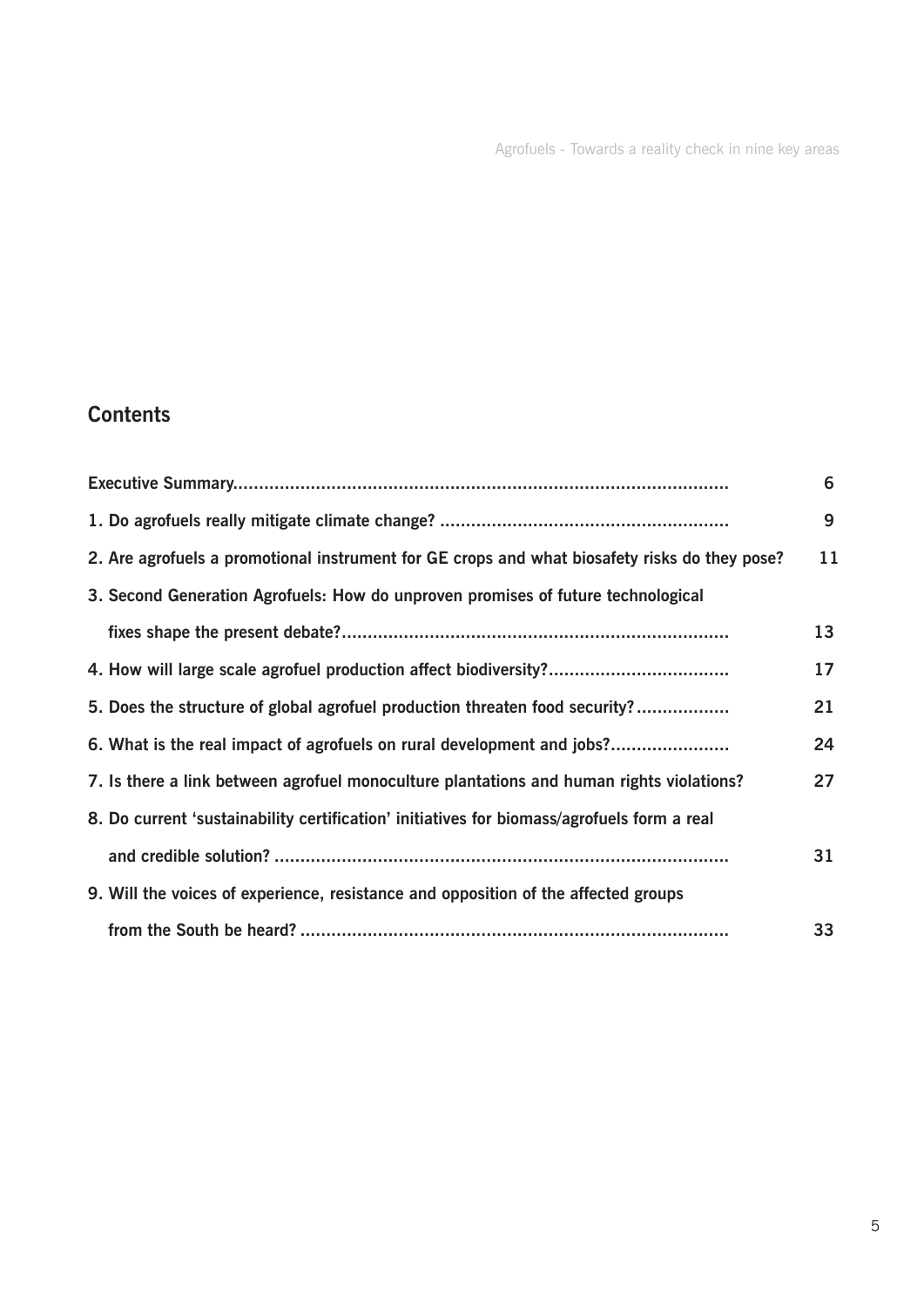Agrofuels - Towards a reality check in nine key areas

## **Executive Summary**

This document focuses on particular types of 'biofuel' which we prefer to call agrofuel because of the intensive, industrial way it is produced, generally as monocultures, often covering thousands of hectares, most often in the global South.

**Climate change:** A primary concern is the potential for agrofuels to accelerate climate change, rather than combat it. Production involves considerable emission of greenhouse gases from soils, carbon sink destruction and fossil fuel inputs and is already causing significant deforestation and destruction of biodiversity. The clearance of Indonesia's peat forests to plant oil palm plantations has caused massive outputs of CO2. Once forest removal reaches a certain 'tipping point', a process of self destruction may begin, particularly in the Amazon. Because so much remains unknown, a precautionary approach to developing agrofuels is necessary.

**The GM industry,** having encountered widespread resistance to GM crops for food, has plans to gain acceptance for them as agrofuel crops. These crops would need to be planted as large-scale monocultures in order to be competitive. Yet, monocultures of GM crops (mainly soya and maize) as animal feed have had negative impacts, e.g.: in Argentina and Paraguay. Since animal feed and agrofuels can often be produced from the same biomass this could stimulate further expansion of GM crops. In addition, the GM industry is looking at ways to engineer crops so they can be made to break down more easily into fuel.

**Second generation agrofuels**: Industry promises future technologies that will yield cheap abundant agrofuels from all plant material and plant waste. GM technologies are being promoted to streamline processes and reduce costs. Research is being carried out into GM microbes that could improve breakdown and fermentation processes and methods to streamline cellulose and reduce lignin or even change its nature. Synthetic biology is a new approach that involves using genetic information to build completely new organisms with unknown impacts.

**Agrofuels and biodiversity:** Precious little biodiversity remains in Europe and many species are endangered. Extensive, low input farming is the most favourable system for wildlife. However, agrofuel production increases the pressure to convert such regions into intensive production of agrofuels, with crops such as oilseed rape and beet which are particularly unfavourable to wildlife. If setaside land were brought into agrofuel production, the impacts on biodiversity would be severe, as would impacts on water reserves through increased irrigation.

In the global South, critical ecosystems are destroyed to plant crops used for agrofuels. Examples include sugarcane and soya in Argentina, Paraguay, Bolivia, and Brazil. At the same time countries such as Indonesia, Malaysia, Cameroon, Colombia and Ecuador are experiencing accelerating biodiversity loss due to oil palm plantations, often preceded by logging. In India and Africa the planting of jatropha trees for agrodiesel will threaten remaining forests.

Promoters of agrofuel expansion claim that yields must be increased by using more fertiliser and irrigation. Irrigation depletes lakes, rivers and aquifers while fertilisers cause an increased burden of nitrates in soil and water, with impacts such as eutrophication – a major threat to fish stocks. Herbicide tolerant GE crops facilitate the use of aerial spraying of herbicides with serious effects on biodiversity and small-scale farming. Indirect impacts of biofuels are already becoming apparent as US farmers switch from soya cultivation to corn for ethanol. This provides an incentive for extending soya cultivation in Latin America, where the soya boom had been faltering. As with other intensive crops, biofuel production displaces other activities to new areas, whether smallscale agriculture or large-scale cattle ranching.

Certification of agrofuels is likely to have a similar impact, displacing uncertified production to more marginal areas where it may do more damage. Agrofuels could bring about increased pressure for the release of GE trees. The impacts on forest biodiversity are extremely difficult to predict precisely because of the complexity and longevity of trees. Ironically, this may mean pressure to experiment with GE trees *in situ* with all the risks of contamination that implies.

**Agrofuels and food security:** Agriculture already faces huge challenges. Food production could experience serious competition from energy crops. World food reserves are falling while the demand for grains and oilseeds has outstripped supply for the last seven years. Prices have risen sharply. In the case of maize, this is due to increasing amounts of US corn being used for ethanol rather than food. As ever, it is the poor and marginalized who suffer the worst impacts. The EU and the US are setting targets for agrofuel use in transport, but will not be able to produce the feedstock themselves. Producing soya for animal feed is already causing serious problems in Latin America, while oil palm plantations have proved extremely destructive in both Latin America and Asia. Now these countries are gearing up to respond to the demand for agrofuels, further increasing the pressure on food production.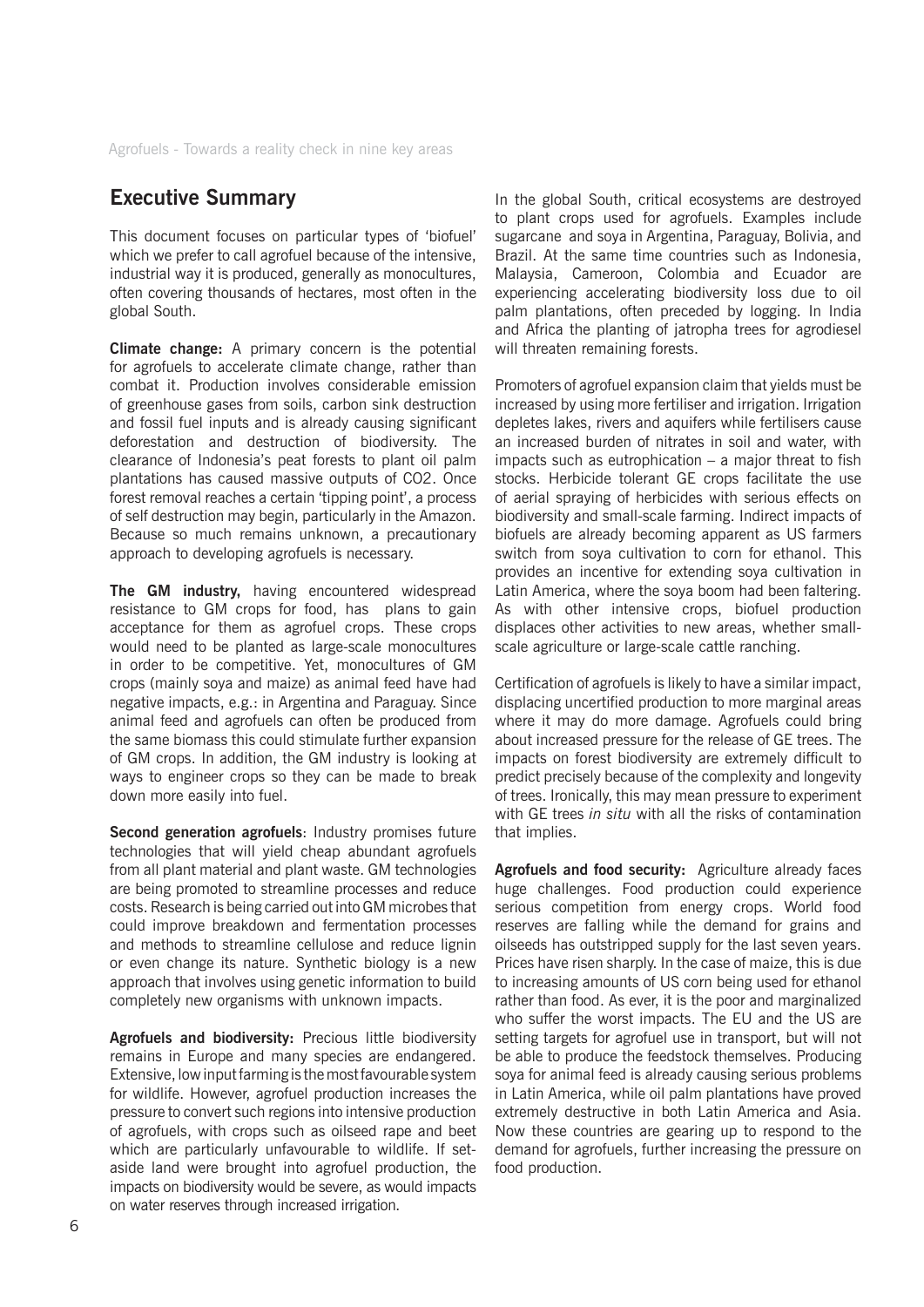'Manufacturers of inputs such as agrotoxic chemicals (i.e. fertilizers and pesticides) expect an increased demand as a result of the attempt to increase yields. Small farmers will find it hard to compete with big producers. Some will turn from food to energy crop production and others will leave their land. This will result in a loss of local knowledge and local varieties, which in turn will diminish agricultural biodiversity.'

**Agrofuels and jobs**: A number of sources are asserting that agrofuels can regenerate rural economies and provide jobs. However, this depends on who controls development. To benefit local communities, agrofuel production would need to be part of a diverse farming system. But development is focused on large centralized monocultures for economies of scale and a consistent product. The impact of monocultures such as sugar cane in Brazil, is a clear example of the lack of benefit for the poor and marginalized. This is reinforced by experiences from other countries, including Paraguay and Argentina, Ecuador and Indonesia and South Africa, where communities have reacted to government agrofuel strategies. In Europe, the EC has claimed that agrofuels can provide opportunities for farmers as well as creating jobs and rural regeneration. However EU sources are highly contradictory, especially regarding the number of jobs that will actually be created, not simply replaced or displaced.'

**Human rights violations** have already resulted from soya, sugarcane and palm monocultures in Latin America and Asia, and these are likely to intensify through the production of agrofuels. Impacts on health arise from deforestation and pesticide spraying. Another major issue involves historical and intense land conflicts, due to monoculture expansion. Production of agrofuel crops may involve violent evictions and murders. Examples are given here from Colombia and Paraguay.

**Rapid changes in land use**, ecology and demography are leading to increased incidences of infectious diseases. Deforestation is increasingly recognised as playing a major role in bringing people and diseases into close contact. The impact of pesticides on health is illustrated by two examples: Paraquat in Asia and glyphosate in Latin America, both of which cause serious health impacts.

**Certification:** Concern about the possible negative impact of agrofuels has led to demands for sustainability certification. There are a number of different initiatives, some of which have already joined forces. The EU itself, the Netherlands, Germany and the UK are all developing initiatives. Industry is also developing standards. Some advocate mandatory certification, others voluntary. There are many issues to be addressed in devising credible systems. One of the major problems is that certification does not prevent expansion of production. Another issue relates to monitoring and compliance. None of those currently being developed have included Southern stakeholder groups affected by monoculture expansion for agrofuels from the outset. The WTO is often cited as a legal barrier to certification systems.

**Resistance to monocultures,** including agrofuel production, is spreading. Groups in Africa, Asia and Latin America are mobilising and demanding to be heard. Examples range from land occupations, through court cases, to national and regional campaigns. Coalitions are building against particular crops. A number of networks have produced statements of their positions directed at the EU and the UN. They insist that small farmers, local communities, the poor and the marginalised will continue to be the ones to suffer.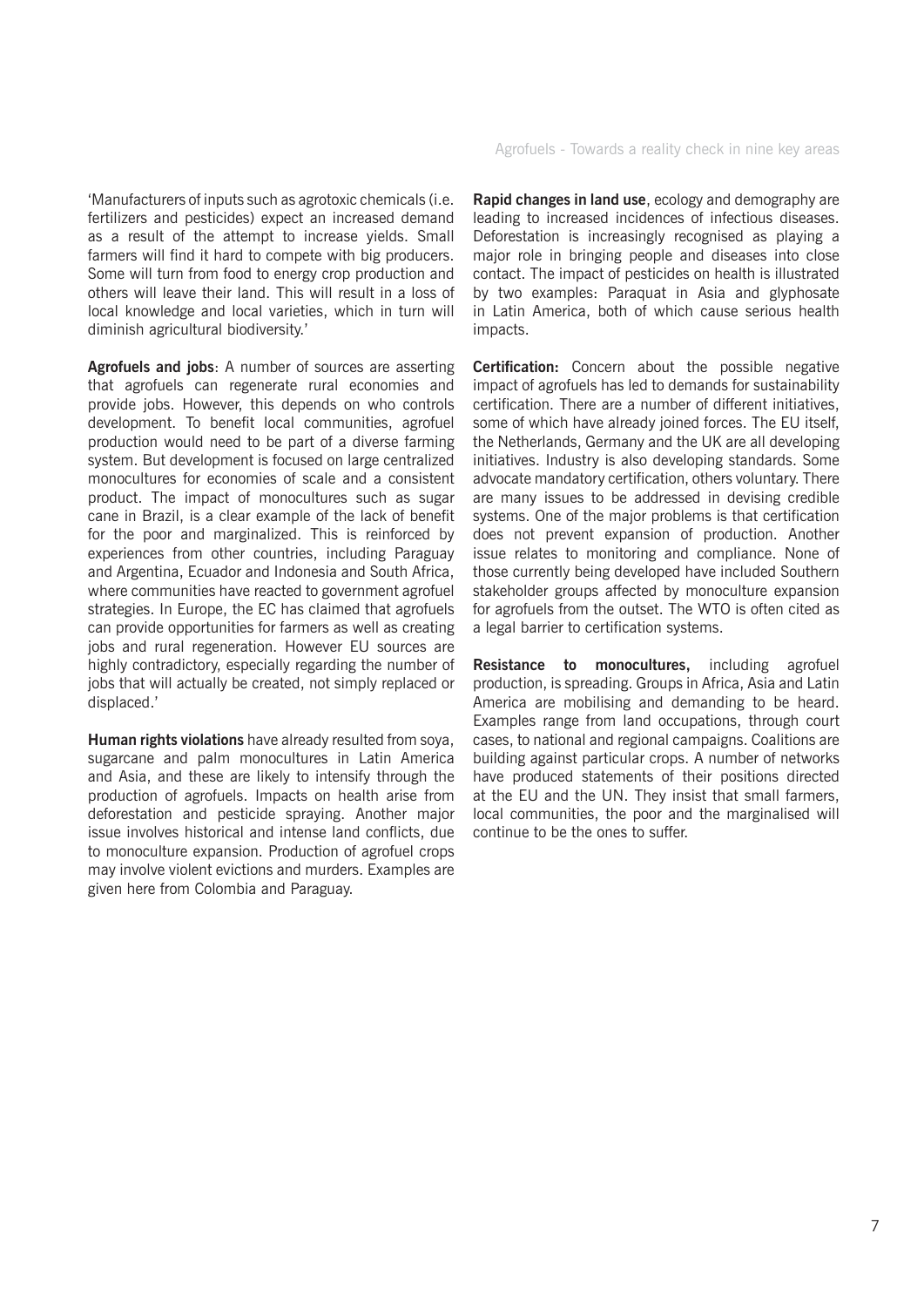Agrofuels - Towards a reality check in nine key areas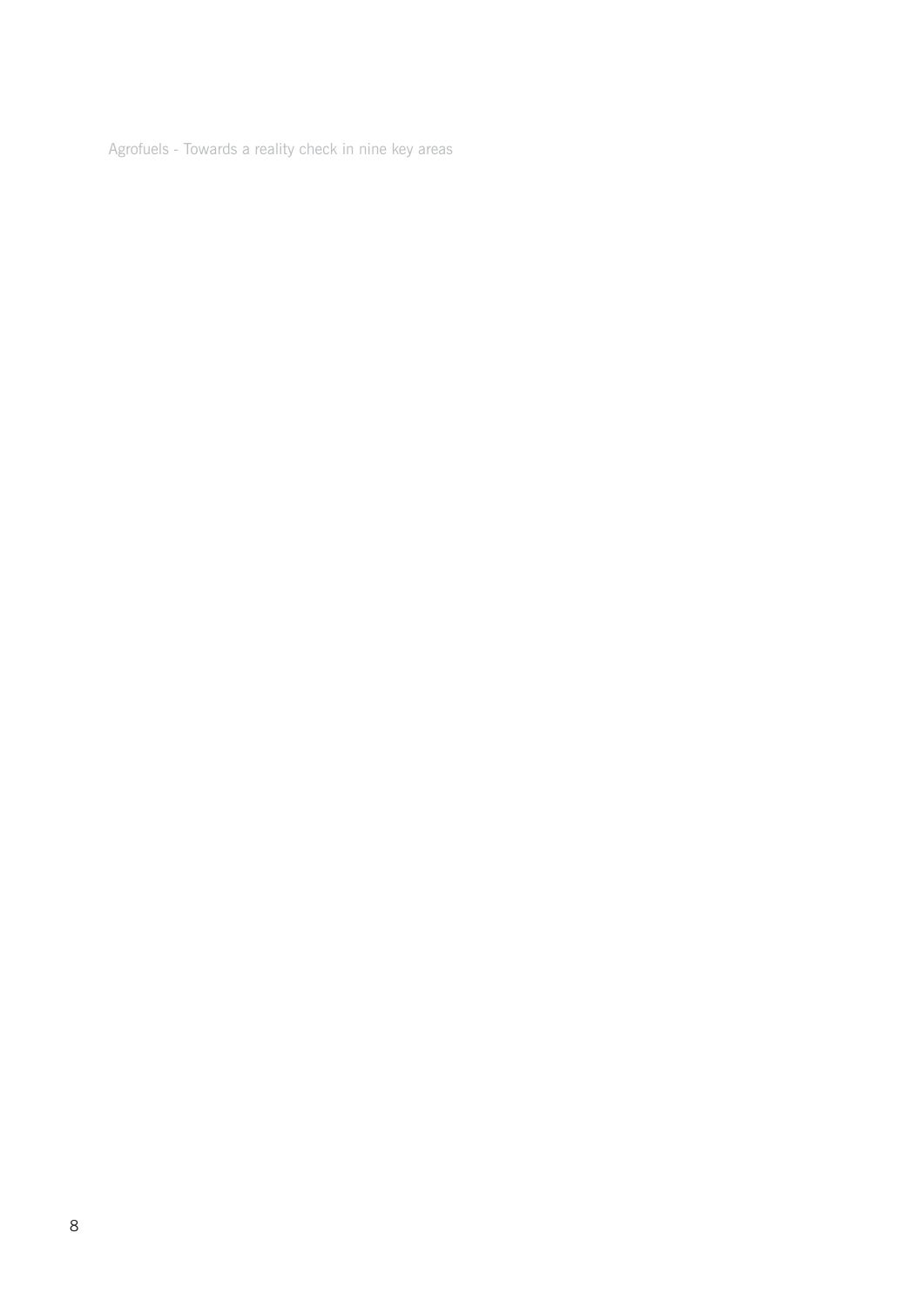Chapter 1

## **Do agrofuels really mitigate climate change?**

#### **Agrofuels and Climate Change**

A recent report from the International Energy Agency predicts that transport fuel consumption will increase faster than the amount of fossil fuels which can be replaced by agrofuels. Another concern is that the production of agrofuels requires large inputs of fossil fuels - in fertiliser production, refineries and agricultural machinery and for transport, something which is rarely considered in calculating emissions savings. There is strong evidence that any emission savings from reduced fossil fuel combustion are undone by far greater emissions from deforestation, peat drainage and burning, other land use change, soil carbon losses and nitrous oxide emissions. According to the Stern Review, agriculture and deforestation contribute 14% and 18% respectively of the greenhouse gases associated with global warming.<sup>1</sup> However this includes neither emissions resulting from soil degradation nor emissions from peat oxidation or fires.

There is strong evidence that the results of deforestation and ecosystem degradation can be non-linear, i.e. that both agricultural intensification and expansion could trigger large-scale, irreversible ecosystem changes and possible collapse, causing irreversible climate feedbacks. Both the Millennium Ecosystem Report and the IPCC Assessment Report Four confirm the growing risk of non-linear changes in ecosystems and climate systems respectively.

#### **Nitrous oxide emissions from agriculture**

Nitrous oxide (N2O) is the third most important humaninduced greenhouse gas. Its global warming potential is 296 times that of CO2 and it has a long atmospheric lifetime of around 120 years. Atmospheric concentrations of N2O have increased by 17% since the industrial revolution, mostly as a result of intensive monoculture production. Chemical fertilizer application in the tropics has 10 -100 times the impact on global warming compared to temperate soil applications.2 Conversion of forests to cropland, use of nitrate fertilisers, largescale planting of legumes (such as soyabean) and decomposition of organic residues have been identified as major causes of N2O emissions from agriculture.<sup>3</sup>

#### **Biodiversity and secondary climate impacts from increased use of nitrate fertilizers**

Humans have doubled the amount of biologically available nitrogen worldwide, and there is growing

evidence that this is having disastrous impacts on biodiversity in terrestrial as well as freshwater and marine ecosystems. While the impact of nitrate fertilisers on N2O emissions from cropland has been studied, little is known about similar soil emissions over larger areas fertilized not directly but indirectly, through rainfall. Because scientists do not know the full impact of nitrogen overloading on ecosystems, it is impossible to predict how this will impact on ecosystems' ability to absorb and sequester carbon from the atmosphere. One recent study, published in the Proceedings of the National Academy of Sciences, suggests that higher levels of nitrogenous compounds in rain is causing peat bogs to emit more carbon dioxide, thus adding to global warming.4 The author warns: "Now there are signs that indicate that nitrogenous compounds in the air make peat bogs start to give off more carbon dioxide than they bind, and that they may tip over from being a carbon trap to being a carbon source, thereby aggravating the greenhouse effect instead."

#### **Soil carbon emissions from agriculture**

No global estimate for soil carbon emissions exists, however, one study estimates that, when land in temperate zones is converted from natural vegetation to crop land, emissions from the loss of soil organic carbon are around 3 tonnes per hectare, but much higher with peaty soils. 'No-tillage' agriculture has been suggested as a way of reducing soil carbon emissions. However a recent study of 'no-tillage' soya, corn and maize production in the Argentina's Pampa shows that the additional nitrous oxide emissions linked to this cultivation method could outweigh any benefits and lead to overall increased greenhouse gas emissions.<sup>5</sup> Finally, using land for agrofuel production should be compared with the alternative option - allowing natural vegetation to regenerate. Renton Righelato suggests that taking plantation land in Brazil out of production and allowing natural forest regeneration to occur, would sequester 20 tonnes of carbon dioxide per hectare over the next 50- 100 years. $6$ 

#### **Carbon emissions from peat degradation**

Around 550 billion tonnes of carbon - 30% of all terrestrial carbon – are stored in global peatlands.7 Peat cutting and 'conversion' is a worldwide problem, partly due to agricultural expansion. Peat destruction is most rapid and extensive in South-east Asia, with Indonesia alone holding 60% of all tropical peatlands. Scientists predict that nearly all of the peat will be drained in coming decades, mostly for plantations, which will add around 40 billion tonnes of carbon to the atmosphere.<sup>8</sup> Palm oil expansion for agrodiesel will undoubtedly accelerate this process.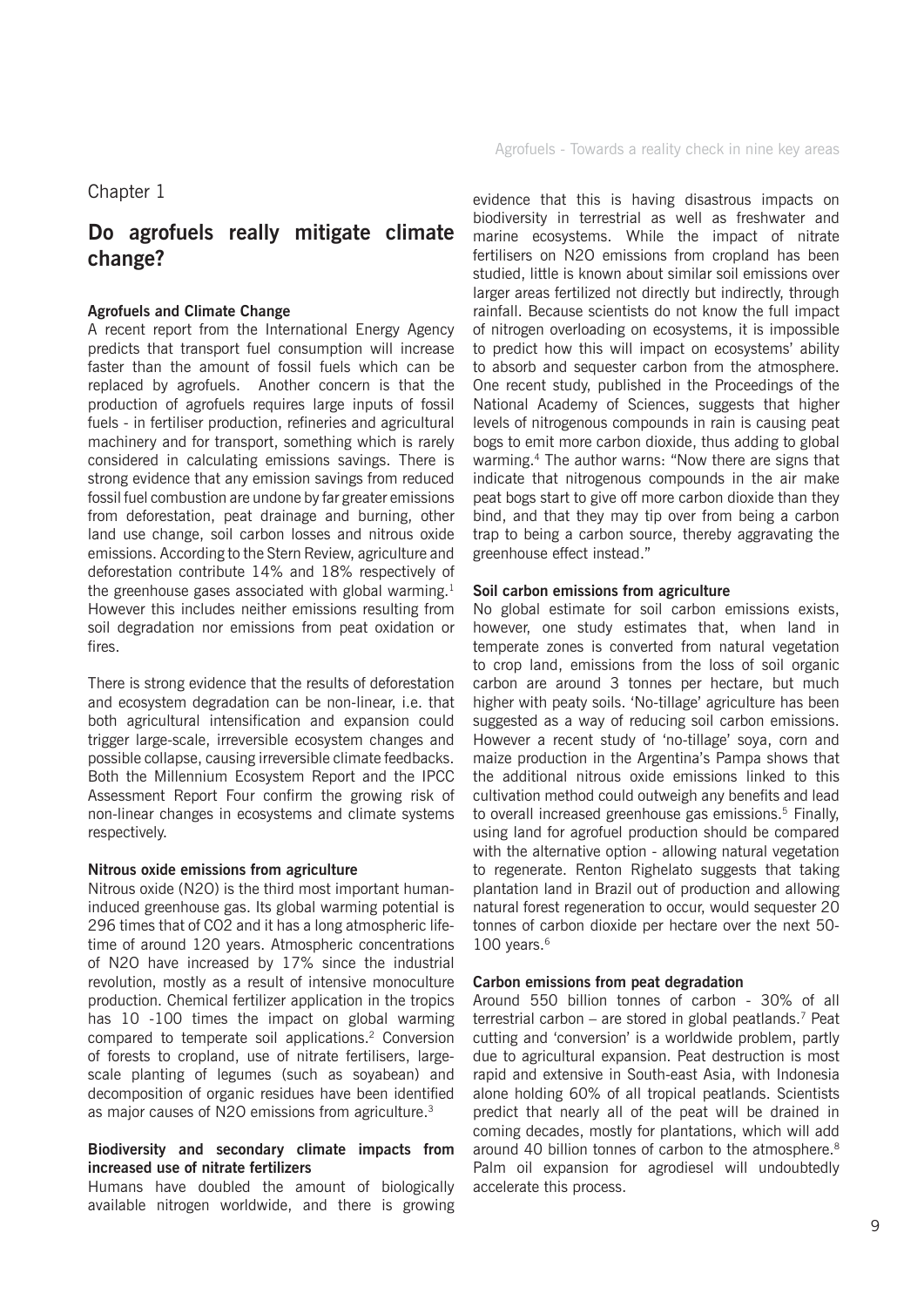#### **Agrofuels, deforestation and global warming**

FAO figures confirm that agricultural expansion is happening at the expense of natural habitats. A recent scientific conference concluded that there is a 10-40% risk that "with partial deforestation the entire landscape could become drier and a domino effect could occur producing a 'tipping point' affecting the whole forest."10 This is a very high risk for a high-impact disaster, which could release up to 120 billion tonnes of carbon dioxide into the atmosphere, cause the extinction of large numbers of species, and alter rainfall patterns across much of the northern hemisphere, thus putting global food supplies at risk.

As Dr. Philip Fearnside of Brazil's National Institute of Amazonian Research has said: "With every tree that falls we increase the probability that the tipping point will arrive."11 Soya has been identified as the main cause for the high deforestation rate in South America's tropical and subtropical seasonally dry forests.<sup>12</sup> The expansion of soya, palm oil and sugar cane, however, is also linked to deforestation in many parts of Asia, Latin America and Africa, with disastrous consequences in terms of carbon emissions, loss of carbon sinks, and regional drying and warming trends.

#### **Life-cycle greenhouse gas assessments**

Much of the 'evidence' presented for agrofuels to reduce greenhouse gas emissions ignores the larger picture of 'land use change' (usually deforestation), soil erosion and nitrous oxide emissions. For example an evaluation of six different life-cycle assessments by Alexander Farrell et al, published in *Science* in January 200613 concludes

that corn ethanol brings small greenhouse gas savings of 13% compared to petrol, but only if soil erosion and land conversion are ignored as with secondary climate impacts from nitrous oxide and feedback mechanisms resulting from deforestation. All life-cycle studies are micro-studies, which take no account of indirect or macro-impacts. Several studies, for example, suggest that rapeseed biodiesel produced in Europe, has a positive greenhouse gas balance. However, none of the studies factor in the extent to which the increased use of European rapeseed oil for biodiesel increases palm oil prices, thereby triggering palm oil expansion – the driving force of rainforest and peatland destruction in Southeast Asia and thus associated with far higher emissions.<sup>14</sup>

#### **Need for a precautionary approach and risk assessment**

It is essential that a full risk analysis is carried out, before one can even discuss measures to 'reduce negative impacts'. Further deforestation can result in abrupt feedbacks which would be impossible to stop and which could, in the worst case, push global warming beyond human control and devastate agriculture and the lives of hundreds of millions of people. The impacts are not simply 'negative impacts' which could be mitigated – like localised pollution for example. None of the certification or reporting mechanisms proposed by governments or stakeholder forums deal with the macro impacts of agrofuel production, as mentioned above: The impacts of deforestation will be the same whether agrofuels are grown directly at the expense of primary forests, or whether they displace other types of agriculture into those forests. There is an established link between commodity prices and deforestation rates, and there are no credible proposals as to how this link can be broken.

#### **References:**

1) Stern Review Report on the Economics of Climate Change, 2006, http://www.hm-treasury.gov.uk/independent reviews/stern review economics climate\_change/stern\_review\_report.cfm

3) Emission of nitrous oxide from soils used for agriculture, JR Freney, http://www.springerlink.com/content/1573-0867/, Nutrient Cycling in Agroecosystems, http://www.springerlink.com/content/cf2cpyh40qtw/ Volume 49, Numbers 1-3 / July, 1997, http://www.springerlink.com/content/ p252k307q445l582/

4) Nitrogen rain makes bogs contribute to climate change, Håkan Rydin, 2006, http://www.chemlin.net/news/2006/dec2006/nitrogen.htm

5) Changes in Soil Organic Carbon Contents and Nitrous Oxide Emissions after Introduction of No-Till in Pampean Agroecosystems Haydée S. Steinbach\* and Roberto Alvarez, Published in J Environ Qual 35:3-13 (2006), http://jeq.scijournals.org/cgi/content/abstract/35/1/3

6) http://www.worldlandtrust.org/news/2005/06/just-how-green-are-biofuels.htm

7) Policies and practices in Indonesian wetlands, Wetlands International, 2005, http://www.tropenbos.nl/news/mini%20symposium%20Wardojo/ Marcel%20Silvius%20-%20Tropenbos2-7-'06.pdf

8) see http://www.biofuelwatch.org.uk/peatfiresbackground.pdf

9) Cropland expansion changes deforestation dynamics in the southern Brazilian Amazon, Douglas C. Morton et al, PNAS 2006 103: 14637-14641 http://www.pnas.org/cgi/content/abstract/0606377103v1?ck=nck

10) http://www.sciencedaily.com/releases/2007/04/070403143622.htm

11) http://www.ecoearth.info/shared/reader/welcome.aspx?Linkid=58636

12) Agriculture expansion and deforestation in seasonally dry forests of north-west Argentina H. Ricardo Grau et al, Environmental Conservation (2005), 32:140-148, http://journals.cambridge.org/action/displayAbstract;jsessionid=0A5551B0D447654B15A1B40D72237BFD.tomcat1?fromP age=online&aid=337739 ].

13) Ethanol can contribute to energy and environmental goals, Alexander Farrell et al, Science Vol 311, 27.1.2006. Source: http://rael.berkeley.edu/ EBAMM/FarrellEthanolScience012706.pdf

14) Biofuels and Commodity Markets: Palm Oil Focus, P. Thoenes, FAO, http://www.fao.org/es/ESC/common/ecg/110542\_en\_full\_paper\_English.pdf

<sup>2)</sup> Intergovernmental Panel on Climate Change, Climate Change 2001: The Scientific Basis, Chapter 4, 4.2.1.2., http://www.grida.no/climate/ipcc\_tar/ wg1/136.htm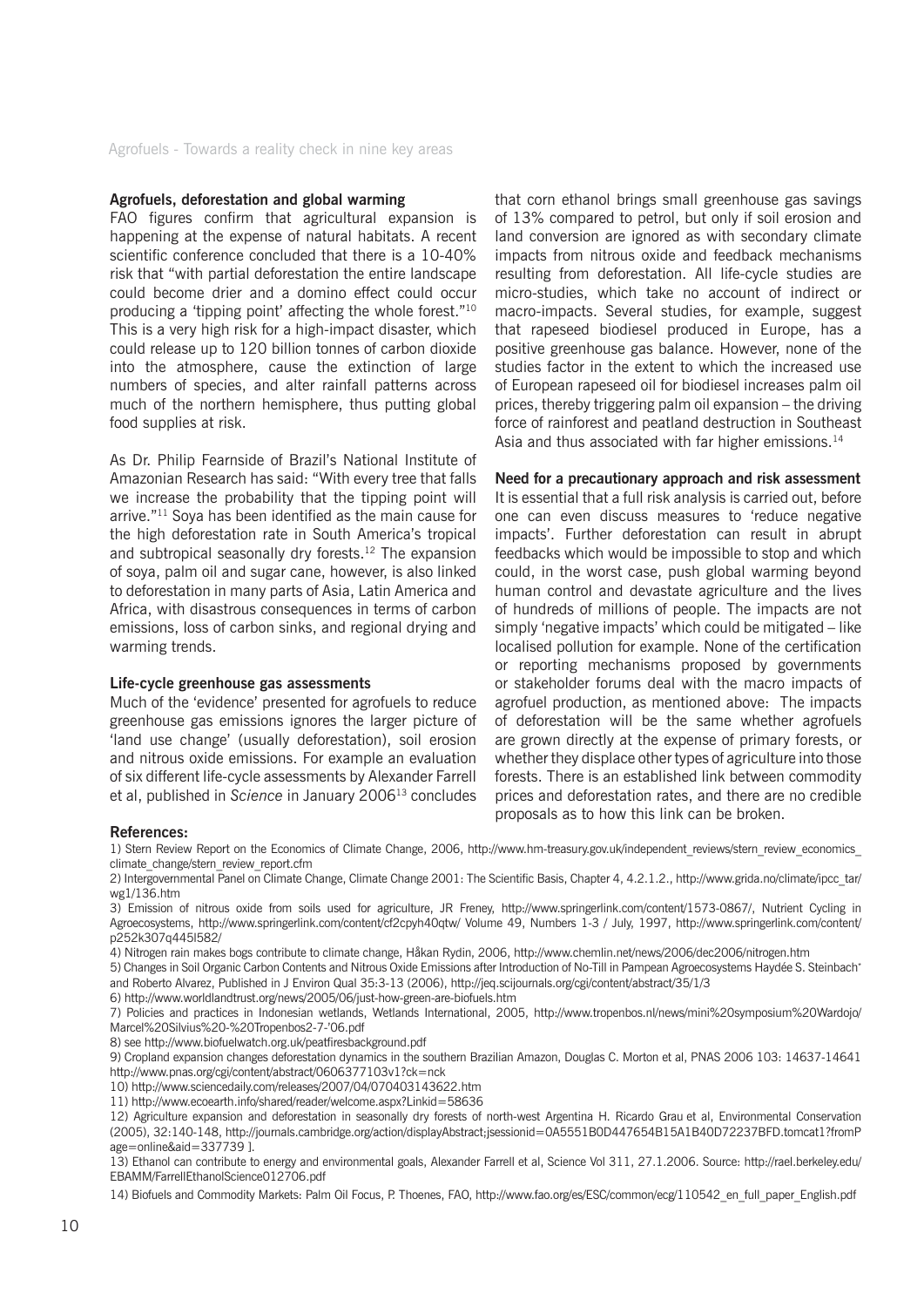# **Are agrofuels a promotional instrument for GM crops and what biosafety risks do they pose?**

#### **New opportunities for old GM crops**

The genetic engineering/biotechnology industry is interested in agrofuels that could allow access to new markets with the potential for rapid and sustained growth. The industry is researching whether GM varieties of crops such as maize, soya and oilseed rape all of which have encountered strong resistance to their use as food and (to a lesser extent) as animal feed, could find greater acceptance as feedstock for agrofuels. The industry has been active in contributing to so-called 'second generation' agrofuels and the use of synthetic biology (see below).

Research and development for GM crops is extremely expensive and has faced consumer rejection and opposition. Questions over whether the genetic engineering industry can develop promised traits such as drought and salt tolerance in crops have yet to be answered. Agrofuels could also be a means to achieve further public subsidies for this controversial industry.

#### **Impacts on agriculture and biodiversity**

Agrofuel crops will be grown and traded as commodities in a highly competitive global market, for example, in large scale monoculture systems as are most GM crops at present. Many of these GM crops are grown for animal feed in Argentina and other Latin American countries, and mainly exported to Europe and China.<sup>1</sup> The experience of these agricultural systems is also valid for the large-scale monoculture production of GM crops for agrofuels. Cultivation could build on the current feed crop cultivation, and thereby add to existing problems. Herbicide tolerant crops like Roundup Ready soya, which facilitate large-scale production with fewer workers, have been key in the expansion of soya monocultures. The use of herbicides and direct drilling means that the soil does not need turning for weed control, as in most conventional production systems. Such 'no tillage' systems have been promoted as carbon sinks under the Kyoto Protocol. The economic success of these crops depends on large-scale spraying of agrochemicals from ground-based trucks and the air.

This has led to serious impacts on local populations who lose crops and livestock and who develop skin. respiratory, digestive ailments and cancers from contamination. Mass spraying of the herbicide Roundup leads to the emergence of herbicide tolerant weeds that require the use of other agrotoxins. The use of these chemicals affects local flora and fauna, causing negative impacts on biodiversity. The corporations that control the crops and inputs for animal feed will also benefit from agrofuel expansion. All GM crops are patented. These factors promote greater corporate concentration and control of agriculture.

#### **Links between animal feed and agrofuels**

GM maize/corn, soya and rapeseed are produced for animal feed and can yield agrofuels from the same biomass. For example, maize is being processed in the US to produce ethanol with the residue being used as animal feed. The corporations involved in GM biotechnology are working to further modify maize especially for this purpose. Renessen, a collaboration between Cargill and Monsanto, is building installations to treat the residue of maize after ethanol production and turn it into animal feed.2 In 2008 Monsanto plans to commercialise a genetically engineered maize variety, Mavera, with a high starch content for ethanol production, and high lysine for animal feed.3 Grain trading companies and fossil oil companies are also working together to exploit this new opportunity. For example, the agribusiness firm Bunge is working with the oil company Repsol and Acciona in Spain. This joint venture has plans to build factories to refine soya oil imported from Argentina to mix with fossil fuel.

Other corporations are working on crops that will contain enzymes to assist in the process of decomposition, with the aim of simplifying the production of ethanol. Syngenta has applied in Europe and South Africa to import Event 3272, a maize which expresses a thermostable alphaamylase enzyme (AMY797E) which breaks starch into simpler molecules of carbohydrate to assist rapid breakdown.4 It also contains a marker gene derived from E coli.

The applications in the EU and South Africa signal that this maize is expected to contaminate both feed and food. It has been notified in the USA and China, but towards the end of March 2007, the application was refused in South Africa. Promoting an additional market for these GM crops for energy purposes will create a synergy between the two markets (animal feed and energy), so that animal feed will increasingly become a by-product of agrofuel production, thus promoting monocultures and factory farming at the expense of sustainable and biodiverse production systems and biodiversity itself. This marriage of factory farming and fuel production will make it still more difficult for countries to extricate themselves from industrial farming.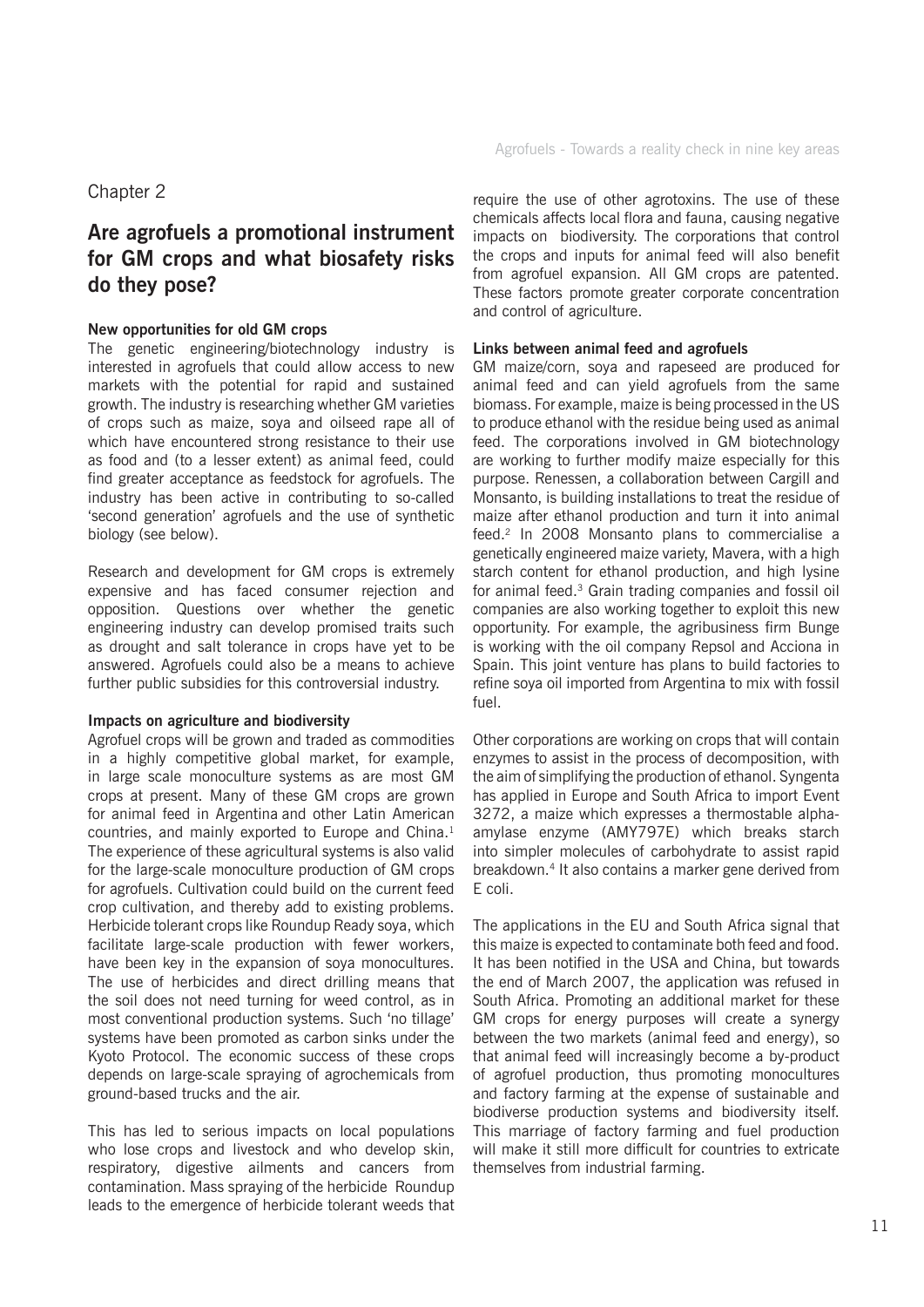Targeted Growth is a company that focuses on increasing the yield of plants used for agrofuels. It is currently working with canola, maize and soya and began conducting field trials in 2006. It has recently (February 2007) acquired patent number WO20070163195 and notes in the description: *"There is a need in the art for improved methods of modifying characteristics of certain commercially valuable [sic] crops, including for example, but not limitation, increasing crop yields, increasing seed size, increasing the rate of germination, increasing root mass, and the like. The present invention as described herein meets these and other needs."* In order to achieve these different aims, Targeted Growth focused on intervening in the processes that, "regulate the transitions between different phases of the cell cycle.'' They speak of postponing the cessation of cell division, for instance, so as to increase the size of plant seeds. Investors include a number of companies interested in non-fossil energy.<sup>6</sup> Targeted Growth is also collaborating with the Centro de Tecnologia Canavieira in Brazil which works on producing new varieties of sugar cane.7 *"However, these transgenic crops do come with a yield penalty. To date, no known transgenic crop is commercially available that has an increase in seed size or an increase in crop yield."* In September 2005 Targeted Growth announced a licensing agreement with Monsanto regarding use of its technology for what it calls the Yield Enhancement Gene.<sup>8</sup>

#### **Conclusions**

Considerable resources are being invested in GM research into all aspects of agrofuel production. GM is being used to promote existing crops for animal feed and agrofuels, which are already competing with food production. Events are moving extremely fast. The threat of climate change is being used to encourage acceptance of new techniques such as synthetic biology and wider applications of genetic engineering biotechnology. Biotech crops have already led to contamination with GMOs at every point throughout

the chain from field to plate.<sup>9</sup> At the same time, the GM industry is promising a way out of this problem by using GM technology to solve the problems raised by secondgeneration agrofuels and provide fuel sources that will not compete with food production. Contamination will inevitably increase and become more complex if these same food crops are engineered with traits designed for non-food purposes. Corporate consolidation will also increase, between agribusiness, GM biotechnology and the oil industry.

#### **References:**

3) Monsanto Annual Report 2006, p.10

5) http://v3.espacenet.com/textclam? DB=EPODOC&IDX=WO2007016319&F=0&QPN=WO2007016319

<sup>1)</sup> April 2005: Report "Argentina: A Case Study on the Impact of Genetically Engineered Soya – How producing RR soya is destroying the food security and sovereignty of Argentina." EcoNexus (UK) and Grupo de Reflexion Rural (Argentina). Benbrook Ch. (2005): Rust, resistance, run down soil, and rising costs – Problems facing soybean producers in Argentina. Ag BioTech InfoNet, Technical Paper Number 8. http://www. greenpeace.org/raw/content/belgium/nl/press/reports/rust-resistance-run-down-soi.pdf

<sup>2)</sup> Renessen – a joint venture of Monsanto and Cargill— is opening a plant to convert residue from ethanol production to animal feed: Monsanto says new maize could produce bumper crops, Bloomberg News, USA, by Jack Kaskey, 4 Oct 2006

<sup>4)</sup> Application for import and use of genetically modified Event 3272 maize under Regulation (EC) No 1829/2003

<sup>6)</sup> Red Herring Friday, February 09, 2007, Targeted Growth Gets \$22.3MCompany says genetically modified crops for biofuels could alleviate food vs. fuel challenge; others are opposed to such modification.http://www.redherring.com/Article.aspx?a=21195&hed=Targeted+Growth+ Gets+%2422

<sup>7)</sup> http://www.ctcanavieira.com.br/var2g/index.htm

<sup>8)</sup> www.targetedgrowth.com/PressReleases/Monsanto.pdf

<sup>9)</sup> GM Freeze Report: GM Contamination imports of food and feed at risk. Measures needed to reduce the threat http://www.gmfreeze.org/uploads/GM\_contamination\_final.pdf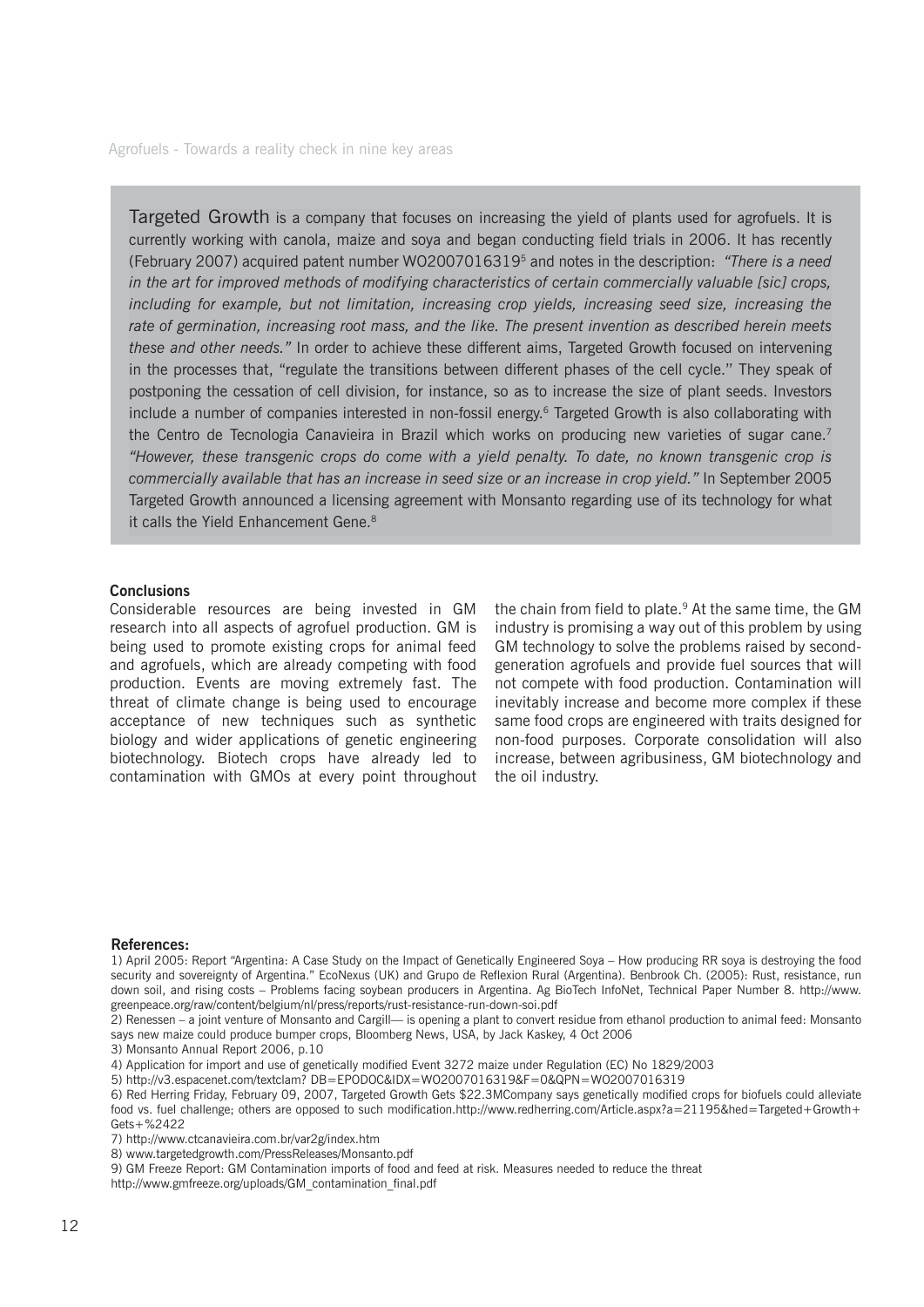#### Chapter 3

# **Second Generation Agrofuels: How do unproven promises of future technological fixes shape the present debate?**

This section concentrates in particular on cellulosic ethanol and Fischer-Tropsch gasification, which are intended to use lignocellulosic biomass. Those technologies are not yet commercially available. Some companies refer to certain agrofuel technologies that use existing feedstock such as palm oil or rapeseed oil as 'second generation' (for example Neste Oil's NExBTL diesel, which uses high-pressure hydrogenation of fatty acids), however this paper is written with reference only to the aforementioned biomass-to-liquid technologies.

#### **Second generation agrofuels and climate change mitigation**

Any technology that can help to mitigate climate change must be shown to have the potential for large-scale emissions reductions, once life-cycle emissions of all greenhouse gases have been considered. Emission reductions must happen not just at the micro-level, but also at the global level. If a technology, directly or indirectly, destroys ecosystems that play an essential role in the earth's carbon cycle, or if it indirectly delays the transition away from fossil fuel-intensive production systems, then it risks accelerating, not abating global warming.

As discussed in Chapter 1, there are many concerns that biomass-to-liquid agrofuels could have very serious negative impacts on ecosystems – including soils and forests. There is thus a risk that second-generation agrofuels could accelerate global warming by further decreasing the Earth's capacity to regulate carbon dioxide. Government research funding and policy support is increasingly being channeled into agrofuel research, and in particular into second-generation agrofuel research, at the expense of sustainable renewable energy development. The US Department of Energy, for example, is seeking to divert the entire budget for geothermal energy and advanced hydropower research to second-generation agrofuel research. $1$  Meanwhile, the European Union gives stronger policy support to agrofuels than to any other type of non-fossil fuel energy. The EU has agreed to mandatory 'biofuel targets' by 2020, with specific reference to second-generation agrofuels being necessary to meet those targets.

Solid biomass-to-liquid agrofuels will almost certainly not be commercially viable in the near future, and may never become viable. There is no evidence that this technology will have the potential for reducing greenhouse gas emissions at the global level, yet they are being promoted at the expense of truly renewable technologies which could help to reduce emissions considerably. There are clear constraints regarding the amount of biomass which can be used for energy production without causing ecosystem degradation.

However any biomass which can be sustainably used will always yield greater emission and energy savings if used in heat and electricity production rather than for transport, particularly in combined heat and power generation. Regardless of any possible future technological breakthroughs, refining plant material into liquid transport fuel will always require additional energy and thus reduce any possible emission savings. In terms of climate change mitigation, the case for investing in second-generation agrofuel research has not been made convincingly.

#### **Commercial availability of second generation agrofuels** Cellulosic ethanol:

Iogen Corporation in Ottawa, Canada, runs the only commercial cellulosic ethanol refinery. In terms of energy use and output, current cellulosic ethanol performs considerably worse than first-generation corn ethanol.<sup>2</sup> The different processes needed to refine cellulosic ethanol, including pre-treatment and distillation, are extremely energy-intensive. The United States Department of Energy is currently funding research into cellulosic ethanol, and has identified significant 'biological barriers' which need to be overcome if cellulosic ethanol is to become a viable option.2 Cellulose is a difficult substance to deal with, described by the US DoE as, "heterogeneous and recalcitrant.'' Enzymes can break down cellulose, but they cannot do so efficiently, they can only produce a very dilute mixture which is then distilled into ethanol.

Making cellulosic ethanol viable is not simply a matter of scaling up existing technology and gradually improving efficiency gains. Scientists will have to understand plant physiology better, as well as the mechanisms that prevent cellulose from being broken down by fungi and microbes. Finding such organisms will probably prove to be difficult, so scientists are likely to genetically engineer microbes or fungi for this task, with all the associated risks of GM microorganisms. Work is also being done to genetically engineer plants with lower lignin levels, because the lignin in plant cell walls impedes the breaking down of the cellulose.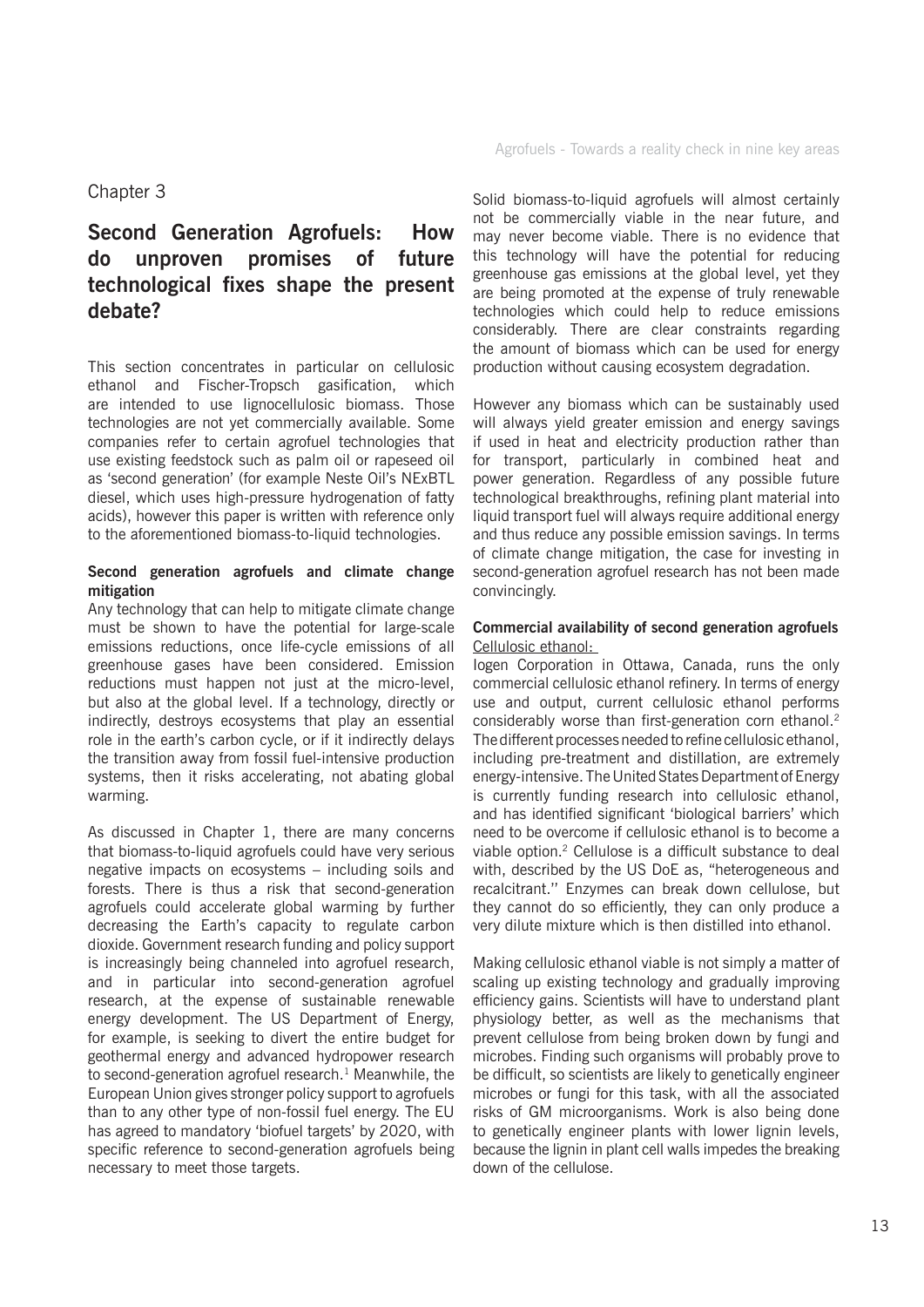There are other problems to be overcome, such as converting the sugars in hemicellulose into ethanol, or making it possible to recover and use the lignin.

It is impossible to predict when, or if at all, these scientific breakthroughs will happen. Billions of dollars are being spent on a technology which clearly will not be available within the crucial time left to avoid the worst impacts of global warming. The current situation is highly reminiscent of biotech industry promises for the second generation of GM crops such as drought and salt resistant crops, which still remain elusive even after many years of research. These biotech 'futures' have been very important to maintain interest in genetic engineering. It is likely that second generation agrofuels will suffer from similar delays but will in the meantime, be used to promote the biotech agenda, with possible future 'spin offs' unrelated to ethanol production.

Fischer-Tropsch gasification: Fischer-Tropsch gasification is currently about twice as efficient at making agrofuels from solid biomass as cellulosic ethanol processes. It is used mainly to make diesel from coal, for example in South Africa. It is a highly energy-intensive process that is not currently commercially viable without state subsidies, although following heavy state subsidies after the initial capital investment, Sasol are now able to continue production without ongoing subsidies. There are concerns that any breakthrough in this technology could lead to a greater use of coal – even if the research had been financed with a view to using biomass. It appears that the technology is the same and there is nothing to prevent companies from switching from biomass to coal, or co-firing a small amount of biomass with a large amount of coal. Furthermore, large-scale take-up of Fischer-Tropsch gasification could raise fossil fuel emissions beyond the 'business as usual' scenario given by the IPCC.3

#### **Second generation agrofuels and genetic engineering**

The genetic engineering industry is actively seeking ways of using genetic engineering to simplify and streamline industrial processes to break down cellulose, hemicellulose and lignin, so as to produce agrofuels more easily, cheaply and efficiently from plant biomass.

The industry is looking at ways of modifying plants to:

- produce less lignin
- make it easier to break down the lignin and cellulose
- speed up the growth and yield of plants

The industry is simultaneously experimenting with engineering microbes and enzymes to break down plant matter efficiently in an extreme industrial environment

as well as looking for new microbes and enzymes that could perform these tasks more effectively than those that are already known. Craig Venter, for example, has collected micro-organisms from sea water for further investigation, including so-called extremophiles living in volcanic vents on the sea bed that could withstand extreme industrial conditions. Others are looking at the microbes in termite guts because they digest plant matter very efficiently.

Companies such as Genencor and Novozymes are trying to reduce the costs of industrial enzyme production, and Diversa Corporation is studying enzymes to break down hemicellulose.4 There is a great deal of interest in using biomass from trees for second generation agrofuels. Trees are an obvious choice if and when methods are developed to break down the plant matter cheaply and effectively. Trees require lower maintenance and fewer inputs than field crops, promising a double advantage for the industry. They also contain more carbohydrates, the raw material for agrofuels, than field crops. As with field crops, genetic engineering is being used to try to reduce the level of lignin in trees and change the structure of the hemicellulose.

The general aim is to reduce the cost of ethanol production and increase the volume produced so that agrofuels can compete economically with fossil fuels without subsidies. Willow, poplar and eucalyptus are major targets for research. Purdue University, for example, funded by the US Department of Energy is working on a poplar hybrid with the aim of producing a low-lignin, faster growing tree for mass production on 'unused' and fallow land.<sup>5</sup> Little is known about the impacts of releasing genetically engineered trees. What is certain, however, is that the complex interaction of trees with ecosystems, their long life cycle and their wide dissemination of fruit and pollen, all mean that whatever the impacts are, they will be of a much greater magnitude than those of annual field crops.The risks for natural forest ecosystems could be especially serious.<sup>6</sup>

#### **Synthetic biology for second generation agrofuels**

'Synthetic biology' is the name given to a new area of work that combines genetic engineering with nanotechnology, informatics and engineering. As ever more genomes of different organisms are mapped, providing the raw material, researchers aim not only to re-design existing organisms, but to build completely new organisms that could be more precisely designed, for example, to break down plant matter, or thrive in conditions of mass industrial processing. Craig Venter's new company, Synthetic Genomics, aims to study the genetic information from microbes collected from seawater (see above) to construct a completely new micro-organism designed to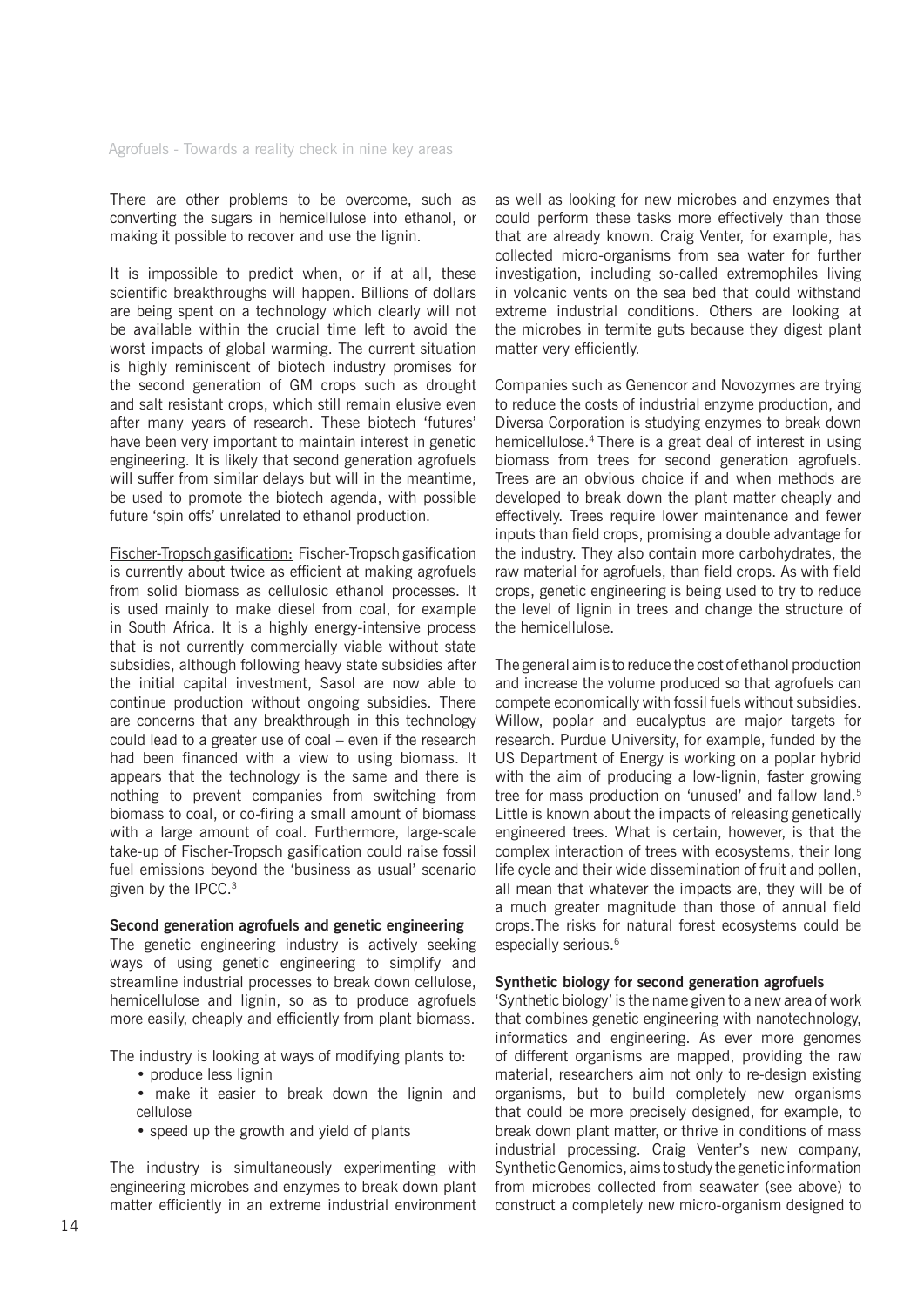convert agricultural waste to ethanol. On 31<sup>st</sup> May 2007 the US Patent & Trademark Office (US PTO) published US Patent application number 20070122826,entitled 'Minimal bacterial genome,' the first application for an entirely synthetic life form. The US Government puts massive resources into a programme called Genomes to Life (GTL) that supports synthetic biology research as part of the US aim to develop alternatives to its dependence on fossil fuels.<sup>7</sup>

BP (formerly, British Petroleum) has offered 500 million US dollars to the University of California at Berkeley for research into agrofuels. A major component of this work will be genetic engineering research into lignocellulosic fuels that will include the use of synthetic biology. BP has also joined the Bio-Industry Association. This clearly demonstrates one of the most disturbing aspects of the development of agrofuels – they bring together powerful players from different sectors of the oil industry, agribusiness and biotechnology, creating a danger that corporate power will be further concentrated across the agriculture and energy sectors.

#### **Second generation agrofuels impact on ecosystems, the carbon cycle and the global climate**

Advocates of large-scale use of biomass for second generation agrofuels (such as the US Department of Agriculture (USDA), the US Department of Energy (DOE), or the International Energy Agency) assume that large amounts of wood, grasses, and 'plant waste' can be sustainably used for agrofuel production. If secondgeneration agrofuels were to become viable, their production would rely on large-scale refineries, which would need a constant supply of very large amounts of biomass. A 2005 DOE/USDA report, for example, speaks of using 1.3 billion tonnes of dry biomass every year, just from the US.

To accomplish this, the authors say it would be necessary to remove most of the agricultural residues from soils, to plant 55 million hectares of land in the US under perennial crops for agrofuels, using more manure than the Environmental Protection Agency currently allows, and to put all US cropland under 'no-tillage' agriculture, which would require vast increases in the use of pesticides and fertilizers.8

The removal of organic residues from fields will require greater use of nitrate fertilisers, thus increasing nitrous oxide emissions, nitrate overloading and its very serious impacts on the biodiversity on land, freshwater and oceans. The complete removal of plant material is also likely to accelerate topsoil losses, causing further decline in soil nutrients. This could have serious implications for human health in terms of future nutrient deficiencies in food crops.

It is also likely to reduce soil water retention, making agriculture more vulnerable to droughts.

The removal of dead and dying trees from managed forests already leads to large-scale biodiversity losses and possibly to lower carbon sequestration in forests. According to a recent study, less than 5% of the biomass in managed forests in Germany is made up from dead or dying trees or fallen branches, whereas in natural forests they account for around 40%. It is estimated that 20- 25% of all woodland species depend on so-called 'forestry waste' being left in woodlands – including 1,500 types of fungi and 1,350 types of beetles in Germany alone, as well as many other species of insects, lichens, birds, and mammals.

Removing even more 'wood residues' for agrofuels would almost certainly accelerate biodiversity loss and reduce carbon storage in forests. Growing millions of hectares of land under perennial crops for bioenergy will put intense pressure on land both for food production and communities, and for natural ecosystems. Many plants which have been identified as preferred choices for second generation agrofuels already cause serious environmental harm as invasive species, such as miscanthus, switch grass, or reed canary grass.12 So called 'set-aside' land in the EU and areas of the Conservation Reserve Programme in the US are already being sacrificed for biomass expansion. These programmes play a major role in reducing soil erosion and depletion and halting biodiversity decline. Suggestions have been made that biodiverse prairie or meadow grasses could offer the most productive feedstock for second generation agrofuels and increase soil carbon sequestration.<sup>10</sup>

However, the technical hurdles of such multiple feedstock are considerably greater than for monoculture feedstock – a mix of different enzymes would be required to break down the different plant materials effectively, which would be far more complicated than breaking down one particular feedstock. Investment in research and development is very clearly biased towards genetically engineered monocultures rather than native, biodiverse grass mixes, and it seems unlikely that companies would delay commercializing second generation agrofuels in order to wait for more environmentally-friendly sources of feedstock.

It is currently argued that yields per hectare of agrofuel crops will increase in the future, but there is no evidence for such an assumption; in fact global grain yields have fallen for the past two years, and European rapeseed yields have fallen for the past three years. A recent study by the Carnegie Institute found that global grain yields have already been reduced by global warming – a trend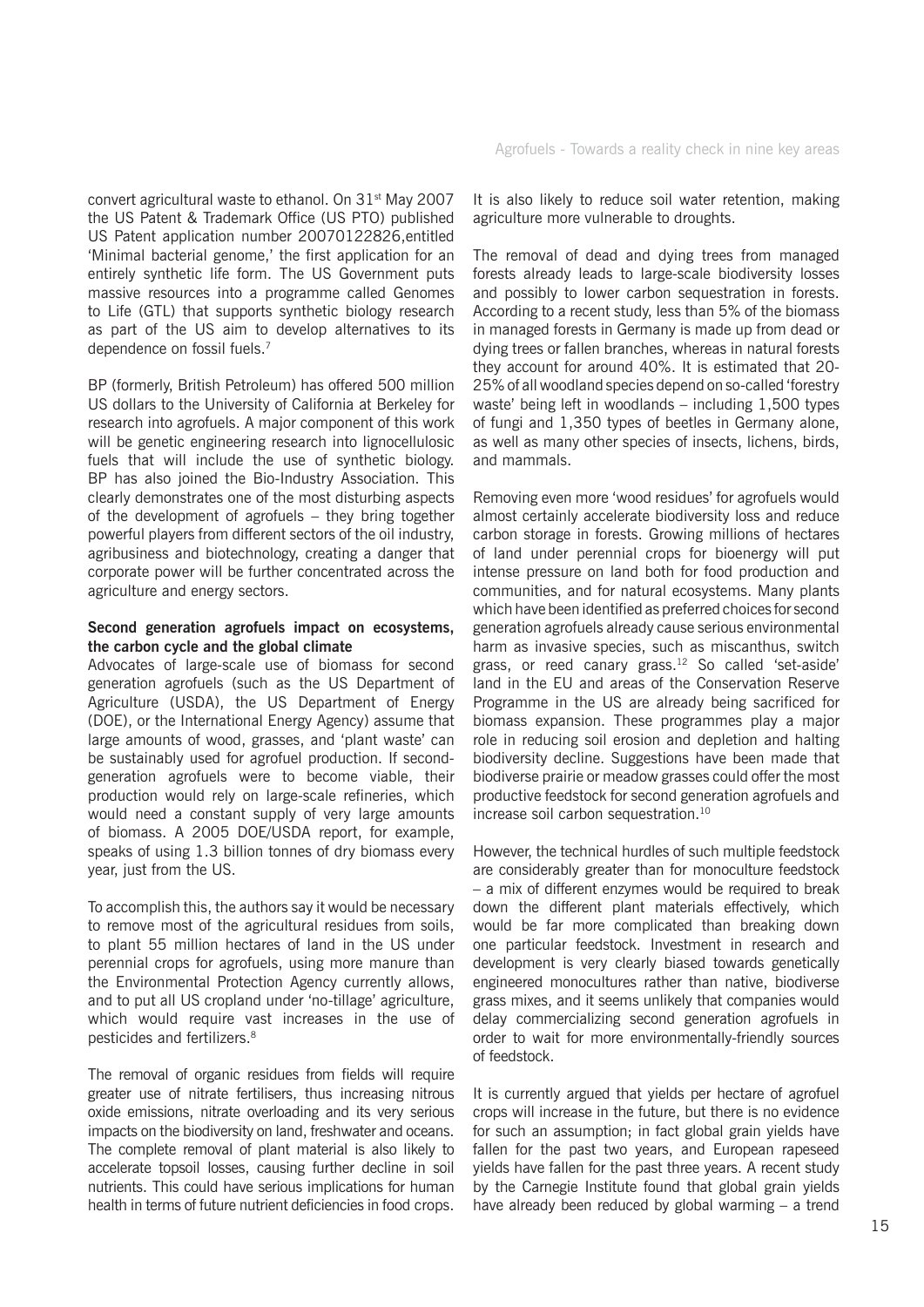which can only worsen.  $11$  Falling per-hectare yields will result in more pressure on land to produce the same amount of agrofuels.

#### **Conclusion**

Cellulosic ethanol is not close to becoming commercially available, and faces technical barriers that may not be overcome in the foreseeable future. Much of the cellulosic ethanol R&D investment goes into genetic engineering, without any risk assessment. Fischer-Tropsch biodiesel faces different serious technological hurdles, and its R&D might inadvertently aid greater consumption of coal. There has been no assessment of the consequences of using large amounts of biomass from so-called 'plant waste', from tree plantations, or from perennial crop plantations on food production, ecosystems, global

greenhouse gas emissions, soil fertility, or water supplies. This means that there is no evidence that large-scale second-generation agrofuels would be either sustainable or climate-friendly. Furthermore, the promises being made by industry about future second generation biofuels are being used by governments, including the EU to promote agrofuel production. In this way, they justify the large-scale expansion of first generation agrofuel monocultures, particularly in the global South, despite growing evidence of severe negative impacts on communities and the environment.

#### **References**:

1) http://www.csmonitor.com/2006/0915/p02s01-uspo.html

2) Fuel Ethanol Production, DEO, Genomics:GTL, http://genomicsgtl.energy.gov/biofuels/ethanolproduction.shtml#improve

3) see Making it up as you go along, Heidi Ledford, NATURE, Vol 444, 7 December 2006

4) The Economist: Mar 8th 2007, 'Could new techniques for producing ethanol make old-fashioned trees the nopfie; of the future?'http://www. economist.com/science/tq/displayStory.cfm?story\_id=8766061

5) Fast-growing GM trees could take root as future energy source, Friday, August 25 2006 http://www.checkbiotech.org/root/index. cfm?fuseaction=news&doc\_id=13382&start=1&control=177&page\_start=1&page\_nr=101&pg=1 6) see http://www.stopgetrees.org/

7) see: An Introduction to Synthetic Biology, January 2007, ETC Group, http://www.etcgroup.org/upload/publication/602/01/synbioreportweb. pdf; and ETC backgrounder: J Craig Venter Institute's patent application on world's first human-made species, June 7<sup>th</sup> 2007 www.etcgroup.org

8) see: DOE/USDA report by Perlack et al. (2005), http://feedstockreview.ornl.gov/pdf/billion\_ton\_vision.pdf

9) "Totholz - Bedeutung, Situation, Dynamik", Steffen Herrmann und Prof. Dr. Jürgen Bauhus Waldbau-Institut, Albert Ludwigs Universität Freiburg, March 2007, http://www.waldundklima.net/wald/totholz\_bauhus\_herrmann\_01.php

10) Tilman, D., Reich, P. B. & Knops, J. M. H. Nature 441, 629–632 (2006); and Tilman, D., Reich, P. B., Knops, J., Wedin, D., Mielke, T. & Lehman, C. Science 294, 843–845 (2001)

11) http://www.planetark.org/dailynewsstory.cfm/newsid/40916/story.htm

12) Adding Biofuels to the Invasive Species, Fire, S. Rathu, et a., DOI: 10.1126/science.1129313,Science 313, 1742 (2006)CC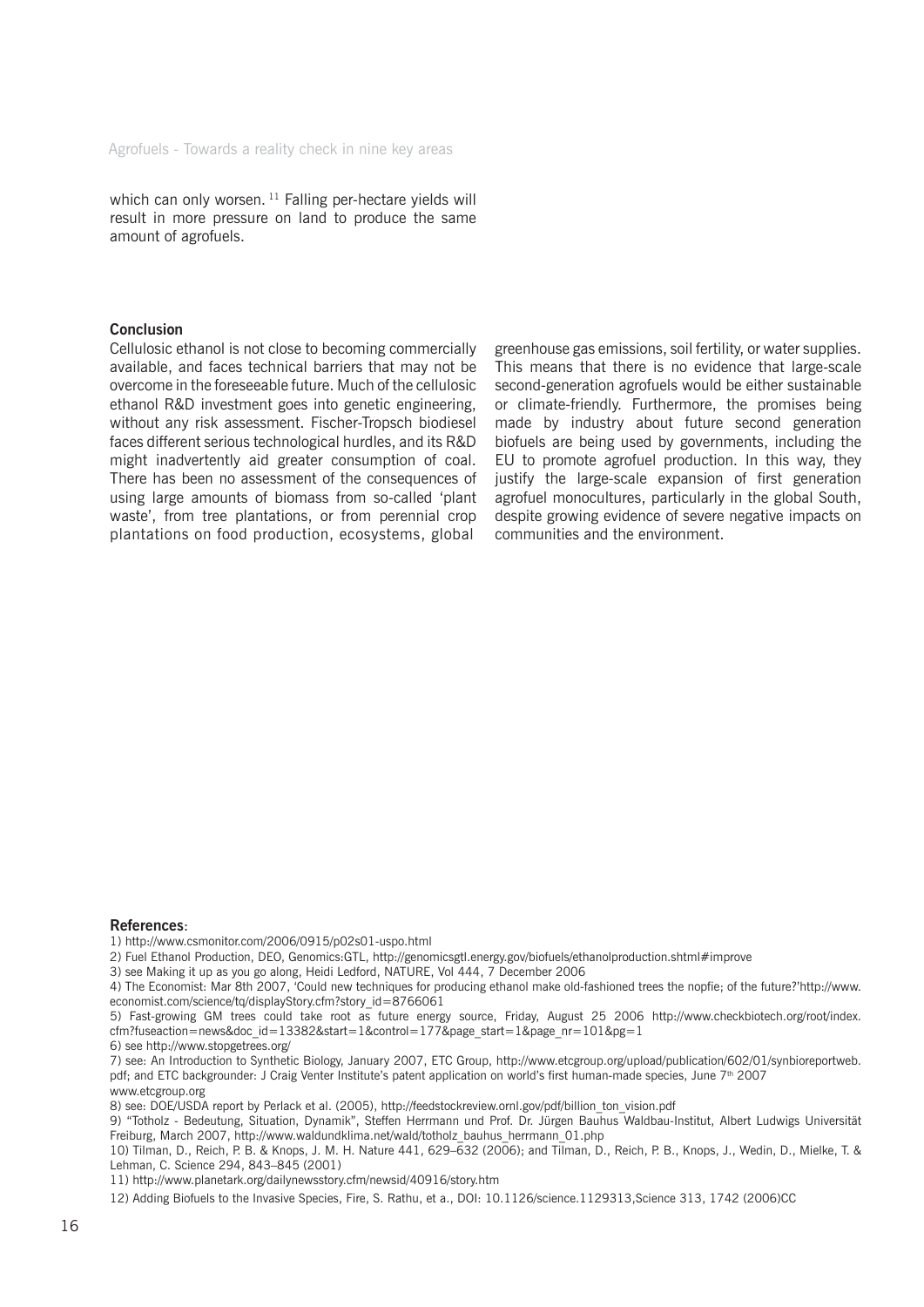#### Chapter 4

# **How will large scale agrofuel production affect biodiversity?**

#### **Agrofuels and Biodiversity Losses in Europe**

Within Europe, 52% of freshwater fish, 42% of mammals, 45% of butterflies and reptiles, 30% of amphibians are at risk of extinction. Birds, insects and wild flower species face similar rates of decline. Already, 60% of wetlands have been destroyed in northern and western Europe, and little natural forest remains intact.<sup>1</sup> Agriculture is a major driver of biodiversity losses, due to habitat destruction, use of pesticides (leading to a loss of insects), monocultures, nitrate-pollution of freshwaters, and nitrate overloading of terrestrial ecosystems.

It appears unlikely that the EU can meet its target of halting biodiversity losses by 2010, with existing regulations having failed to slow biodiversity losses, and with the likelihood that set-asides will be abolished and agriculture will be intensified over large areas. The European Commission has announced its intention to abolish compulsory 'set-aside' lands from 2008, in order to increase agrofuel expansion. According to a 2004 report by the European Environment Agency (EEA) and UNEP,2 protection of biodiversity requires the protection of extensive farming practices with low agricultural inputs, classed as 'high nature value farmland'.

In Friesland in the Netherlands, for example, 60% of plant species are confined to the 1.5% of the region's land under such extensive farming, and there are large areas still under high nature value farming in Spain, the Netherlands, Italy, Greece and Belgium. The EEA has warned that the conversion of extensively farmed land to energy crop production of intensive food production, in order to meet the growing demand for land, will result in further losses of biodiversity.

The 2006 'Wells-to-Wheels' report by the JRC, Concawe and Eucar warns that growing energy crops rather than permanent crops, such as grasses, or at the expense of set-aside land will decrease Europe's biodiversity.4 According to this report, biodiversity impacts are highest for oilseed rape, medium for sugar beet and low to medium for short rotation forestry that can, however, only be used for heat and power generation, not liquid agrofuels.

Increased use of pesticides is likely to result from the abolition of compulsory set-asides, and also if the frequency of sugar beet rotations and, to a lesser extent oilseed rape, is increased beyond one year in four. The largest amounts of pesticide are used for sugar beet, and the authors of the study warn that farmers might escape pesticide level controls if they grow crops for agrofuels, not food.

Another major impact on biodiversity identified in this study is the increased pressure on water resources, particularly if agrofuel crops are grown in arid areas where they require irrigation. All sugar beet cultivation in Greece, 77% in Spain and one third in Italy requires irrigation. According to this study, agricultural intensification is driven by crop prices, making intensification of oilseed production particularly likely. However, production of 1 kg of soya requires 2,300 litres of water.<sup>5</sup>

Despite low and falling water tables and drought conditions in parts of southern Europe, high maize prices, linked to the global rise in corn ethanol demand, have encouraged farmers in Greece and Spain to plant maize, which has high irrigation requirements and threatens to further reduce water supplies, which could have serious effects on biodiversity.<sup>6</sup> Drought conditions, particularly in southern Europe, are expected to worsen considerably in coming decades as a result of climate change. Bird Life International has warned that agrofuel production in Spain and Portugal threatens semi-natural steppes and long fallow-dry cereal systems, which are among Europe's most biodiverse habitats.7

They also state that oilseed rape expansion in Germany has been linked to the decline in clover and alfalfa which provide key habitats to endangered species such as the red kite and ortolan bunting, and that an increase in maize cultivation leads to the loss of wildlife habitat which less intensively farmed crops provide. In Finland, according to Birdlife International, oilseed rape can only be sown during spring, which has the worst impact on biodiversity and is linked to serious water pollution. Agrofuel production is therefore a very serious risk to Europe's biodiversity, which is already in steep and rapid decline. If agrofuel expansion proceeds as planned by the EU, then the target of halting biodiversity losses by 2010 will almost certainly be missed and current extinction rates may well accelerate.

#### **Agrofuels and Biodiversity Losses in the Global South**

The highest yield agrofuel feedstock are those grown in tropical regions, where photosynthesis rates are highest. Sugar cane and palm oil have the highest rates. Other monocultures which are being expanded for agrofuels in tropical and sub-tropical areas include soya, jatropha, maize, and, to a lesser extent, sorghum, canola and cassava. Agrofuel expansion is linked to both agricultural expansion and intensification, and both trends are associated with high biodiversity losses.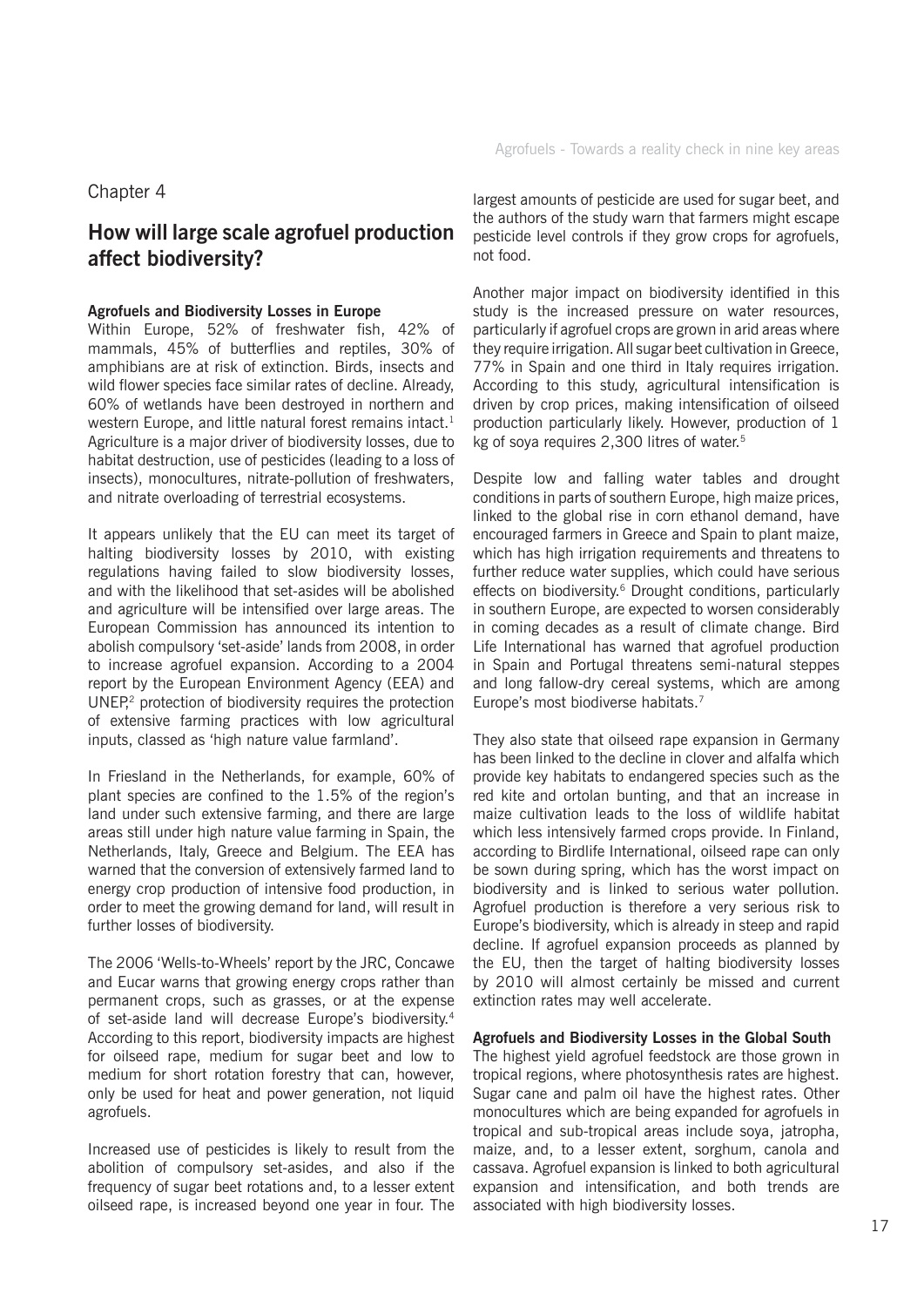#### **Destruction of old growth forests and natural grasslands for soya and sugar cane in Latin America**

Soya has been identified as the main current driver for deforestation in the Amazon. According to a 2006 NASA report, the price of soya directly correlates with the rate of forest destruction in that region.<sup>8</sup> Agrofuel expansion is expected to push up the price of soya, not just by creating an additional market for soya biodiesel, but also by pushing up the price of corn that is displacing soya production in parts of the US.<sup>9</sup> Soya expansion has also been identified as the main cause for the high deforestation rates in Latin America's tropical and semitropical seasonally dry forests since the late 1990s, particularly in Argentina, Paraguay, Bolivia and Brazil.<sup>10</sup>

The same study directly links the acceleration in deforestation in Argentina's semi-arid Chaco from 1997 to the introduction of GM Roundup Resistant soya, which reduced plantation costs and made soybean expansion in this climate zone profitable for the first time. A report by the World Wildlife Fund for Nature states that sugar cane plantations for ethanol increased deforestation in Brazil's Mata Atlantica, particularly in the state of Alagoas, where only 3% of the original forest remain. $11$ 

Several examples from Brazil show the destruction of original vegetation in the Cerrado. For example, in the state of Sao Paulo, the regions of Franca, Araquara, Ribeirao Preto and Sao Carlos, statistics show that 85% of the original vegetation has been destroyed, largely due to the expansion of sugar cane and soya plantations. The Cerrado is the world's most biodiverse savannah. It is home to an estimated 10,000 species of plants (4,400 of which are endemic), 195 species of mammals, 607 birds, 225 reptiles, 186 amphibians and 800 fresh water species.<sup>12</sup> Over 90% of the original Mata Atlantica has been destroyed. The remaining forest is home to over 20,000 plant species (40% of which are endemic), 55 endemic species of birds, 21 endemic mammal species, and 14 endemic amphibian species, all threatened with global extinction.

A 2005 study by the United Nations University, published by NASA, warned that the Pantanal wetlands, found in Brazil, Bolivia and Paraguay, are under intense pressure from agriculture, including sugar cane and soya plantations.<sup>13</sup> The Pantanal is the world's largest tropical wetland area, with high biodiversity. The Pantanal is home to at least 650 bird species, over 190 species of mammal, 50 reptiles, more than 1,100 butterfly species and 270 fish species. It is also the wintering grounds for a large number of migratory birds that summer in North America.

In February 2007, Global Nature Fund and Ecotropia warned that licenses for new ethanol distilleries in the catchment of the Pantanal will lead to savannah areas with high biodiversity being destroyed to make way for new sugar plantations, and will cause further deforestation, soil erosion and water pollution. They also warn that the Pantanal is threatened by the conversion of the Cerrado highlands to soya and sugar cane, which leads to erosion, water pollution and a disruption of the hydrological cycle on which the Pantanal lowlands depend.14

#### **Deforestation, biodiversity losses and palm oil**

Indonesia lost 24.1% of its forest cover between 1990 and 2005. Since the end of the 1990s, deforestation rates have climbed by 26%. Rising deforestation rates have gone hand in hand with the expansion of oil palm plantations from 600,000 hectares in 1985 to 6.4 million hectares in 2006. The Indonesian government plans the conversion of another 20 million hectares in the next 20 years.<sup>15</sup>

Much of this expansion is happening at the expense of forests and peat swamps. The Borneo-Orangutan Survival Foundation have warned that palm oil expansion means the end for much of Indonesia's biodiversity, including the orang-utan, the Sumatran tiger and Indonesia's Asian elephants.16 Malaysia is the world's largest producer of palm oil and oil palm expansion has been accompanied by the largest increase in deforestation rates anywhere in the tropics. Large oil palm concessions have been granted in forest and peatland regions, with 100% tax breaks. Throughout South-east Asia, palm oil expansion and logging for timber are inextricably linked. Sinar Mas and Raja Garuda Mas, for example, own palm oil and biodiesel companies, as well as the cellulose/logging companies APP and APRIL that are linked to the largescale destruction of Sumatra's rainforests.

Natural forests and savannah in many other tropical countries are also being destroyed for palm oil, including Cameroon, Colombia and Ecuador. In Ecuador, only 2% of the coastal forest remains and they are now threatened by logging and oil palm expansion. This forest is classed as a 'biodiversity hotspot'. There are strong business links between logging and palm oil companies, and biofuel demand is spurring further destruction of the remaining forests.17 In Colombia, 285,000 hectares are under oil palms, mostly along the Caribbean coast in the north, in the Pacific coastal province of Chocó – which has the greatest biodiversity in the country in the northwest, and in the central-eastern Llanos (plains) region. The government is pushing for a large-scale expansion to meet the growing demand for biodiesel, threatening the high biodiversity of the Llanos savannah as well as rainforests.<sup>18</sup>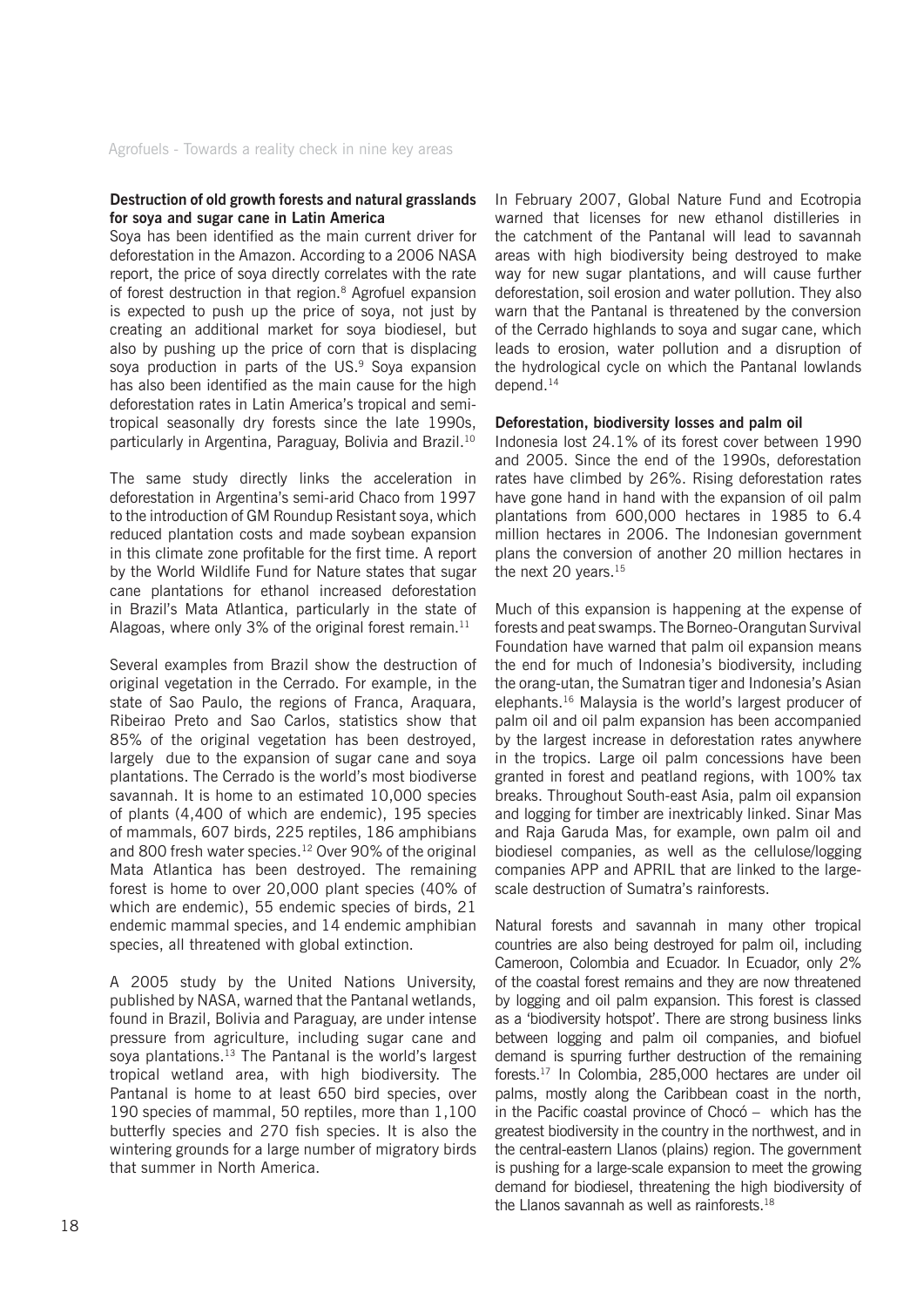#### **Jatropha biodiesel and biodiversity in India**

The Indian government is promoting the rapid expansion of jatropha monocultures for biodiesel on 50 million hectares of lands classified as 'wastelands'. Jatropha is widely promoted as a crop that can grow in dry regions, however regular and sufficient rainfall is needed to sustain high yields. In arid and semi-arid areas, fertilisers and irrigation are needed for the first three years. In large parts of India, ground water tables are falling, threatening the future of agriculture over large areas. The head of the World Institute of Sustainable Energy in Pune, G.M. Pillai, has warned that promotion of jatropha for biodiesel is likely to lead to the destruction of primary and secondary forests in India, with serious consequences for biodiversity.19 Communities in the Himalayan foothills are extremely concerned that jatropha will threaten the forest and the biodiversity on which they depend for their livelihoods. In Chhattisgarh, for example, the state government is promoting jatropha without any feasibility study, even though alien invasive plants are a prime driver for biodiversity losses in the area. The NGO Sutra has warned: "Jatropha is a weedy species and spreads itself very fast leaving lesser grasslands for grazing animals. Some cases have been reported from Chhattisgarh where animals died after eating its leaves."20

#### **Agrofuels and loss of agricultural biodiversity**

Many of the agencies and institutions that promote agrofuel expansion believe that the additional demand for crops can and should be met by intensifying agriculture in order to increase yields, particularly across the tropics and sub-tropics.21 The Food and Agriculture Organisation confirm that, in recent decades, yield rises have gone hand-in-hand with agricultural intensification, including increased irrigation and fertiliser use.<sup>22</sup> This suggests that, if ambitious proposals for agrofuel proposals were realized, both irrigation and fertiliser use would grow considerably.

The depletion of water supplies in aquifers, rivers and lakes is one of the major threats to biodiversity, and around 70% of human freshwater demand is for irrigation. Global fertiliser use has increased from less than 14 million tonnes in 1950 to about 145 million tonnes in 2001.23 Nitrogen fertilization is one of the main reasons why the amount of biologically available nitrogen has more than doubled. This has serious consequences for terrestrial biodiversity, as nitrates are carried over larger areas and over-fertilise ecosystems. In freshwater and marine ecosystems it causes eutrophication and anoxic 'dead zones' which, according to UNEP, have become one of the greatest threats to global fish stocks. The production of fertiliser itself is very energy intensive.

#### **Genetically modified crops and biodiversity loss**

GM crops are readily adapted for GM soy monoculture production (Roundup Ready) in Argentina and Paraguay, which are already being used for biodiesel. However, the herbicide-tolerant crops that currently dominate and that are most likely to be used for agrofuels (soya, oilseed rape, maize) require major inputs of herbicide, which is often sprayed from the air. This has serious impacts on biodiversity. The emergence of herbicide tolerant weeds means that other herbicides have to be applied. Local communities in areas of Argentina where aerial spraying takes place frequently suffer the effects of health problems and contamination of other crops and livestock. Many are driven off their land. This implies the loss of agricultural biodiversity (locally adapted non GM crops selected and conserved by local communities) and the knowledge that the communities hold, especially if these are indigenous communities.<sup>24</sup>

#### **Conclusion**

Agrofuels already have major negative impacts on biodiversity. Agrofuels are mainly produced as monocultures, implying a further shift from traditional, high-biodiversity farming methods to intensive industrial farming methods which provide little or no habitat for other species. Agrofuels are also leading to a rapid expansion of the agricultural frontier, including in Southeast Asia and Latin America, where millions of hectares of natural forests, grasslands and wetlands, all with high biodiversity, are being converted to agricultural use.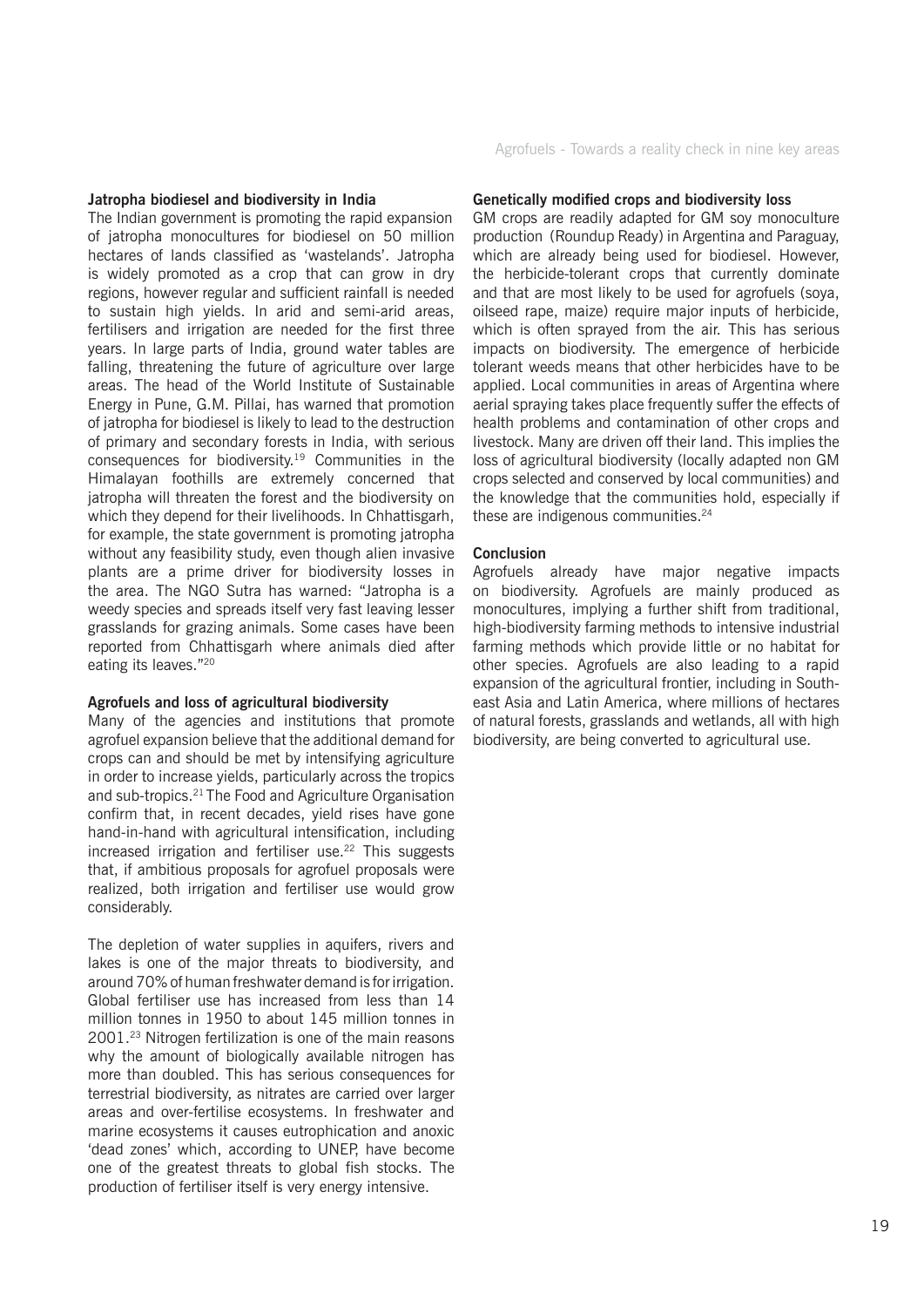#### **References:**

1) "Towards European Biodiversity Monitoring", IUCN, http://www.iucn.org/places/europe/rofe/documents/EHF%20Monitoring%20Report.pdf 2) High nature value farmland: Characteristics, trends and policy challenges, UNEP and EEA, EEA Report No 1/2004., http://reports.eea.europa. eu/report\_2004\_1/en/EEA\_UNEP\_Agriculture\_web.pdf

3) EEA Paper, Transport biofuels: exploring links with the energy and agriculture sectors, 2004, http://reports.eea.europa.eu/briefing\_2004\_4/ en/EEAbriefing\_4\_2004

4) Well-to-wheels analysis of future automotive fuels and power trains in the European context, JRC, Concawe and Eucar, 2006, http://ies.jrc. cec.eu.int/wtw.html

5) http://www.fao.org/newsroom/en/focus/2006/1000252/index.html)

6) http://www.planetark.com/dailynewsstory.cfm/newsid/40847/story.htm

7) http://ec.europa.eu/energy/res/legislation/doc/biofuels/contributions/ngos/birdlife.pdf

8) Cropland expansion changes deforestation dynamics in the southern Brazilian Amazon, Douglas C. Morton et al, PNAS 2006 103: 14637- 14641 , http://www.pnas.org/cgi/content/abstract/0606377103v1?ck=nck

9) FAO Food Outlook No. 2, December 2006 ; http://www.fao.org/docrep/009/j8126e/j8126e00.htm

10) Agriculture expansion and deforestation in seasonally dry forests of north-west Argentina, H Ricardo Grau et. al; Environmental Conservation (2005), 32:140-148 Cambridge University Press

11) Sugar and the Environment', WWF, http://assets.panda.org/downloads/sugarandtheenvironment\_fidq.pdf

12) Conservation International: Biodiversity Hotspots, http://www.biodiversityhotspots.org/xp/Hotspots/

13) http://earthobservatory.nasa.gov/Newsroom/MediaAlerts/2005/2005032118609.html

14) http://www.ramsar.org/wwd/7/wwd2007\_rpts\_germany\_gnf.htm

15) http://www.biofuelwatch.org.uk/Green\_Gold\_Biodiesel\_%20Players\_in\_Indonesia.doc

16) http://www.guardian.co.uk/frontpage/story/0,,2049687,00.html

17) http://www.biofuelwatch.org.uk/blog/2007/02/19/awa-people-threatened-by-plywood-companies-and-palm-oil-industry/

18) http://ipsnews.net/news.asp?idnews=35722

19) http://www.infochangeindia.org/features370.jsp

20) http://in.news.yahoo.com/061130/48/69vy6.html

21) for example, 'Quickscan of Global Bioenergy Potentials by 2050', Edward Smeets et. al, published by the International Energy Authority 22) Livestock's Long Shadow: Environmental Issues and Options, published by the United Nations Food and Agriculture Organisation, p.50

http://www.virtualcentre.org/en/library/key\_pub/longshad/A0701E00.pdf]

23) http://www.ias.unu.edu/proceedings/icibs/ecosan/gumbo.html

24) Argentina: A Case Study on the Impact of Genetically Engineered Soya, Econexus, 2005, http://www.econexus.info/pdf/ENx-Argentina-GE-Soya-Report-2005.pdf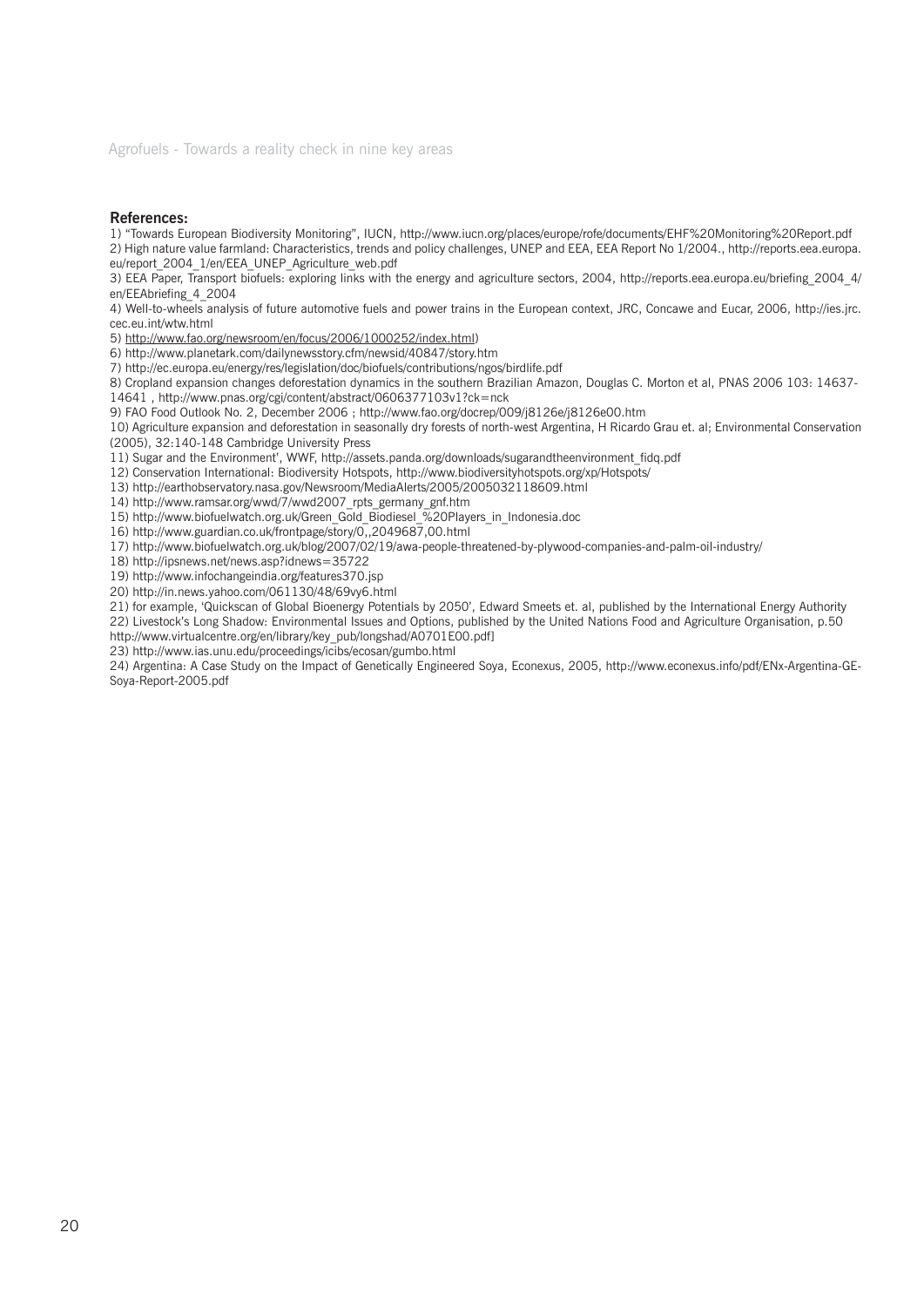#### Chapter 5

# **Does the structure of global agrofuel production threaten food security?**

The prospect of competition between uses of agricultural resources for energy versus food is extremely worrying. According to FAO's latest report on world food perspectives, "*Traditional food and fibre use of land may lose out in this competition simply because, on the margin, the potential market for energy is huge in relation to that for food, eventually leading to rising food prices. The latter may not dent the welfare of those who can afford to pay higher prices for both food and fuel, including the population groups that benefit from the development of biofuels. However, low income consumers that do not participate in such gains may be adversely affected in their access to food."*<sup>1</sup>

The drop in global output of major food crops due to droughts or other adverse conditions in recent years, combined with growing demand, is already a cause for concern. In 2006, world cereal reserves fell to their lowest level in more than two decades, and FAO has reported a disturbing food supply situation, with demand surpassing supply both in grains and oilseeds, and has called for closer monitoring of the world food situation.<sup>2</sup> In the case of wheat production, short-falls and growing demand (including for ethanol in Europe) in 2006 resulted in a large reduction of world grain reserves, with global stocks expected to fall to 28 million tonnes, or 16 percent, the lowest level since the early 1980s. Forecasts for the 2006/07 marketing year confirm a tight supply situation for coarse grains and oilseeds, where production may not be sufficient to satisfy global demand, thus necessitating a sizeable reduction in stocks. 3

In six of the last seven years, humans worldwide consumed more grains and oilseeds than were produced.4 It is feared that the sharp fall in global reserves may lead to a more precarious situation in the future if weather problems should prevent an increase in world production, resulting in higher international prices and threatening food security worldwide.<sup>5</sup> In fact, higher world prices in 2006 have already led to cuts in imports in some wheat importing countries, like Nigeria, and increasing maize demand for ethanol in the US has driven maize export price up some 70%, triggering food problems and social unrest in Mexico, where the cereal is a staple. The FAO stated recently, "*Against this background, a massive increase in production would be needed in order to prevent stocks from eroding further and to thwart price escalations.*"6

Agrofuels - Towards a reality check in nine key areas

According to the FAO, global expenditure on food imports increased by 5% in the past 12 months, while expenditure on grain and vegetable oil imports rose nearly 13%. *"Among economic groups, developing countries as a whole are anticipated to face a 9 percent increase in aggregate food import expenditures in 2007. The more economically vulnerable countries are forecast to be most affected, with total expenditures by LIFDCs and LDCs anticipated to rise by 10 percent each from last year. To put matters in further perspective, the annual food import basket for LDCs in 2007 is expected to cost roughly 90 percent more than it did in 2000, which is in stark contrast to the 22 percent growth in developed country import bills over the same period."* FAO consider agrofuels to be the main driver for rising food prices.

Agrofuel consumption in industrial countries (currently still only a fairly small percentage of actual gasoline and diesel use) is reported as exerting growing pressure on food supplies.7 In the US and the EU, with transport sectors that use an ever-larger volume of fuels, rising oil prices and incentives such as tax exemptions and blending obligations have encouraged increasing agrofuel production and use in recent years. The US Energy Policy Act of 2005 mandated substitution of 7.5 billion gallons of gasoline per year by agrofuels, a goal that is already having significant implications. Production of maize-based ethanol in the US is projected to reach 5.9 billion gallons in the marketing year 2006/07, and 9.7 billion gallons by 2010/11.

Though still a modest fraction of a yearly gasoline consumption of roughly 140 billion gallons, this production is very significant in terms of agriculture, demanding a growing fraction of US corn harvest: from some 6% of domestic corn production devoted to ethanol at the start of the decade, to 20% in 2006 and to an estimated 28% in 2010.<sup>8</sup> The new target of 35 billion gallons of alternative fuels announced recently by President Bush would require devoting almost the entire US domestic production of maize to ethanol.<sup>9</sup> Thus the world's largest maize exporter, the US is now turning to its southern neighbours to secure a supply of (cheap) feedstock for agrofuels. In the EU a 2003 directive on the promotion of the use of agrofuels for transport set a reference target of 2% agrofuel use in road transport for 2005 and of 5.75% for 2010. Nonetheless, in March 2007 the European Council of Ministers agreed on a new, mandatory target of 10% agrofuel use for transport by 2020.

In 2005, most EU countries were far from meeting the indicative target. Overall, 3.9 million tons of agrofuels were produced, amounting to less than 1% of total fuel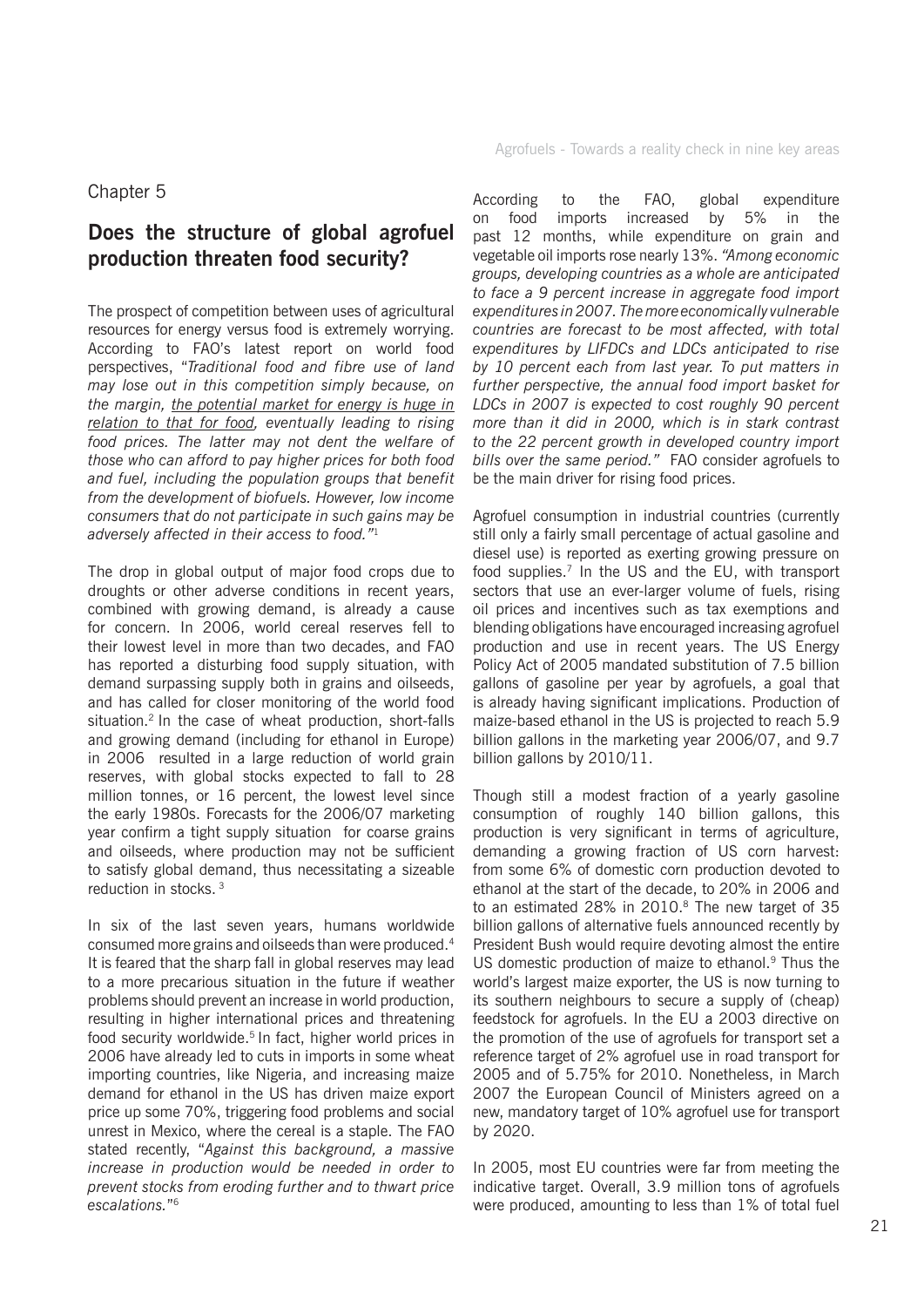demand for road transport. Nevertheless oilseed demand for biodiesel, which accounted for 81.5% of total agrofuel production in 2005, is substantially increasing European dependency on imports. 10 The EU is already the world's largest importer of food, and its massive imports of animal feedstuffs (75% of its proteins needs for feed are imported) are the main reason for the existence of its animal and cereal surpluses.<sup>11</sup>

In 2005 the EU imported half of its total oilseed requirements, while in 2006 the FAO reported that, "*after two years of exceptional expansion, imports are expected to continue growing strongly because domestic oilseed production is not sufficient to satisfy both, demand for food uses and for biofuel production."*12 Should European Common Agricultural Policy (CAP) subsidies be moved to agrofuels, giving priority to fuel security over food security, there will be strong competition in land use for food/feed/forest/ fuel. It is estimated that the maximum possible overall production of conventional agrofuels (ethanol and biodiesel combined) in the EU can only cover around 4.2% of the road fuels market, and that meeting the 5.75% biodiesel target will require an additional 14% of the world oilseed harvest foreseen for 2012.<sup>13</sup> Targets for agrofuels in industrial countries, in particular the US and the EU, are creating a huge market that will encourage exports from tropical regions, seriously undermining food sovereignty.

In the case of soya, for example, an FAO June 2006 report (presumably not considering recent increase in targets) estimates that the main producing countries (USA, Brazil and Argentina) would need to triple production in order to supply the agrofuel market and that "*a near doubling of the area under cultivation would be probably required, even assuming future yields matched the highest yield encountered currently in rain fed cultivation under high input technology in the USA."*<sup>14</sup>

Taking into account that the USA already uses all the suitable land for soya, and that demand for ethanol and rising prices in cereals are expected to cause an increase in land devoted to grains in this country at the expense of soya, it seems that the only available 'surplus' is to come from southern producers. The expansion in soya cultivation for export in Brazil and in Argentina has already taken a tremendous toll in these countries. Not only has it spurred deforestation and destroyed valuable ecosystems, driving indigenous peoples and small farmers from their territories, it has also displaced small farmers and local production oriented towards meeting domestic food needs.

As Grupo de Reflexión Rural comments: "*The export model exemplified by soya seriously threatens food sovereignty in Argentina…In recent years, soya has replaced the production of food staples, which are now being imported."*15 The rapid expansion of oil palm plantations in Indonesia, Malaysia and other developing countries, encouraged by expectations of a huge agrofuel market, is also having devastating impacts not only on the environment but also on local farming economies and food sovereignty.

In addition to the expansion of agricultural land, rising agrofuel demand is to be met by an increase in crop yields, with increased inputs in order to maximize production. According to the European Fertilizer Manufacturers Association: *"Over the next ten years… nutrient use for oilseeds will increase by 35% and even by 49% for oilseed rape. This is due to an increase in biodiesel production."* 16 On the other hand, the rapid development of agrofuel markets is encouraging investment in farming operations by the agrofuel industry, already prospecting developing countries for suitable land for energy crops.

#### **Conclusion**

Small farmers in these countries will not be able to compete with large-scale, export-oriented, intensive productions managed by industry. Many are forced – sometimes through the use of violence – to abandon farming and migrate to cities, adding to the significant fraction of world population already living in precarious situations in urban peripheries, extremely vulnerable to rising food prices (see Chapter 7). The escalating demand for agrofuels will encourage small farmers to plant energy crops rather than crops cultivated to meet family needs and/or supply local markets. This will increase dependency on purchased inputs and on distant markets that communities are unable to control, and threaten local subsistence and food security. In addition to significant environmental, social and economic damage, intensification of agriculture and the displacement of small farmers is bound to entail a dramatic loss of local crop varieties and associated knowledge, further undermining local agricultural sustainability and food sovereignty.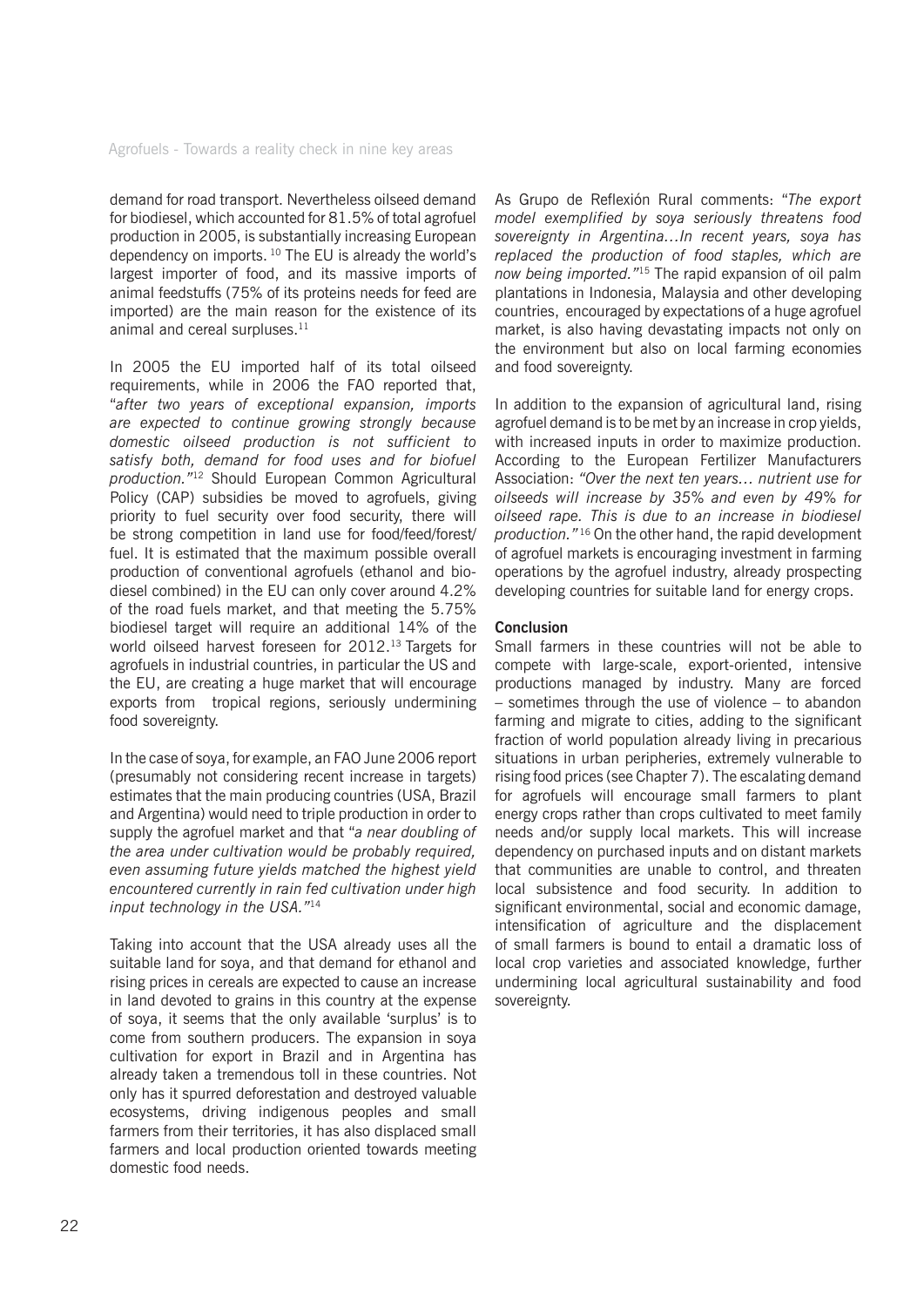#### **References:**

- 1) FAO. *World agriculture: towards 2030/2050. Prospects for food, nutrition, agriculture and major commodity groups.* Global Perspective Studies Unit. FAO. June 2006
- 2) "Biofuels and the global food balance", International Food Policy Research Institute, December 2006, http://www.ifpri.org/2020/focus/ focus14/focus14\_03.pdf . Food and Agriculture Organisation, "Food Outlook (Global Market Analysis)" No. 1, June 2007, http://www.fao. org/docrep/010/ah864e/ah864e00.htm
- USDA Production and Supply Distribution Statistics. FAO. *Crop Prospects and Food Situation.* Nº 4. October 2006.
- 3) FAO. *Food Outlook. Global Market Analysis.* Nº 2. December 2006.
- 4) D. Qualman, *Biodiesel and ethanol can't fuel this civilization.* Union Farmer Monthly. Vol. 57 Issue 1. Jan 2007.
- 5) FAO. Op. cit. Reference 2.
- 6) FAO. Op. cit. Reference 3.
- 7) FAO. *World agriculture: towards 2030/2050. Interim report.* June 2006. FAO. Op. cit. Reference 3
- 8) CAST. *Convergence of Agriculture and Energy: Implications for Research and Policy.* CAST Commentary QTA2006-3. November 2006. FAO. Op. cit. Reference 3
- 9) E.L. Andrews & F. Barringer. *Bush Seeks Vast. Mandatory Increase in Alternative Fuels and Greater Vehicle Efficiency.* New York Times. Jan. 24, 2007
- 10) European Environment Agency. *Transport and Environment: on the way to a new common transport policy.* EEA Report N° 1/2007. European Commission (2005). *Prospects for Agricultural Markets and Income 2005-2012: Update for the EU-25.* Brussels. December 2005.
- 11) FAO Sumario de estadísticas agrícolas y alimentarias mundiales 2005Coordination Paysanne Européenne. *For a legitimate, sustainable and supportive Common Agricultural Policy.* November 2003
- 12)EUCAR/JRC/CONCAWE. *Well-to-Wheels analysis of future automotive fuels and powertrains in the European context.* European Commission Joint Research Centre. December/2005. FAO. *Food Outlook* Reference3
- 13) CONCAWE/JRC/EUCAR. *Well-to-Wheels analysis of future automotive fuels and powertrains in the European context.* Report version 2c, March 2007CONCAWE/JRC/EUCAR. *Well-to-Wheels analysis of future automotive fuels and powertrains in the European context.*  European Commission Joint Research Centre. December 2005.
- 14) FAO. *Op.cit.* Reference 7.
- 15) L. Joensen & S. Semino. *Argentina: A Case Study on the Impact of Genetically Engineered Soya".* Report published by Grupo de Reflexión Rural (Argentina) and the GAIA Foundation (UK), October 2004.
- 16)Owing to the development of energy crops, the overall use of nitrogen fertilizer in the European Union is forecast to increase by 2,5% in coming years after a decade of decline. S. Shamsie. *Despite general decrease of fertilizer consumption in the EU, nitrogen fertilizer consumption will increase modestly, says EFMA's ten-year forecast.* EFMA press release December 2006. European Fertilizer manufacturers Association. *Forectast of food, farming and fertilizer use in the European Union 2005-2015.*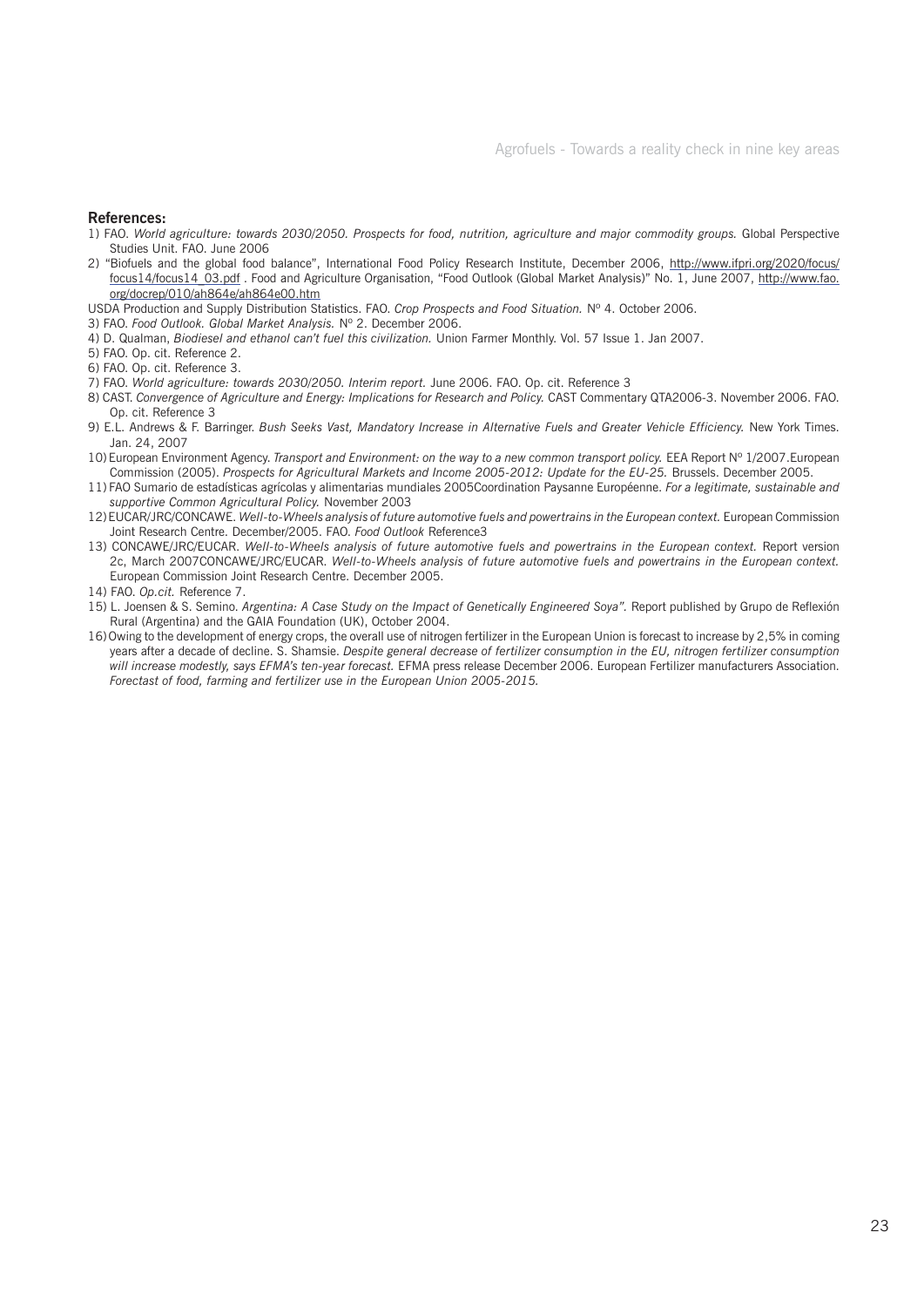#### Chapter 6

# **What is the real impact of agrofuels on rural development and jobs?**

There is a widely held assumption that agrofuels could assist rural development. Both FAO and the EU assert that small and medium enterprises could benefit and that jobs could be created in producer countries. $<sup>1</sup>$  The EU also</sup> asserts that agrofuels could help rural regeneration in Europe, yet its own data does not support this conclusion. Whether or not such development will actually happen strongly depends on what type of agrofuel development will be promoted and who will control it. Small scale agrofuel projects under control of local communities when principally intended to meet their own needs, as part of a decentralised and diverse agricultural production system, has the potential to benefit rural areas. However, the current agrofuel development is taking shape in a highly centralised manner, to create economies of scale, and a consistent product, to meet the demands of market capitalism.

Within this scenario, it is unlikely that rural communities will be able to influence the process or participate in it to their own benefit. Agrofuel development as monoculture expansion controlled by agribusiness is causing people to be expelled from their land, often forcibly, to end up living marginal lives in urban slums. Those who stay are likely to suffer the impacts of mass aerial spraying of pesticides, loss of their harvest, animals and health. Those who are offered land as part of the development of agrofuels, e.g. oil palm production, have no control over the market and may end up heavily indebted. People are left with very few options: To accept minimal wages or to see themselves displaced by mechanisation (e.g. sugar industry).

The Brazilian Forum of NGOs and Social Movements for the Environment and Development (FBOMS) sums up the impacts of monoculture, that have multiplied in recent years:2

• Illegal deforestation in order to make place for new sugar cane, soya plantations, or eucalyptus forests;

**• Expulsion of small farmers from their land, sometimes through the use of violence, generating rural conflicts;**

**• Land concentration in the hands of latifundo owners, in some cases in areas donated by the government;**

• Intensive use of agrotoxics and other agrochemicals, threatening the health of farmers and the population of nearby areas, mainly when aerial spraying takes place;

**•** Contamination of the soil, rivers, subterranean

and spring waters, due to deforestation and the high quantity of chemical products used in monoculture areas, as well as vinhace (sugar cane industry liquid waste) disposal in soil and rivers;

**• Rural and urban poverty, because besides the expulsion of small farmers from their lands, monoculture hardly creates jobs. With no option, many rural workers move to the periphery of the cities.** (emphasis added)

According to the FBOMS report, *"Rural and urban poverty, because besides the expulsion of small farmers from their lands, monoculture hardly creates jobs. With no option, many rural workers move to the periphery of the cities. The rural activities that least generate jobs are: sugar cane, corn, soy, eucalyptus and cattle raising, precisely those that happen most of the time in great properties.... Biofuels come in as one more demand that can worsen the situation. Through a monoculture regime, it is not possible to promote the sustainable development of Brazil."* For each 100 hectares, there is one job in eucalyptus plantations, two for soya, and ten for sugar cane.

A large number of Paraguayan organisations and movements signed a declaration<sup>3</sup>, responding to the second conference of the Round Table on Responsible Soy, saying that *"…the expansion of monocultural "green deserts", such as large scale soy production, non-native grasses and exotic trees, promotes and increases a mechanized agriculture without small farmers; without people. All monocultures are damaging to the ecosystems they supplant; they cause poverty, unemployment and the eviction and exodus of communities in rural areas. They destroy biological and agricultural diversity, poison water sources and the soil and undermine the food security and sovereignty of the people and their countries."*

Twenty-nine South African organisations responded to their government's Draft Biofuels Industrial Strategy by saying *"As affected rural communities and organisations, we are astounded that we have not been properly informed and consulted about the strategy. What makes it all the more unforgivable is that the anticipation of a subsidised Biofuels industry is precipitating massive "land grabs" of municipal commonages and traditional communal and tribal land in the former independent homelands. While the DME pays lip service to developing Biofuels to meet local energy needs, deals have already been struck for largescale plants to export Biofuels to the European Union. In the process rural farming communities are coerced into signing over their land for a pittance for industrial plantations of canola, maize and soya*." 4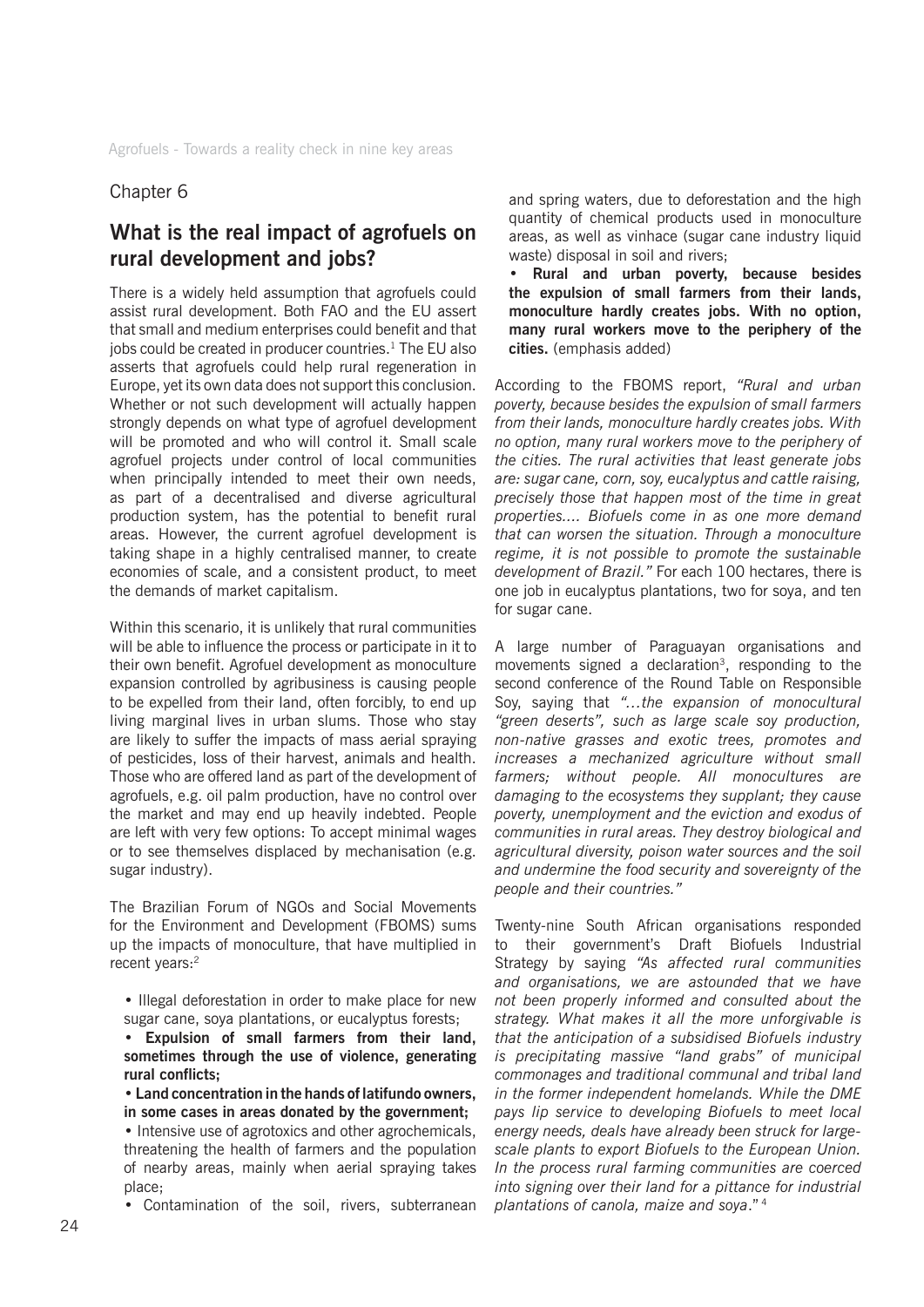#### **Realities of sugar cane workers in Brazil**

According to FBOMS, sugar cane cutters are paid for their daily work only if they meet a pre-established production quota. Many are hired by intermediaries and come from other regions. *"They live on the farms, in cabins with no mattresses, water or stove, cook in cans over small campfires and buy their food in the farm paying sums that are well-over market prices."* If wages were increased even by a small margin, this would give plantation owners an incentive to mechanize and reduce their workforce, resulting in many workers losing jobs. Working conditions include poor housing, lack of water and sanitary provisions, lack of sufficient food, no work training, use of agrochemicals without sufficient protection, health impacts of sugar cane burning before harvesting, minimum rest and exhaustion, wage level under living standards, child and even forced labour. 5

#### **Realities of oil palm smallholders in Indonesia and Ecuador**

 *"It's as if we were ghosts on our own land. We have been so pierced through by the spines of the oil palm that we are almost dead, left haunting what was once our own land. We don't usually say this, but this is how it is really. We need to make our case ourselves and explain how the oil palm is hurting us."*<sup>6</sup> (Workshop participant RSPO Smallholder Taskforce, Bodok, Sanggau, West Kalimantan, 7 June 2006)

The recent report from SawitWatch on oil palm smallholders in Indonesia gives a bleak picture of the true nature of rural development brought about by oil palm expansion. Large-scale government schemes were established to pressure rural and indigenous communities to give up their lands to make way for large oil palm plantations, in exchange for titles of 2-3 hectare lots already planted with oil palm around the plantation. Out of every 10 hectares given up by local people for conversion to oil palm, approximately 4 were allocated to them as smallholdings, *"...unless lands are also allocated to incoming migrants, in which case their share may be even less."* The smallholders were immediately indebted for the preparation and planting of the lots. Most small farmers are dependent on the large estate for the crushing and sale of the end product, without having proper information about prices. Prices are set by provincial government commissions that include representatives of major oil palm estates and mills, but no smallholder representation. The money that should be received based on this price is then reduced by all kinds of fees, sometimes even for the time spent waiting in the queue. Most smallholders interviewed by SawitWatch argue that their two hectare holding, with house plot and subsistence garden, *"...does not provide a sustainable livelihood given the prices they get for their crops and the overheads they have to pay."*

Another example comes from the expansion of oil palm plantations in Ecuador. According to Rettet den Regenwald (Germany), hundreds of families have been displaced to poor neighbourhoods in the main cities as a consequence of selling and loosing their land. Members of affected Afro-Ecuadorian communities have also been affected by oil palm expansion testifying that, *"...there are very few people left in the communities, especially those who lost their land and who now work on the oil palm plantations. Those who sold their land feel ashamed and the palmeros want them to leave the communities, so that they won't make protests in the future.... Lack of communal lands turns us into urban men and women, without possibilities to build a life project on our collective lands. From now on, one of our objectives is to reclaim our communal land."*<sup>7</sup>

#### **Realities of smallholders and rural workers in Paraguay and Argentina**

Soya cultivation is most profitable when undertaken in a capital intensive and labour extensive fashion. Roundup Ready soya cultivation has displaced more labour intensive cultivations like vegetables, cotton as well as dairy farming. While soya plantations expanded, between 1996 and 2002, the rural population in Paraguay decreased by 6.3%. Almost half of the Paraguayan population lives below the poverty line, and 21% in extreme poverty. Land concentration is extreme; 1% of landowners own 77% of the land. 40% of all producers cultivate land between 0.5-5 hectares in size.<sup>8</sup> Paraguay has signed a declaration of intent with the EU about producing agrofuels. Soya production has increased up to 2,426,000 hectares.

The Paraguayan authorities plan to increase this to 4 million hectares. According to Base Investigaciones Sociales, (BASEIS), *"..this projected expansion of monocultures will mean an increased number of smallholders expelled from the countryside in Paraguay."* According to Sobrevivencia (Friends of the Earth, Paraguay), approximately 70.000 people leave rural areas each year. Many of them end up working on the rubbish heaps around Asunción. Although there is less reliable data, the same is largely true for indigenous people that inhabited the forests, like the Mbya Guaraní, who mostly end up living on the streets of Asuncion. Most of the land for soya expansion in Paraguay has been purchased from smallholders, causing the disappearance of rural communities. Rising land prices creates an incentive to sell.

The advancement of the soya frontier is closely related to rising land prices. Another reason for smallholders to feel forced to abandon their land is the agrochemical use, namely on Roundup Ready soya plantations, which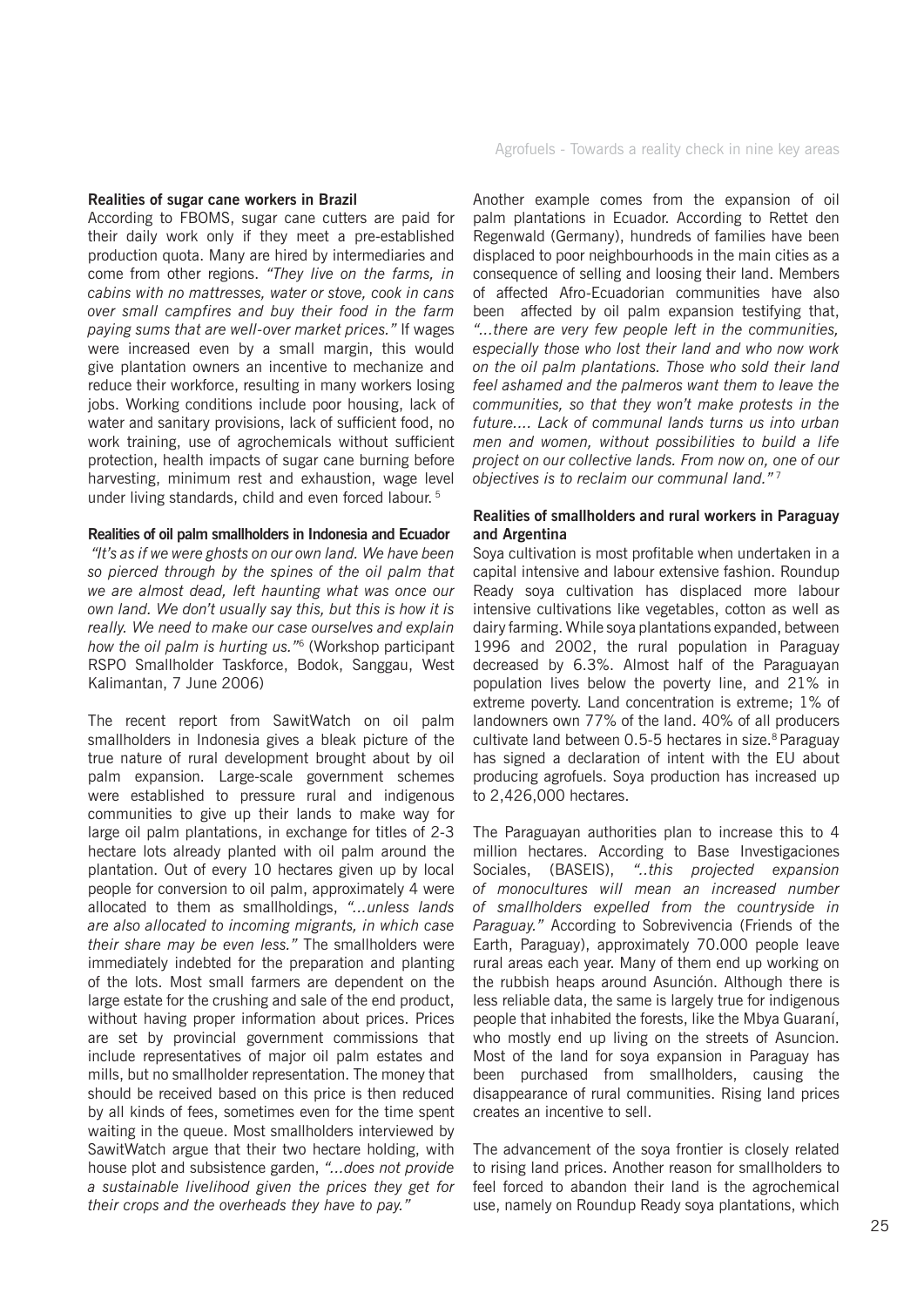causes loss of their harvest, death of animals, and severe health problems due to polluted air and water. In both Argentina and Paraguay, lack of employment opportunities in the cities causes people to end up living in the 'villas miserias' (slums), trying to make a living in the informal sector. In addition, many migrate to neighbouring countries. Around one third of the Paraguayan population now lives abroad.

#### **Rural development and jobs for Europe**

Agriculture in Europe continues to be in a permanent state of crisis. The EU Agriculture Commissioner, Mariann Fischer Boel, has stated that agrofuels provide opportunities for farmers and for regeneration in rural parts of Europe.<sup>9</sup> However, the EU's own documents contain contradictory conclusions. Attempts to calculate the number of jobs that could be generated

by agrofuels vary widely. All commentators appear to agree that combined heat and power is a more efficient use of biomass than agrofuels production, but they also consider that agrofuels will create or sustain more direct and indirect employment, mostly in production and processing of agricultural and forestry feedstock.

However, they also admit that "different studies give widely different figures," which seem to range between two and eight fulltime jobs per thousand tonnes of agrofuel. Furthermore, the predictions about jobs from processing agrofuels are highly speculative. As previously mentioned in the chapter on second-generation agrofuels, the technology is nowhere near commercialization. Many questions remain about how many jobs would actually be created, how many sustained, where these jobs would be concentrated (i.e. close to refineries at ports) and how many jobs in other sectors would be lost.<sup>10</sup>

#### **References:**

1) FAO Committee on Agriculture, April 2005, http://www.fao.org/docrep/meeting/009/j4313e.htm#P36\_2859)

2) Agribusiness and biofuels – an explosive mixture. The impacts of monoculture expansion on bioenergy production in Brazil, Energy Working Group of the Brazilian Forum of NGOs and Social Movements for the Environment and Development (FBOMS), 2006

4) Rural communities express dismay – "land grabs" fuelled by Biofuels Strategy, March 2007, signed by 29 South African organisations

5) Ethical Sugar, Social and Communitary impacts on biofuels markets; the ethanol case, presentation on World Biofuels Market, March 6 2007, Brussels

6) Ghosts on our Own Land: Indonesian Oil Palm Smallholders and the Roundtable on Sustainable Palm Oil, by Forest Peoples Programme and **SawitWatch** 

7) Territorios Ancestrales, Identidad y Palma: Una Lectura desde las Comunidades Afroecuatorianas. *Compiladores: Ana Ma. Núñez Torres, Vianneiz Valencia Piñeiro y Henry Ordóñez Lara. Editado por Juan García Salazar, FUNDACION ALTROPICO, 2007*

8) Refugiados del Modelo Agroexportador - Impactos del monocultivo de soja en las comunidades campesinas Paraguayas, BASEIS, Palau T. et al. 2007, still to be published

9) 10/01/2007Bioenergy - an opportunity for Europe's farmers http://ec.europa.eu/commission\_barroso/fischer-boel/archive\_en.htm

10) An EU Strategy for Biofuels, Impact Assessment, http://ec.europa.eu/agriculture/biomass/biofuel/sec2006\_142\_en.pdf

<sup>3)</sup> The Development Model for Soy in Paraguay- Irresponsible, Unsustainable and Anti-Democratic, Asuncion, August 2006, http://www.wervel. be/content/view/663/310/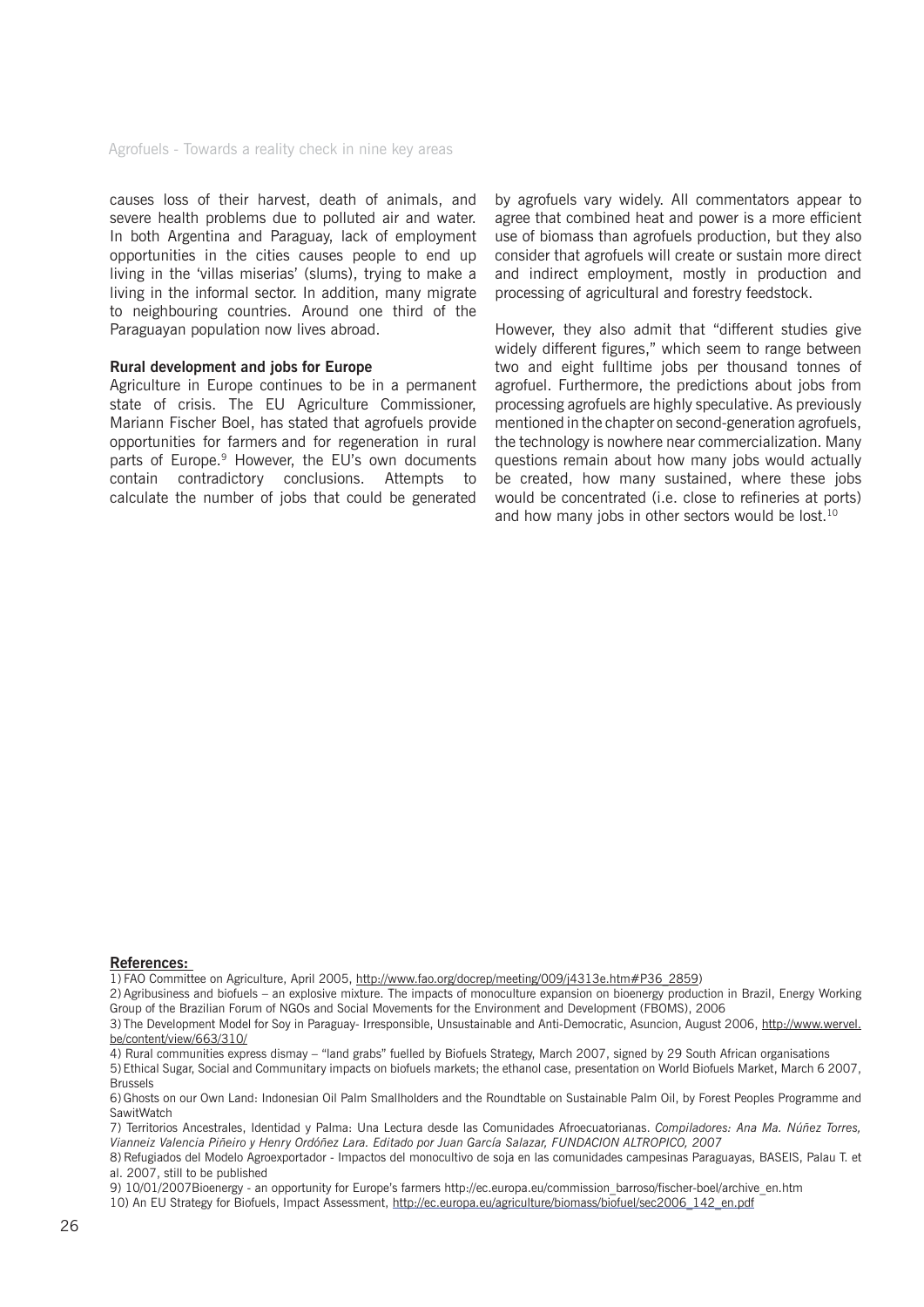# **Is there a link between agrofuel monoculture plantations and human rights violations?**

In many areas, the expansion of monoculture production for the world market, is closely associated with human rights violations, often related to health impacts, land conflicts and labour conditions.

#### **Health impacts of soya monocultures**

Article 25 in the United Nations Universal Declaration of Human Rights from December 10, 1948, proclaims: *''Everyone has the right to a standard of living adequate for the health and well-being of himself and of his family, including food, clothing, housing and medical care and necessary social services, and the right to security in the event of unemployment, sickness, disability, widowhood, old age or other lack of livelihood in circumstances beyond his control*.''1

The expansion of soya in Argentina and Paraguay for feeding animals in Europe and China, has already, since 1997, directly compromised the human rights of the population in the places where large soy plantations have been established. Now these countries face the additional threat of agrofuel expansion. It is worrying to see that agrofuels are promoted as having the potential to improve the economies of Southern countries, while evidence of the negative impacts is totally disregarded. For example, Hector Huergo, a well known columnist in rural affairs in an Argentinean national news paper, declared: *"soy is the undeniable fate of Argentine agriculture... It must be deforested where possible to grow soy... We should use as much space as possible to capture sun radiation and turn it to energy as for example by biofuels."*<sup>2</sup>

Several violations of Article 25 of the UN's Universal Declaration of Human Rights can be traced to the expansion of soya and oil palm across Latin America and South Asia, but one human right that is commonly disregarded is the right to adequate health. The increase in agrotoxic chemicals and deforestation flagrantly violate the right to a standard of living adequate for health and well-being.

#### **Health impacts of deforestation**

Deforestation due to soya expansion in northern Argentina, Brazil and Paraguay is well documented.<sup>3</sup> It is also well-known among epidemiologists that diseases that are classified as zoonotic (caused by contact with animals) and vector transmitted are associated with

deforestation. Emerging infectious diseases have a complex causality which includes: population growth, changing patterns of consumption, generation of waste driven by urbanisation, agricultural expansion, and alteration of forest habitats.

The emergence of disease is typically associated with a combination of these factors, but the common factor in all cases is change – relatively abrupt or episodic social and ecological change. Most often, this is reflected in changes to land cover and land use (unplanned urbanisation and land use conversion), agricultural intensification (dams, irrigation projects, factory farms, etc.) and the displacement and migration of people.

Frequently, these diseases are not research priorities until they become a threat to affluent populations. Knowledge about their distribution and biology is often limited. The historical orientation of tropical medicine towards understanding the natural history and ecology of diseases has, unfortunately, been displaced by modern biomedicine, and the mistaken belief that infectious diseases have been conquered by science. One of today's major challenges is to bridge the disciplinary gap between infectious disease researchers, wildlife experts, ecologists, social scientists and local knowledge. The problems are of course compounded by the increasing number of people living in developing countries without potable water, sanitation and adequate public health infrastructure.<sup>5</sup>

Deforestation has many consequences for ecosystems. It decreases the overall habitat available for wildlife species. It also modifies the structure of environments, e.g. by fragmenting habitats into smaller patches separated by agricultural activities and human populations. Increased edge effects (due to a patchwork of varied land use creating many boundaries) promote interaction among pathogens, vectors, and hosts. Evidence is mounting that deforestation and ecosystem changes influence the distribution of other micro-organisms and the health of human, domestic animal, and wildlife populations. 6

One example from Epidemiologist, Dr. Oscar Daniel Salomón, Director for Centro Nacional de Endemo-Epidemias (CENDIE), Argentina, tells how the expansion of soya during the last five years has led to deforestation and a subsequent emergence of zoonotic and vector borne diseases in northern Argentina.7 He refers to the urbanisation of leishmaniasis, which used to be a disease of the forest. The effect of deforestation due to soya monoculture is very clear for this disease. Dr. Salomón explains that contacts between wild animals and humans have now become more intensive, due to the loss of wild habitats. The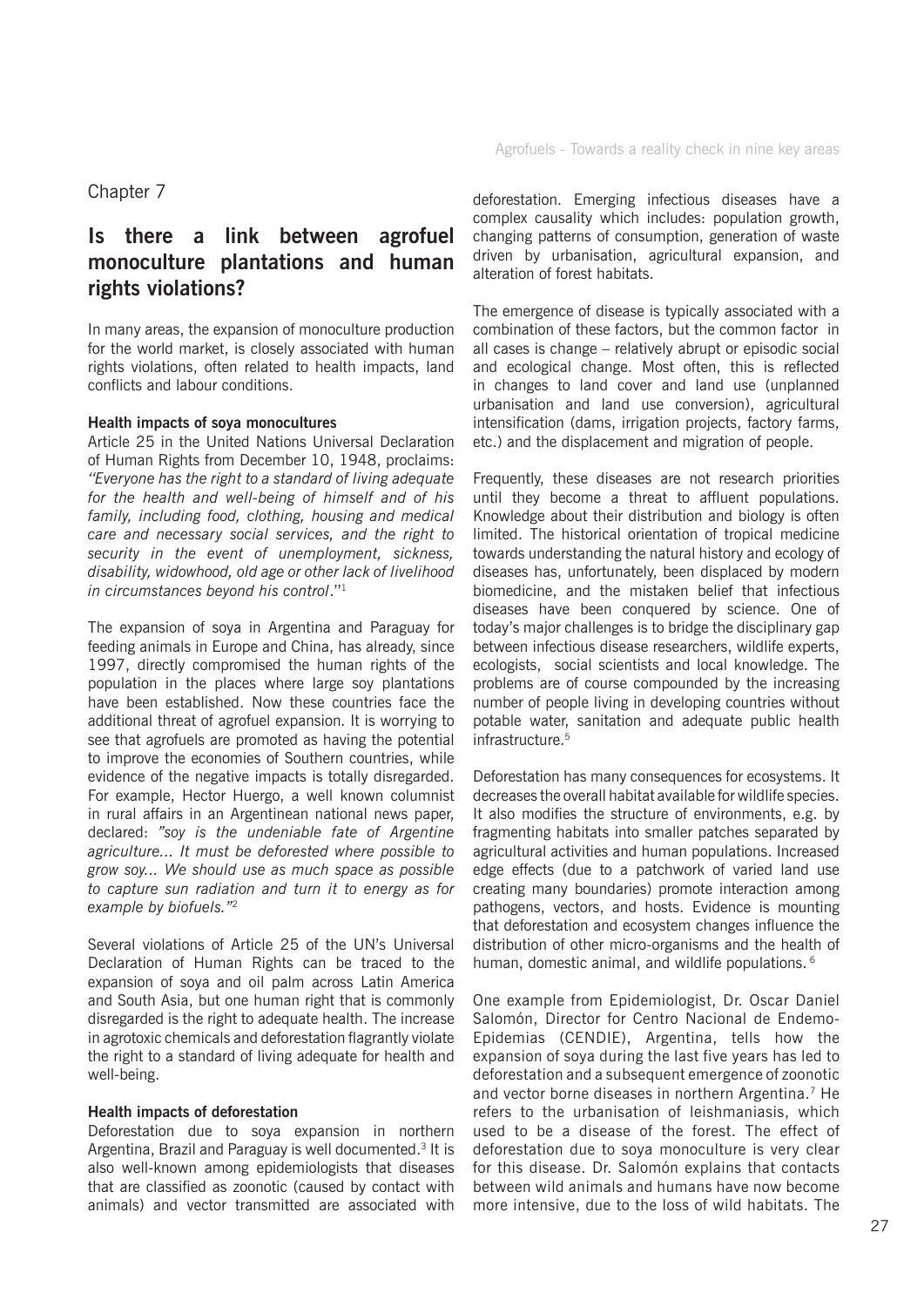situation deteriorates still further when agricultural areas become urbanised, with dense populations living in extreme poverty, malnutrition and bad sanitary conditions.<sup>8</sup>

Another disease, Hantavirus, is common in rodents concentrated in forest verges and now poses a threat to humans. This is especially a problem with fields that are left fallow, generating '*ratadas'* (rat invasions). This occurs with sugar cane and goes on happening with soya, resulting in a severe sanitary risk. Notified cases of Pulmonary Syndrome due to Hantavirus have increased in northern Argentina since 1996. <sup>9</sup> In the case of Leishmaniasis, the cost of the medicine for treatment in adults is about U\$100, plus costs of nursing, disposable syringes and clinical diagnostic systems. Treatment lasts twenty days, during which patients are often unable to work and do not get paid. In the absence of a local nurse, the patient has to travel to the city, resulting in further indirect costs to the affected families.

Additional costs for the Argentinean public health system arise because some neighbouring countries only have private clinics, and patients need to cross the border in search of treatment. Dr. Salomón notes that the benefits of deforestation go to the company, while the cost is borne by the affected people and the State via its health system.<sup>8</sup> Deforestation and subsequent land use and human settlement patterns have coincided with an upsurge of malaria in Africa, Asia and Latin America. Fires and clearance of land for palm oil cultivation in Sumatra are intimately associated with the often fatal Nipah virus normally found in Asian fruit bats. This virus is believed to have crossed over to humans as the bats lost their habitats through forest fires and land clearance.<sup>10</sup>

#### **Health impacts from the use of agrochemicals**

In the cultivation of palm oil and soya, the two main raw materials for biodiesel, both paraquat and glyphosate are widely used as herbicides. Paraquat can be fatal if inhaled, ingested or absorbed through the skin. The symptoms of acute paraquat poisoning, namely nosebleeds, eye irritation, skin irritation and sores, nail discoloration/loss and abdominal ulceration are common in palm oil plantation workers.<sup>11</sup> The National Poison Centre at University Sains Malaysia, has documented many cases of lethal poisoning due to paraquat, arising from "normal usage" by workers. From 1977-1997, on average, one Malaysian worker died every four days due to paraquat poisoning.<sup>12</sup>

In 2006, Malaysia, the largest producer of palm oil, lifted a ban on paraquat imposed in 2002. The government

justified this in order to allow a study *"...following appeals from farmers and manufacturers to look at the greater uses of the herbicide"*. 13 NGOs, however, accused Malaysian companies, which are members of the Round Table on Sustainable Palm Oil (RSPO) of lobbying for the national ban on paraquat to be lifted. The Malaysian Palm Oil Association, which is represented on the Executive Board of the RSPO, also called for the RSPO standard to be revised, as member companies thought the standard was too high for them.<sup>14</sup>

Indonesia's legislation allows Paraquat to be used only by trained and approved people. However, the training is often minimal and the protective clothing - if provided - impractical. It is also difficult to verify that untrained and uncertified workers are not using the chemical.<sup>16</sup>

The Argentinean Association of No Till Rural Producers, AAPRESID, a member of the Organising Committee of the Roundtable on Responsible Soy (RTRS), promotes aerial spraying of paraquat, fungicides and glyphosate.<sup>17</sup> This organisation is described as an 'environmentally aware producers' organization' by the RTRS. They train their associates to conduct aerial spraying without consideration for the people living at the edges of the soya plantations, and without informing their staff about the impact of the agrochemicals on human and animal health. Glyphosate, the main herbicide used in GM Roundup Ready soy cultivation, though less toxic than paraquat, is used in preparations containing surfactants that are themselves rather toxic. Moreover, glyphosate is not harmless. It can damage human placental cells in concentrations lower than those in agricultural use.<sup>18</sup> There are many documented cases of communities poisoned by cocktails of herbicides in Argentina and Paraguay, mostly through aerial spraying. 19

In Argentina, a campaign "Stop Fumigating!" has been started jointly by urban and rural communities against the spraying of soya, by which they are surrounded. Glyphosate is sprayed within metres of peoples' homes. A study financed by the Argentinean Ministry of Health, conducted in five towns in southern Santa Fe province, produced some alarming data. According to the Centre for Biodiversity Research, the National University of Rosario, the National Institute of Agricultural Technology and the Italian Hospital of Rosario, there is "very significant incidence" of various forms of cancer and malformation in the area studied. The research, presented in January, showed that in the Santa Fé towns of Alcorta, Bigand, Carreras, Máximo Paz and Santa Teresa there are ten times more cases of liver cancer than the national average, including several birth defects associated with the use of agrochemicals. An outer neighbourhood of the city of Cordoba, Ituzaingó Anexo, was declared a health emergency area after a study done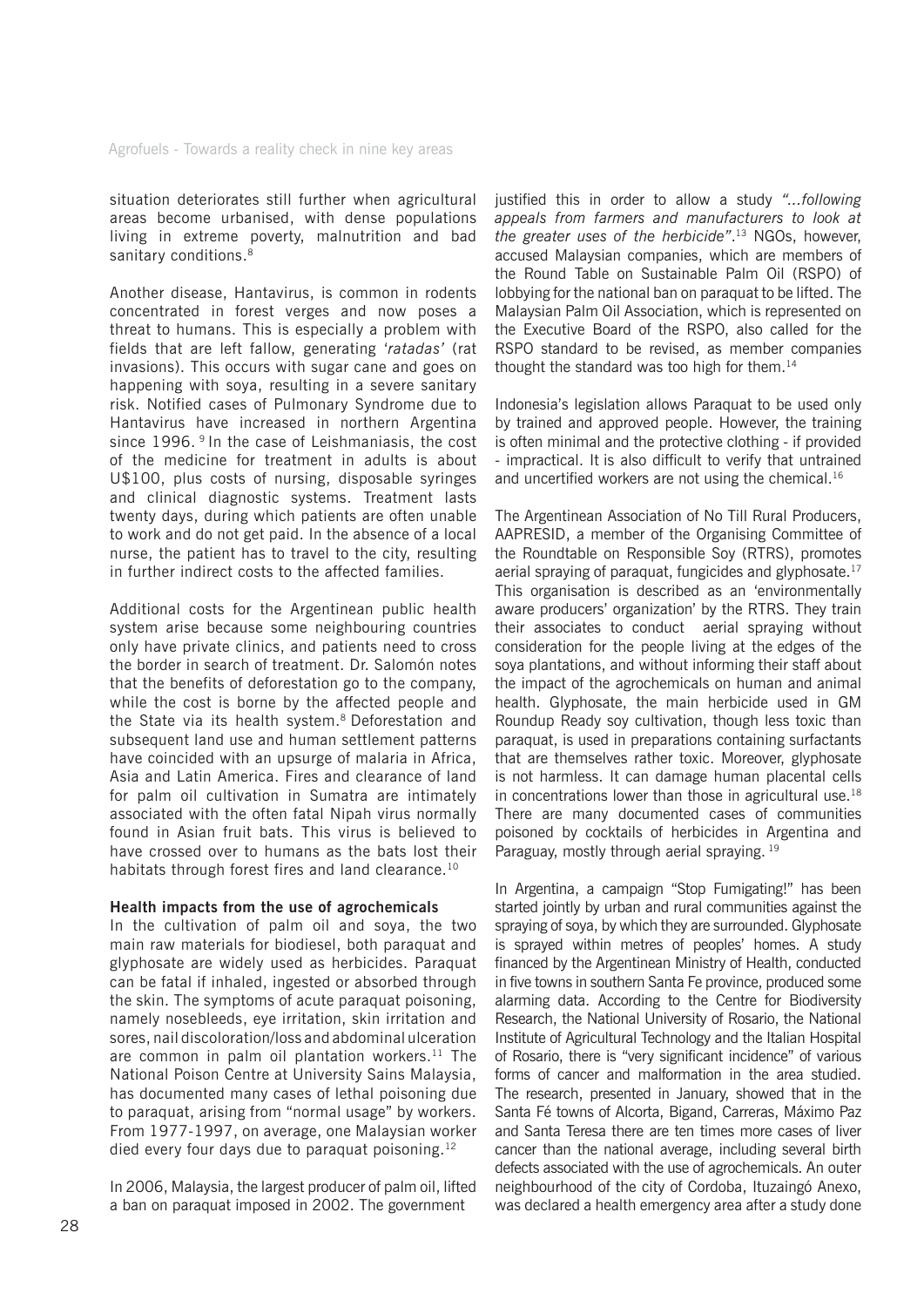in 2002 by the provincial ministry of health. That study had found higher incidences of leukemia, lupus, skin hemorrhages and genetic malformations.<sup>20</sup>

In addition to concerns about agrochemical spraying on human health, there are issues of water pollution. Herbicides are washed into streams and rivers which provide the only source of water for all household needs of local communities. In Argentina insecticide concentration found in rivers in areas of intensive soya cultivation indicate that aquatic life and communities using that water are at high risk. $21$ 

#### **Land conflicts and evictions**

Monoculture expansion is, on many occasions, directly related to increased land conflicts. Below are just a few examples of how pressure on land increases land conflicts, regularly involving severe human rights abuses. There are, in addition, many well documented cases of violations of labour and trade union rights in plantations.

The clearing of forests to make room for these new crops is putting at particular risk the 60 million indigenous people who depend on forests almost entirely for their survival, according to the U.N. Permanent Forum on Indigenous Issues.

The UN Permanent Forum on Indigenous Issues Sixth session was recently held in New York (14-25 May 2007). Forum chair Victoria Tauli-Corpuz said that "Indigenous people are being pushed off their lands to make way for an expansion of biofuel crops around the world, threatening to destroy their cultures by forcing them into big cities". She emphasized that some of the indigenous people most at risk live in Indonesia and Malaysia, which together produce 80 percent of the world's palm oil - one of the crops used to make biofuels.

In one Indonesian province - West Kalimantan - the U.N. has identified 5 million indigenous people who are likely to be displaced because of biofuel crop expansion. 'The speed with which this is happening we don't really realize in our part of the world,' Ida Nicolaisen, an expert in indigenous cultures and member of the U.N. forum, who has studied violations of indigenous people in Sarawak, Malaysia, said at a news conference. 'Because the technology we have today and the economic resources that are at stake are so big, it happens overnight.'

In Colombia, paramilitary and military forces are acting together to violently force indigenous populations out of certain areas in order to expand oil palm plantations. Many are being displaced and their land is illegally

appropriated. An international campaign has been established to expose oil palm expansion in Colombia, the "Campaña Internacional por la Vida del planeta no al consumo de biocombustibles del Chocó Colombia."22

The DAABON group, a member of the RSPO, is producing palm oil in zones where murders and even massacres are associated with land appropriation. Nevertheless, the DAABON group is cultivating a green image, marketing organic palm oil products. <sup>23</sup> In Paraguay, soya plantations are expanding, and already now cover around 60% of all land under cultivation. This expansion goes hand in hand with displacement of smallholders. Under the government of Nicanor Duarte Frutos, repression of organisations defending the rights of smallholders and landless people has increased to alarming levels. In August 2006, the coordinating body of Paraguayan smallholders, MCNOC, released a statement saying that they were in a state of permanent mobilisation. They have been organizing land occupations with landless families.

According to MCNOC, since Nicanor came into power, "...more than 2000 peasant leaders got charged, and more that 15 peasant leaders were murdered.'' 24 That August, land evictions took place in areas where soya expansion had been intensifying. In a community in San Pedro, 90 families have been struggling for five years to keep hold of 1001 hectares of arable land. Several times they have been injured, evicted, and imprisoned. On the morning of August 9th, hundreds of riot police and gunmen of Paraguayan landowner Calixto Saguier, beat and arrested settlers and burned their houses. They destroyed 600 hectares of subsistence crops, in the presence of the district attorney. In September 2006, the Paraguayan Supreme Court confirmed that the national land reform institution INDERT has been illegally selling an unknown quantity of public land to large soya producers.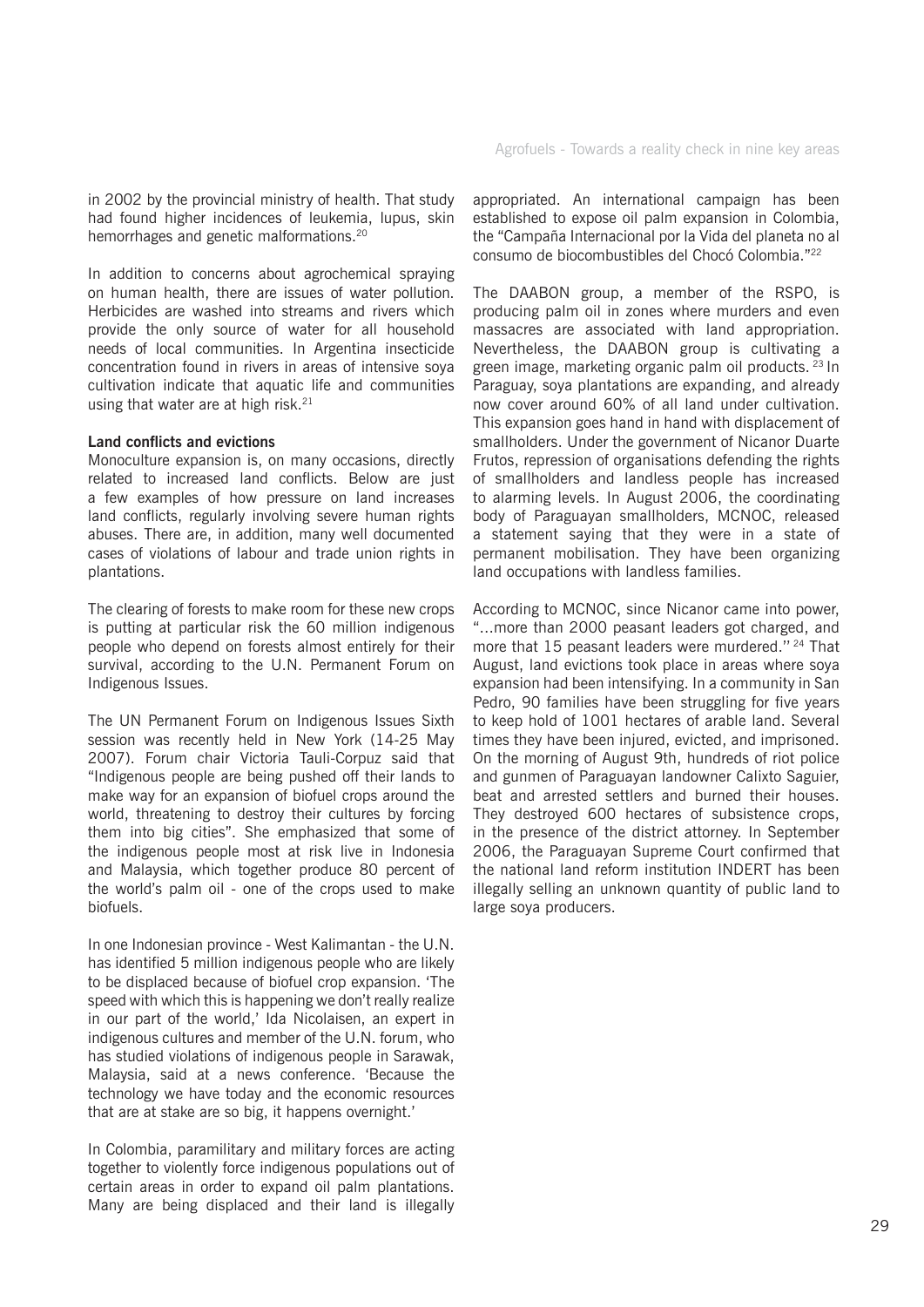#### **References:**

1) Universal Declaration of Human Rights, http://www.un.org/Overview/rights.html

2) Argentina - Huergo: 'Más soja con la mira en los biocombustibles', September 19th, 2006(http://www.biodisol.com.ar/articulos\_y\_noticias\_ sobre\_biodiesel.asp?articulo=231)

3) "Oil Palm and Other Commercial Tree Plantations, Monocropping: Impacts on Indigenous Peoples' Land Tenure and Resource Management Systems and Livelihoods", Victoria Tauli-Corpuz and Parshuram Tamang, report to the United Nations Permanent Forum on Indigenous Issues, May 2007, http://www.un.org/esa/socdev/unpfii/documents/6session\_crp6.doc. Also the statement to the press: http://www.checkbiotech.org/ green\_News\_Biofuels.aspx?infoId=14672 Gasparri et al. "Deforestación en la zona de transición entre Yungas y Chaco en la provincia de Salta. Región Parque Chaqueño, período 1984-2001". November 2003. República Argentina, Ministerio de Salud, Secretaría de Ambiente y Desarrollo Sustentable, Dirección de Bosques, http://www2.medioambiente.gov.ar/documentos/bosques/publicaciones/deforestacion\_ACRB\_chaco.pdf 4) Earth Observatory, NASA, New Images, Expanding Deforestation in Mato Grosso, Brazil(http://earthobservatory.nasa.gov/Newsroom/ NewImages/images.php3?img\_id=17404)

5) Wilcox B.A. and Ellis B. "Forests and emerging infectious diseases of humans".(http://www.fao.org/docrep/009/a0789e/a0789e03.htm) 6) Patz J.A. et al. "Unhealthy Landscapes: Policy recommendations on Land Use Change and Infectious Disease Emergence "Environmental Health Perspectives, 2004. 112:1092-1098

7) Personal Communication

8) Entrevista al Dr. Daniel Salomón. Zoonosis, Salud Pública y avance de la frontera agropecuaria.

Diciembre 2005 http://www.nortedelbermejo.com.ar/index.php?option=com\_content&task=view&id=1002&Itemid=48

9) SOSA\_ESTANI S. et al. 2001, Cad. Saúde Pública, Rio de Janeiro, 17:47-57. Regional differences and Hanta virus Pulmonary Syndrome (An emerging and tropical disease in Argentina). (http://www.scielo.br/pdf/csp/v17s0/3880.pdf)

10) ref: Patz. A et al.Unhealthy landscapes: Policy recommendations on land use change and infectious Disease Emergence. Research meeting report. Environmental Health Perspectives Volume 112/number 10/July 2004http://www.ehponline.org/ (UNEP annual Global Environmental Outlook. GEO 2005 and Environmental Change May Be Boosting Diseases–UN http://www.planetark.com/dailynewsstory.cfm/ newsid/29656/story.htm

11) Poisoned and Silenced - the Study of Pesticides Poisoning in the Plantations, Pesticide Monitor, Vol 2, No 3/6, July 2002. ISSN: 1394- 7400http://www.panap.net/highlightsA1.cfm?id=16&hiliteid=HILITE04

12) Paraquat Kills! There is no antidote for it! Don't lift the ban on Paraquat! Pesticides Action Network Asia and the Pacific/2007

http://www.panap.net/48.0.html?&no\_cache=1&tx\_ttnews%5Btt\_news%5D=50&tx\_ttnews%5BbackPid%5D=13&cHash=1c9fa533a0 13) Malaysian government lifts ban on paraquat: Pesticide Action Network Updates Service (PANUPS) http://www.panna.org/resources/ panups/panup\_20061012.dv.html

14) http://geeklog.tenaganita.net/classic/article.php?story=20050422171701740&type=article&order=ASC&mod...

15) MALAYSIA: Return of Paraquat - Activists Aghast, http://ipsnews.net/news.asp?idnews=35148

16) Down to Earth No. 66, August 2005 Pesticide use in oil palm plantationshttp://dte.gn.apc.org/66pes.htm

17) Success Stories Responsible soy on the way, 4 September 2006http://www.panda.org/how\_you\_can\_help/successes/index.

cfm?uNewsID=79860Soja y maize RR... Dos malezas más? AAPRESID

07/12/2006 01:26:00 PM http://www.fyo.com/granos/ampliar.asp?IdNoticia=59201&idtipoinformacion=116Informe de la Jornada de aeroaplicaciones en Pergaminohttp://www.aapresid.org.ar/elportal/nota.asp?did=1107

18) Richard S, Moslemi S, Sipahutar H, Benachour N, Seralini GE. 2005. Differential effects of glyphosate and Roundup on human placental cells and aromatase Environ Health Perspect:http://www.pubmedcentral.nih.gov/articlerender.fcgi?artid=1257596Muere ahora un bebé de cinco meses Secuelas de la contaminación con glifosato(http://www.rel-uita.org/agricultura/agrotoxicos/secuelas\_glifosato.htm)

19) Paren de Fumigar! Campaña de concientizacion sobre los impactos de lost agrotoxicos.

http://www.grr.org.ar/campanapdf/index.php

Conclusiones sobre manejo de malezas en cultivos de soja en siembra directa- Cibercampo Jornada de Intercambio Técnico de Soja - AAPRESIDhttp://www.cibercampo.com.ar/Agricultura/Soja/manejodemalezas.htm

20) Residents say: Stop the Spraying! http://ipsnews.net/news.asp?idnews=35511

21) JERGENTZ S et al.(2005) Assessment of insecticide contamination in runoff and stream water of small agricultural streams in the main soybean area of Argentina Chemosphere- 2005 vol. 61, no6, pp. 817-826 [10 page(s) (article)] (1 p.1/4) Elsevier, Oxford, United Kingdom-Effects of soil type and tillage practice on atrazine transport through intact soil cores J.c Montoya et al. Geoderma 137 (2006) 161-173 Elsevier, Oxford, United Kingdom

22) En Europa, en Brasil y en Colombia Cuestionamientos a biocombustibles http://www.rebelion.org/noticia.php?id=48176

23) El fujo del aceite de Palma Colombia-Belgica/Europa acercamiento desde una perspectiva de derechos humanos- http://www.hrev.org/hrev/ media/archivos/flujoPalma/informe\_es.pdf

24) La MCNOC se declara en movilización permanente, ABC, 6 August 2006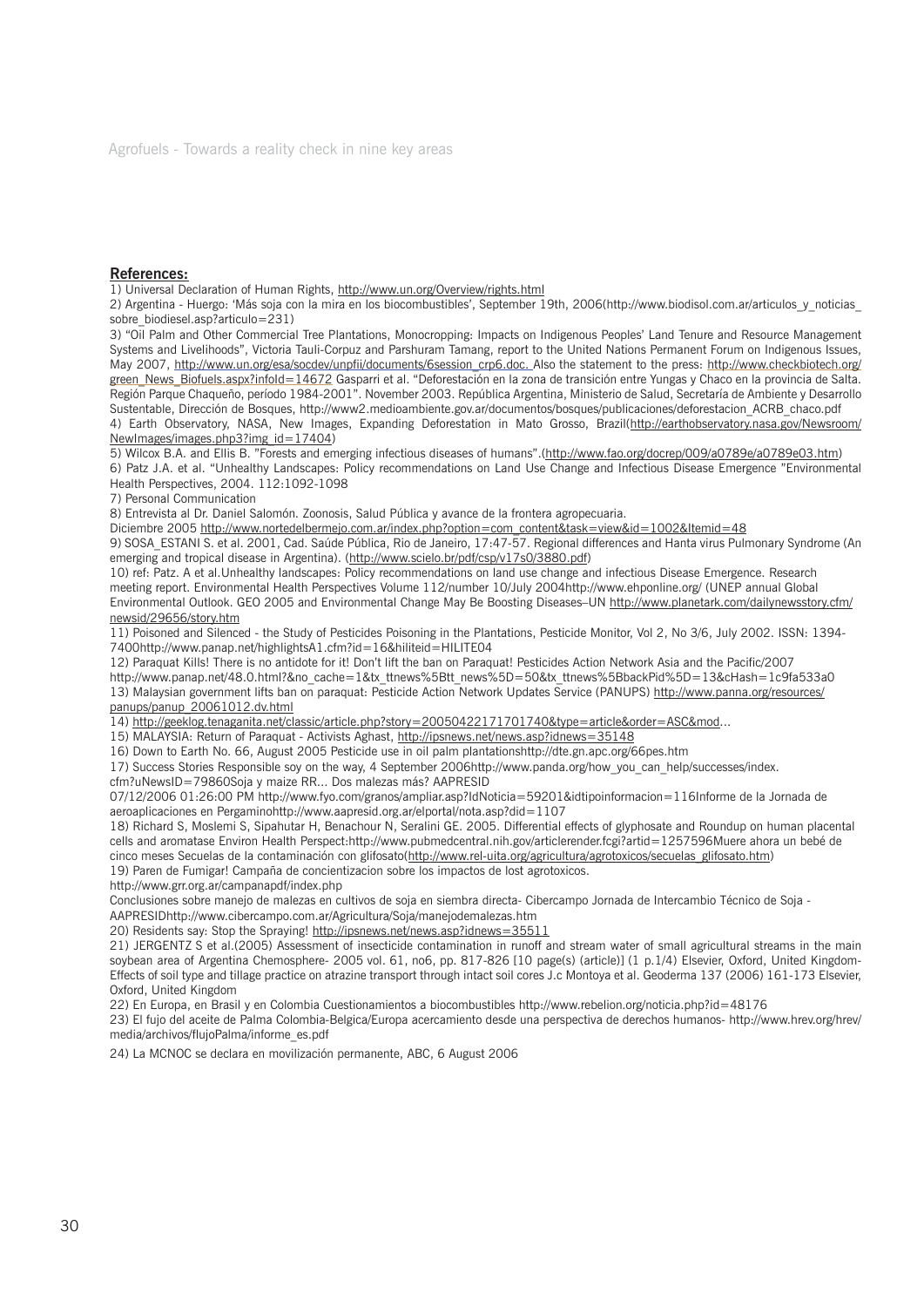Chapter 8

# **Do current 'sustainability certification' initiatives for biomass/agrofuels form a real and credible solution?**

The grave concerns about the social and environmental impacts of growing demand for agrofuel commodities like palm oil and soya, have led to a perceived need for some kind of 'sustainability certification' scheme for biomass/ agrofuels. Various voluntary certification schemes have been developed, or are being developed, to try and improve production practices of commodity products. The case of agrofuel production is different however, in the sense that a new market is being created artificially, on environmental grounds, with the help of government incentives, targets and subsidies. Certification is proposed as a means of justifying this public support. Sustainability certification of biomass/agrofuels has therefore become a key issue in the current agrofuel debates both within the EU, and internationally.

Various initiatives to develop the necessary 'sustainability criteria' for agrofuels are now being set up in order to facilitate quick penetration of agrofuels into the market. The  $UK<sup>1</sup>$ , the Netherlands<sup>2</sup> and Germany are all undertaking projects to develop criteria for the sustainability of biomass/agrofuels. The European Commission has been developing 'sustainability safeguards' for the revised Biofuel Directive.<sup>3</sup> However, the three criteria proposed only cover two issues; GHG balance and high biodiversity value areas.

In addition, a project by Lausanne University (EPFL) has joined with WWF, the World Economic Forum, major oil companies, among others, in a 'Round Table on Sustainable Biofuels'.4 There are numerous industry initiatives, e.g.: the Climate, Community & Biodiversity (CCB) Standards with Conservation International; Daimler Chrysler-UNEP sustainability criteria for biomass cultivation for biofuels.

There is an important difference to be made between *voluntary* certification initiatives, such as FSC and RSPO, that depend for their success on conscious consumers choosing to buy a certified product; and *mandatory* certification, which comes down to setting environmental and social standards for an entire product sector.

Key questions are:

1. To what extent can certification schemes effectively address the problems identified? Should they be voluntary or mandatory?

- 2. Who is involved in deciding what biomass/ agrofuels deserve the label 'sustainable'?
- 3. Will (voluntary / mandatory) sustainability certification for agrofuels be tolerated under WTO trade rules?

#### **Certification as a tool**

Regarding the first question, it is widely agreed that certification schemes alone, and in particular voluntary ones, cannot solve all problems related to the large scale production of biomass/agrofuels. Most importantly, certification cannot prevent impacts taking place at the macro-level, like the displacement of production to elsewhere (also called 'leakage'). Ultimately, the large scale production of agrofuel crops will mean an overall expansion of production area. Future certified palm oil, for example, might be produced from land deforested several years previously, while forest continues to be cleared for palm oil for other markets. Increased price levels for food, oilseeds, grains, and land, are another area of concern. A report by the Food and Agriculture Organisation shows that the increased use of European rapeseed oil for biodiesel is one of the main factors for the rise in palm oil prices, and, in turn, for palm oil expansion.<sup>5</sup>

Other major obstacles include:

Large players are much more able to meet certification demands than small scale producers, and can do it in a more cost effective way.

• Producers and traders can serve both the certified market and at the same time continue bad practices elsewhere, while still benefiting from the green image.

Corruption, repression and lack of monitoring, especially in the case of tradable certificates

• In some countries, like Paraguay and Colombia, human rights are abused to such a level that any 'sustainability' label would meet widespread opposition from civil society.

The more credible a system, the higher the costs involved, decreasing its competitiveness

In the case of mandatory blending of agrofuels in all or most fuels, voluntary certification would be useless since there is no choice for consumers at the pump station.

As for greenhouse gas balances, the current margins of uncertainty, even at the micro-level, are currently too high for meaningful certification based on life-cycle emissions.

#### **Southern stakeholder participation**

Invariably, all the initiatives mentioned above have failed to include major stakeholder groups in the South from the outset, particularly those groups affected by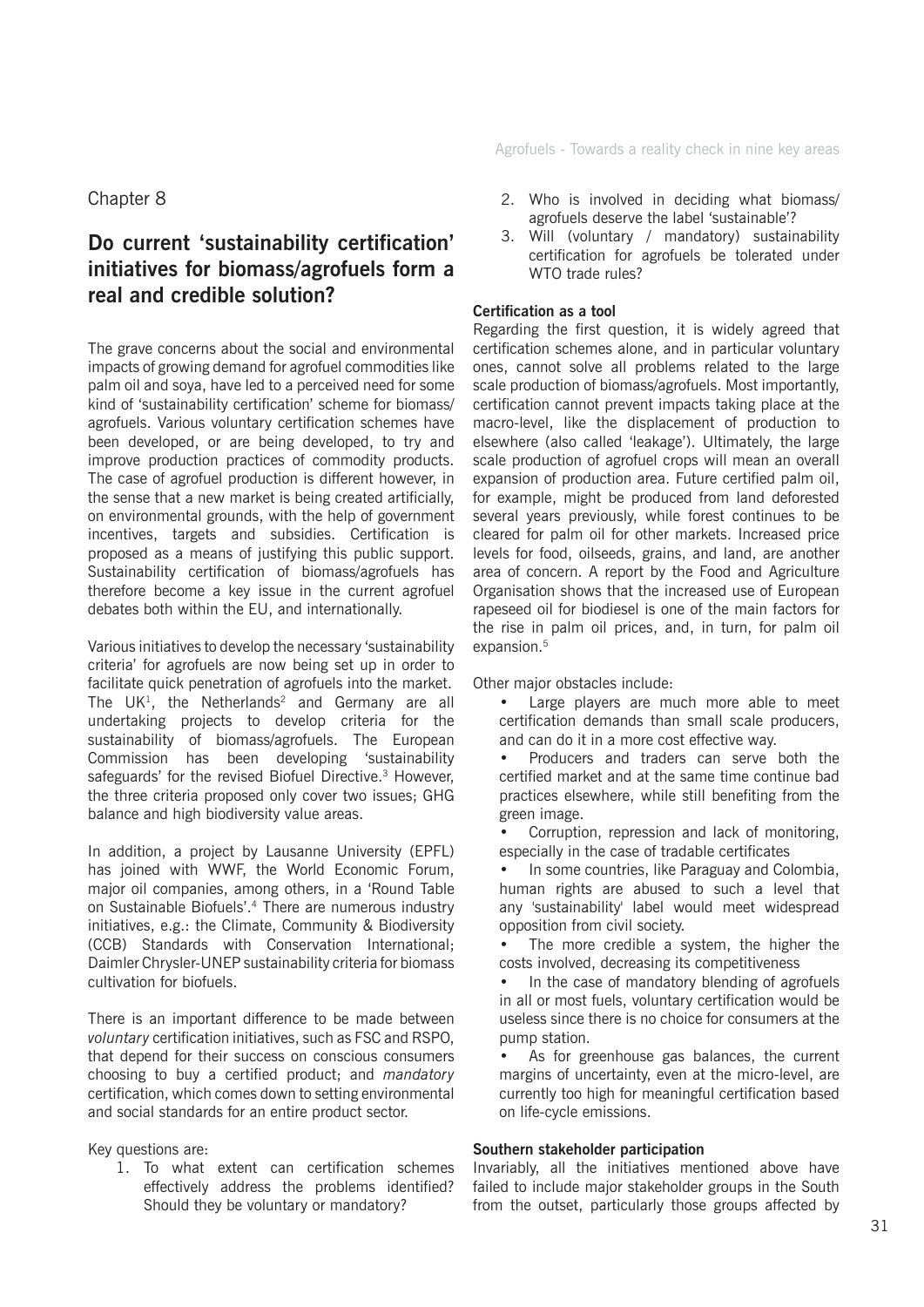monoculture expansion. This lack of participation leads to overlooking or ignoring certain problems, or proposing inappropriate indicators or criteria. Most importantly, conflicts of interest will become apparent, and these will not be removed by excluding these groups or only involving them after the main criteria setting process has already happened.

These new initiatives often draw heavily on existing initiatives for voluntary certification like the Round Table on Sustainable Palm Oil (RSPO) and the Round Table on Responsible Soy (RTRS) despite lack of support, or outright rejection of those initiatives by a large share of civil society in producer countries. Many organisations in those countries have refrained from participating in these round tables, precisely because of their voluntary nature and the fact that such schemes do not limit the expansion of plantations. When using the results of these initiatives for the development of new ones, these points of view are not taken into account.

#### **WTO rules**

There is a great deal of uncertainty as to whether mandatory or even voluntary certification is tolerated by WTO trade rules. Agrofuels have not yet even been uniformly classified under the WTO system, i.e. whether they are treated as industrial, agricultural or environmental goods. Voluntary certification is only allowed provided there is free competition among different labels, and if no measures are taken to prohibit trade in non-certified goods. Mandatory certification is seen as very hard to achieve. An internationally agreed set of standards is therefore often mentioned as the only way to avoid WTO challenges by producer countries.

#### **Will current initiatives guarantee sustainability?**

It should be emphasized that the more advanced initiatives at the EU level have all been strongly criticised. All recognise the existance of macro-impacts such as displacement, but their implementation is not conditional on adequately addressing them. Also, none of the initiatives takes affected groups in southern countries into consideration, or has consulted them. The approach now taken by the European Commission is highly minimalist and does not provide any guarantee of even the most limited interpretation of 'sustainability', excluding in the process all social and most environmental issues. Finally, some of these criteria setting processes (i.e. the UK and Dutch criteria for agrofuels for transport) will only be used for mandatory reporting purposes for the time being, *not* mandatory certification. So in those countries, in the coming years *no* agrofuel will be excluded from receiving support or from counting towards the target, regardless of its sustainability performance and even if it has a negative GHG balance.

#### **Conclusion**

The outcome of the international discussion on 'sustainable' agrofuels will have a great impact on future biomass production in both qualitative and quantitative terms. Discussions in this respect only make sense, however, if:

- (1) It is recognised that certification schemes alone, even if mandatory, are unable to deal with some major negative impacts, especially at the macro-level. In addition, in some countries certification as a tool is not likely to work. It is crucial therefore that strong efforts are made to reduce consumption of energy and raw materials, especially in northern countries. There is a great need to reduce, not increase, the total demand for palm oil, soya, sugar cane and other monoculture crops. Thorough environmental and social impact assessments must be made to investigate the true costs to societies and ecosystems of the expansion of monoculture production in general.
- (2) All stakeholders, especially groups in societies affected by monoculture expansion, must be involved in this process, and in the impact assessments, otherwise the outcomes will not have any legitimacy, and may label the unsustainable as 'sustainable'.
- (3) It is recognised that the WTO framework, as it has been created through negotiations dominated by economically powerful countries, forms a major obstacle to any attempt to solve the massive problems associated with large scale monoculture production.

#### **References:**

- 1) UK initiative: www.lowcvp.org.uk
- 2) Dutch 'Cramer report': http://www.senternovem.nl/mmfiles/Criteria\_voor\_duurzame\_biomassa\_productie\_Eindrapport\_Engelse\_versie\_tcm24-205854.pdf
- 3) Details on the approach taken by the European Commission can be found in their consultation:http://ec.europa.eu/energy/res/consultation/biofuels\_en.htm

4) Round Table on Sustainable Biofuels: http://cgse.epfl.ch/webdav/site/cgse/shared/Notes-EPFL-28-11-06-SustBiofuels.pdf

5) http://www.fao.org/es/ESC/common/ecg/110542\_en\_full\_paper\_English.pdf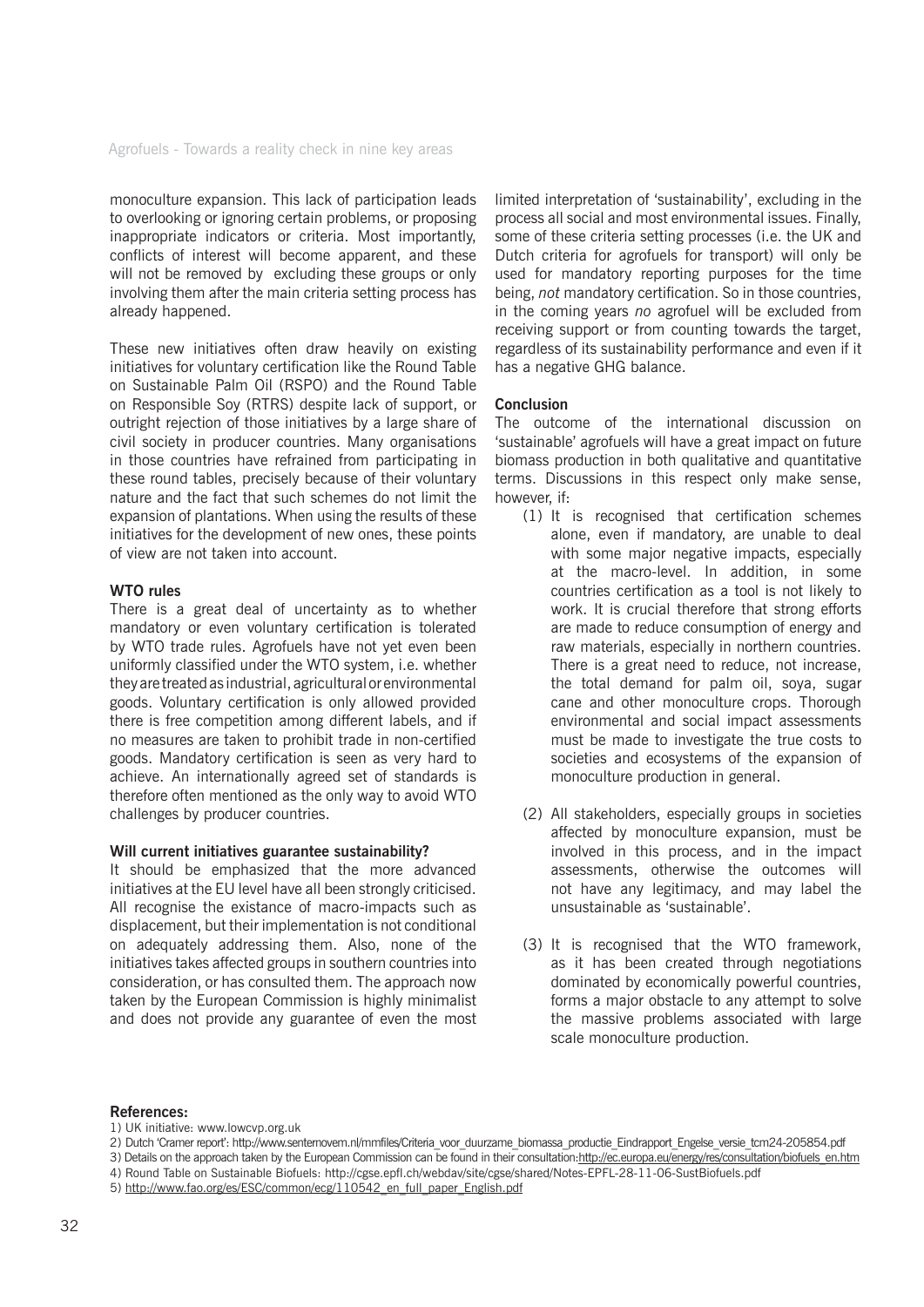# **Will the voices of experience, resistance and opposition from the South be heard?**

The expansion of monocultures in the global South has been reinforced by the added aim of producing feedstock for agrofuels. However resistance is growing, especially in Latin America and Asia. Groups do not merely wish to mitigate the harm caused by monocultures, they want to question the entire intensive agriculture system underpinning them. Grassroots groups seeking to defend agriculture for food sovereignty are mobilising throughout both regions and resistance is also building in Africa.

The resistance takes various forms, e.g. new urbanrural cooperation between activists, land occupations by landless people, court cases, and even destruction of monoculture crops. There are many examples. In March 2006, a group of some 2000 women from Via Campesina uprooted eucalyptus seedlings on a plantation belonging to the giant pulp conglomerate Aracruz Cellulose in Rio Grande do Sul, Brazil. Fast growing (GM) trees are also seen as a future supplier of agrofuels.<sup>1</sup> Supported by an international pressure campaign, two important court cases were won at the Supreme Court in Paraguay in 2006, one of which involved the conviction of two soya farmers for causing the death of 11-year old Silvino Talavera by Glyphosate spraying.

New coalitions are being shaped between urban and rural organisations, like the Foro de Resistencia a los Agronegocios.2 The Stop Fumigating! campaign unites urban and rural communities against agrochemical spraying of GM soy fields surrounding them. 3 Pesticide Action Network, Asia Pacific region (PANAP) has a strong focus on the use of Paraquat in oil palm plantations and its impact on women workers.4

In South Africa, groups are monitoring developments such as a project for half a million hectares of the Eastern Cape farmers Homelands to be turned over to the production of rapeseed for processing in a trade zone by German companies and exported to the EU.<sup>5</sup> A more detailed report is forthcoming. The Africa Centre for Biosafety stated in February 2007: *"Whilst we welcome the need to address our dependence on fossil fuels, our modes of consumption and production and its concomitant environmental and socio-economic problems, we state at the outset that we are opposed to the notion that large- scale liquid biofuels should be considered as part of the renewable energy package of solutions for South Africa. We are particularly opposed* 

*to biofuels produced from agricultural plantations, food and genetically modified crop plants and trees."*

At the same time, groups are producing declarations that set out their positions on the issues. Many groups have signed up to the Open Letter to the EU institutions and citizens 'We Want Food Sovereignty Not Biofuels' by Latin American organisations.<sup>6</sup>

"*In order to serve the soybean business, the governments of the Southern countries are building dams, waterways, bridges and highways with the consequent negative impacts on the environment. At the same time, the expansion of soybean crops is affecting the health of surrounding populations, where the levels of cancer and other diseases associated with agro toxic chemicals used on these monoculture plantations are increasing day by day. Sugar cane plantations and the production of ethanol in Brazil are the business of an agricultural monopoly using slave labour, and oil palm plantations are expanding at the expense of forests and the territories of the indigenous and other traditional communities of Colombia, Ecuador and other countries, increasingly geared to biodiesel production." The Enwene Nawe indigenous people in the Mato Grosso declared, "Soybeans are killing us." At this time, some scant 429 Enawene Nawe people still survive. Their territory has been reduced to half its size and they are surrounded by soybean plantations. Their health is declining and the children suffer from malnutrition."*

Many have signed up to the Declaration 'Biofuels, a Disaster in the Making'7 to the parties to the UN Convention on Climate Change (Nairobi, November 2006), calling a halt to, *"all subsidies and other forms of inequitable support for the import and export of biofuels"*. This letter also notes, *"We recognize that the local production and consumption of biomass plays an important role in sustainable livelihood strategies of, in particular, rural women in developing countries. Certain small-scale and strictly regulated sustainable forms of biofuel production can be beneficial at the national level."*

SawitWatch (Indonesia), has published an Open Letter to the EU institutions expressing their, *"deep concern over the policies being adopted to favour the use and import of biofuels as an alternative to fossil fuels, whose disproportionate use is one of the new driving forces of large-scale and monoculture oil palm plantation expansion that contributes to global warming, social conflicts and rights abuses in producing countries, particularly Indonesia."*8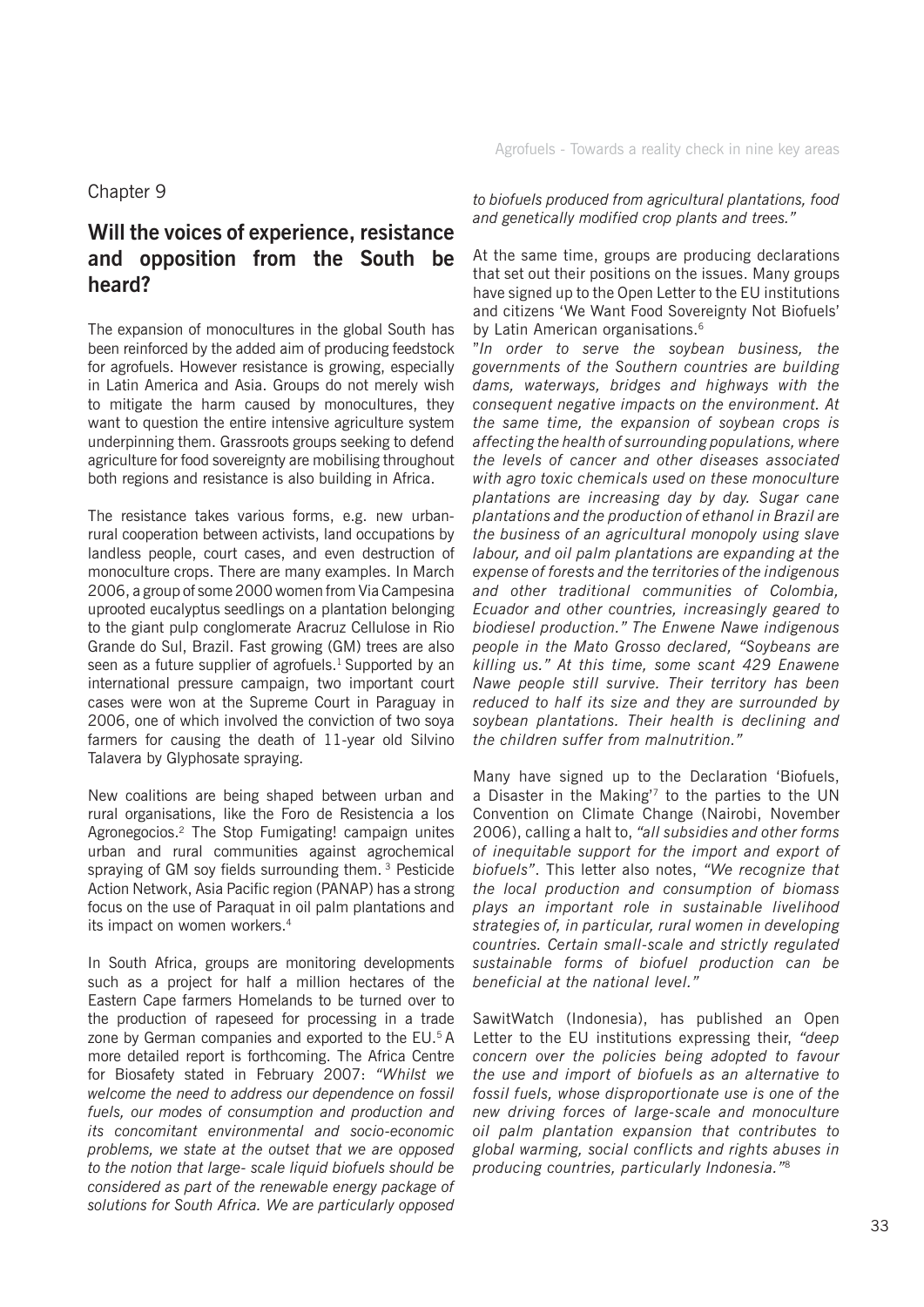Agrofuels - Towards a reality check in nine key areas

A declaration about sugarcane in Brazil 'Full Tanks at the Cost of Empty Stomachs: The Expansion of the Sugarcane Industry in Latin America',<sup>9</sup> February 28th 2007, by Comissão Pastoral da Terra (CPT), Grito dos Excluídos, Movimento Sem Terra (MST), Serviço Pastoral dos Migrantes (SPM), Rede Social de Justiça e Direitos Humanos and Via Campesina, begins by saying: *"The current model of production of bioenergy is sustained by the same elements that have always caused the oppression of our peoples: appropriation of territory, of natural resources, and the labor force…Biomass is falsely presented as the new energy matrix, the ideal of which is renewable energy. We know that biomass will not actually be able to substitute fossil fuels, nor is it renewable."*

#### **Conclusion**

Increasing numbers of groups from the global South are rejecting the push for more monoculture and agrofuels production. They are questioning the model of industrial agriculture that is, once again, helping to destroy their livelihoods and displace them from their land, with profoundly negative implications for food sovereignty, sustainable agriculture, biodiversity, climate stability, as well as indigenous and local community rights and knowledge. That this is being done in the name of addressing climate change by substituting agrofuels for a small proportion of fossil fuels is particularly ironic. It is vital to heed these calls and re-examine the paradigm that proposes agrofuel monocultures as a solution before taking any more risks with biodiversity, climate and the resources on which we all rely, of human experience and intergenerational knowledge.

#### **References:**

- 1) http://www.wrm.org.uy/GFC/cover/ForestCover19.pdf
- 2) http://www.resistalosagronegocios.info/
- 3) http://www.grr.org.ar/
- 4) www.panap.net
- 5) http://www.capetimes.co.za/index.php?fArticleId=3696355
- 6) www.wrm.org.uy/subjects/biofuels/EU\_declaration.html
- 7) http://www.wrm.org.uy/actors/CCC/Nairobi/Disaster\_Making.html
- 8) Open Letter to the EU, SawitWatch, www.biofuelwatch.org.uk
- 9) 'Full Tanks at the Cost of Empty Stomachs: The Expansion of the Sugarcane Industry in Latin America<sup>'8</sup>, February 28<sup>th</sup> 2007, http://www.mstbrazil.org/?q=sugarcaneindustrybrazillatinamericamstanalysis2007